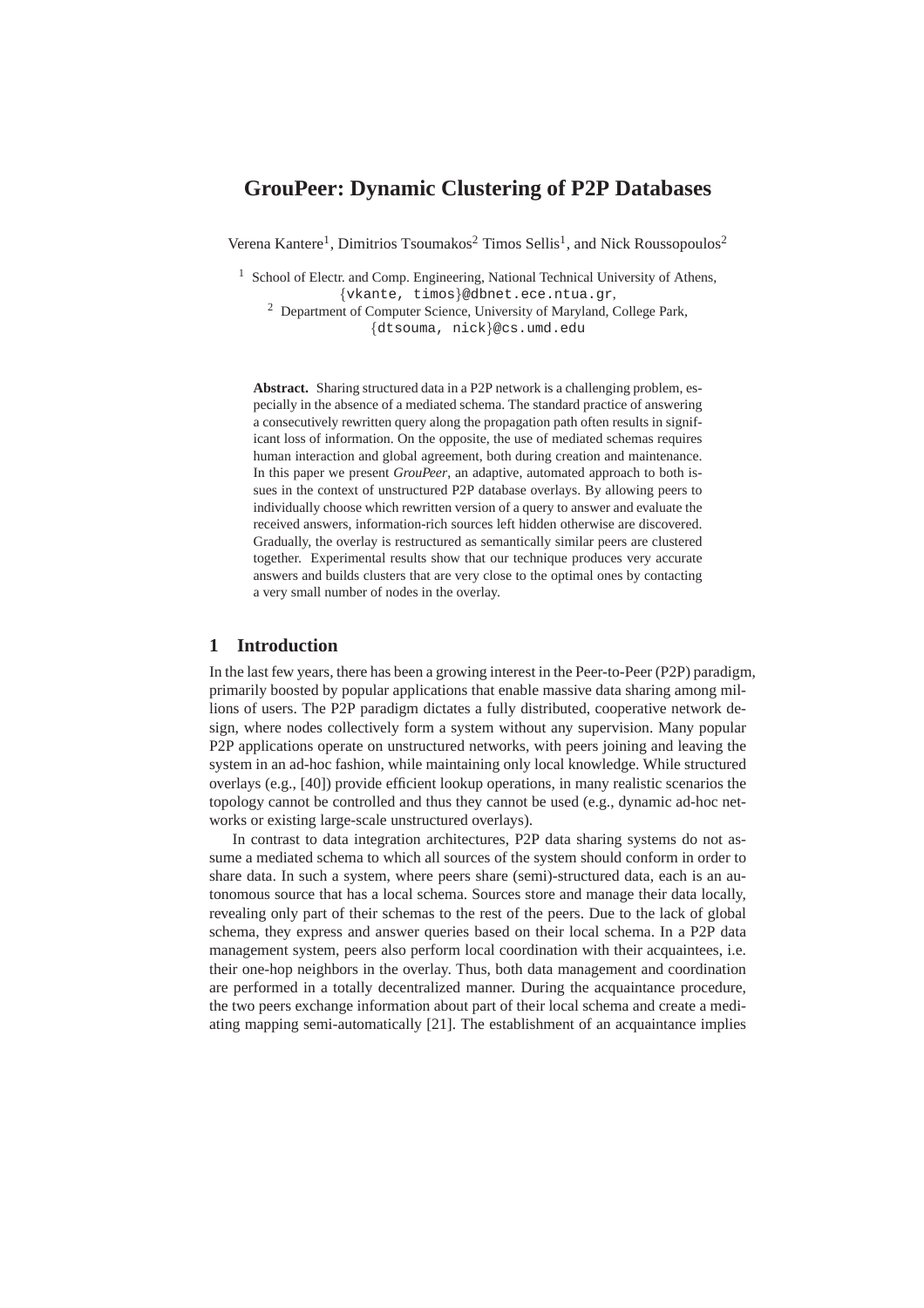an agreement for the performance of data coordination between the acquaintees based on the respective schema mapping. However, peers do not have to conform to data or schema transformation in order to establish acquaintances with other peers and participate in the system.

In large-scale unstructured P2P systems as described above, joining peers usually become acquainted to the first randomly available nodes and not to the most useful ones, i.e., the peers that best meet their need for information. Therefore, they have to direct queries not only to their neighbors, but to a greater part of the system. Furthermore, the lack of global knowledge deprives peers from the ability to direct their queries to appropriate remote nodes. One can roughly identify two common approaches to this problem. A possible solution is to propagate queries on paths of bounded length in the overlay. At each routing step, the query is rewritten to the schema of its new host based on the respective acquaintance mappings. A query may have to be rewritten several times from peer to peer till it reaches nodes that are able to answer it sufficiently in terms of quality, but also quantity, of the result. It is obvious that the successive rewritings decrease or restrict the information that can be returned by a query and, thus, also reduce the possibility of accurate query answering. Moreover, it is the case that peers may not be able to sufficiently answer received queries, not because their local schema does not match the initial query adequately, but because the incoming rewritten version has been gradually reduced or corrupted. Therefore, the performance of the query processing procedure is degraded during the rewritings on intermediate peers.

In the second approach, nodes are organized by means of a human-guided process (usually by one or more administrators and application experts) into groups of peers that store semantically related data. The administrator, using schema matching tools as well as domain knowledge, creates a mediated schema representative of the group and mappings with the local databases. Queries are then expressed on this mediated schema. Obviously, this approach requires manual work, extensive peer coordination and repetition of this process each time the group changes.

### **Motivating Example**

Envision a P2P system where the participating peers are databases of private doctors of various specialties, diagnostic laboratories and databases of hospitals. Figure 1 depicts a small part of this system, where nodes are: DavisDB - the database of the private doctor Dr. Davis, LuDB - the database of pediatrician Dr Lu and StuartDB - the database of the pharmacist, Mr Stuart. On top of each database sits a P2P layer, which is responsible for all data exchange of this peer with its acquaintees. Among others, the P2P layer is responsible for the creation and maintenance of mappings of local schemas during the establishment of acquaintances along the lines of [21]. Moreover, each peer owns a query rewriting and a query-schema matching mechanism. The schemas of the databases are shown in Figure 1.

Suppose that Dr Davis would like to collect from the system general information about patients that have had diseases. He expresses the following query on his database: *Qorig*:

SELECT V.Pid, D.DisDescr, D.Ache, T.Drug, T.Dosology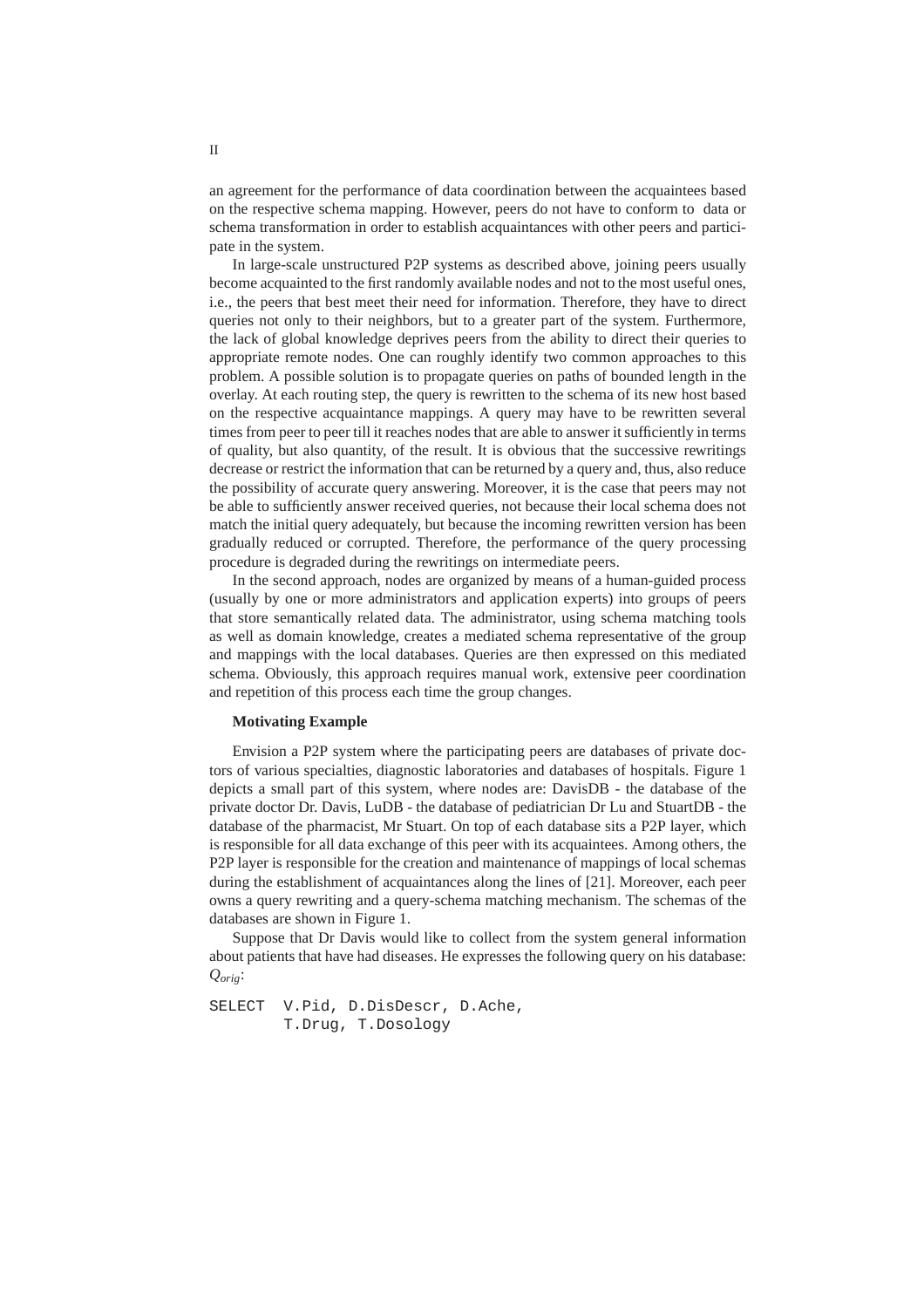

**Fig. 1.** Part of a P2P system with peer-databases from the health environment

```
FROM Disease D, Treatment T, Visits V
WHERE V.Did = D.Did AND D.Did = T.Did
```
Having only one acquaintance, the pharmacist's database, Dr. Davis's database propagates *Qorig* to it. We assume GAV, LAV, or GLAV (i.e. Global, Local, Global and Local As View) mappings between acquaintees [23]. Note that the 'directionality' of the mapping from one peer to another characterizes the same mapping as GAV or LAV. The directionality of a mapping is decided with respect to the direction of the query rewriting between two peers. Thus, a mapping between peers  $P_1$  and  $P_2$  can be used for LAV rewriting (thus, a LAV mapping) from  $P_1$  to  $P_2$  and, also, it can be used for GAV rewriting (thus, a GAV mapping) from  $P_2$  to  $P_1$ . We assume the following LAV mapping between DavisDB and StuartDB databases:

*MStuartDB DavisDB*:

Treatment<sub>*StuartDB*</sub>(Pid, <sub>-2</sub>, Symptom, TreatDescr, DisDescr):-Visits<sub>DavisDB</sub>(Pid, <sub>-2</sub>, Did),  $Disease_{DavisDB}$ (Did, DisDescr, Ache), Treatment<sub>*DavisDB*</sub>(Did, Drug,  $\Box$ ), {*Symptom* = *Ache*,*TreatDescr* = *Drug*}

where the correspondences Symptom  $=$  Ache, TreatDescr  $=$  Drug that are implied are added in a set at the end of the mapping.  $3$  Thus, the rewritten query on StuartDB is the following:

*QStuartDB sr*:

SELECT T.Pid, T.DisDescr, T.Symptom, T.TreatDescr FROM Treatment T

Obviously the new query has lost the attributes referring to information about drug dosology, since it cannot be mapped in StuartDB. The node of Mr Stuart passes the rewritten version *QStuartDB sr* to Dr Lu with whom he has the following GAV mapping: *MStuartDB LuDB*:

<sup>3</sup> The mapping is actually a view defined on StuartDB.Treatment, which is matched with a join on DavisDB relations such as:

View1(Pid, Symptom, TreatDescr, DisDescr):-Treatment(Pid,Did, Date, Symptom, TreatDescr, DisDescr)

View1(Pid, Ache, Drug, DisDescr):- Visits(Pid, Date, Did),Disease(Did, DisDescr, Ache), Treatment(Did, Drug, Dosology)

Due to lack of space we summarize mappings by omitting view definitions and introducing '\_' for attributes that are not needed.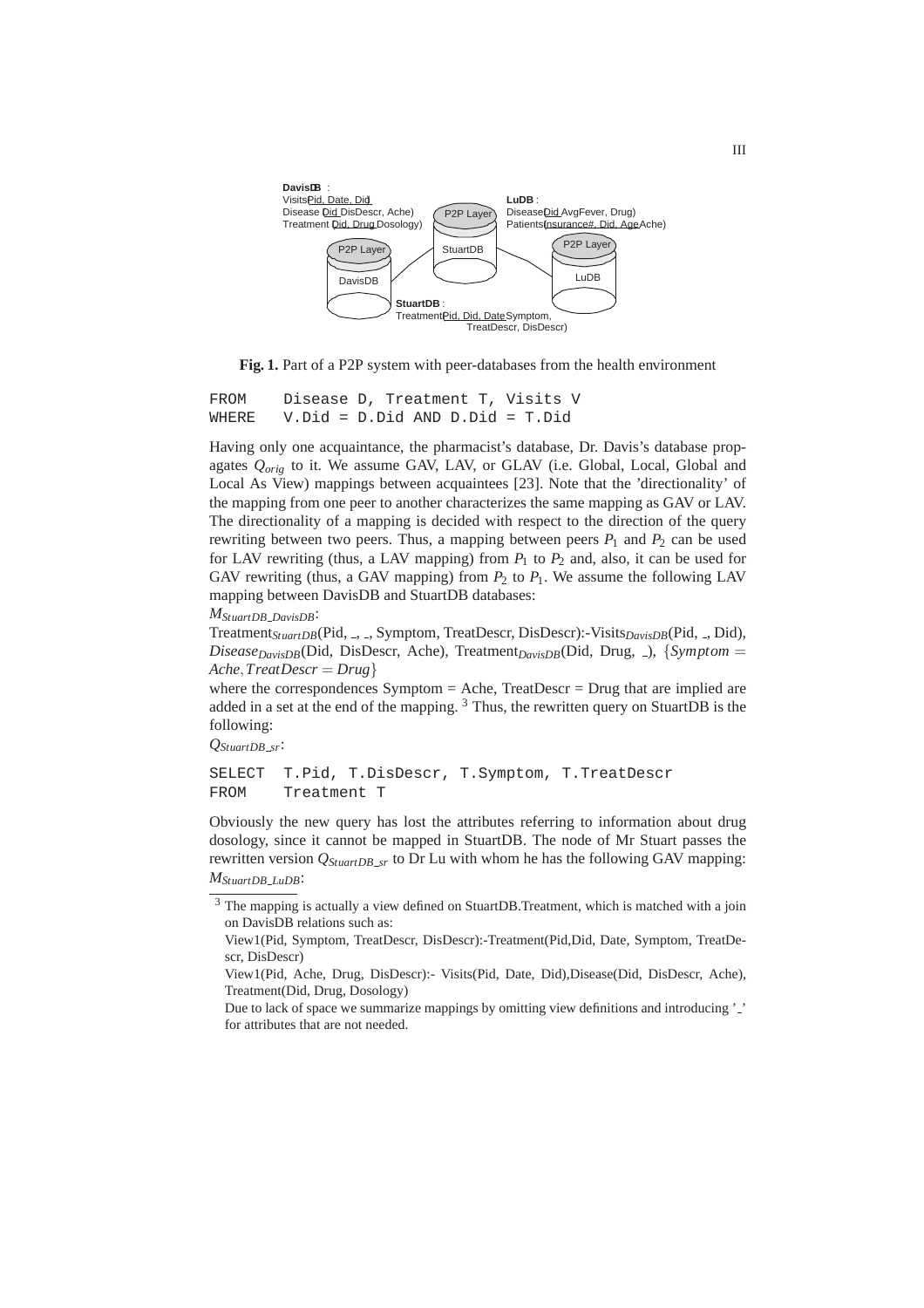Treatment<sub>StuartDB</sub>(Pid, ..., Symptom, ...): Disease<sub>LuDB</sub>(Did, AvgFever, ...), Patients<sub>LuDB</sub> (Insurance♯, Did, , ), Age < 13, {*Pid* = *Insurance*♯,*Symptom* = *AvgFever*} where correspondences Pid = Insurance $\sharp$ , Symptom = AvgFever that are implied are added in a set at the end of the mapping. Thus, the rewritten query on LuDB is the following:

 $Q_{L \mu DB\_sr}$ 

```
SELECT P.Insurance#, D.AvgFever
FROM Disease D, Patients P
WHERE D.Did = P.Did, P.Age < 13
```
Obviously the new query has lost more attributes, which refer to the description of the disease and the respective drug. Moreover, the new query is more restrictive than the original, since it has an additional condition on 'Age'. Finally, it is clear that the 'Ache' attribute of the original query has been poorly rewritten to 'AvgFever', even though the schema of LuDB contains an attribute that represents the exact same concept. Yet, if Dr Davis were acquainted with Dr Lu, among the supported mappings could be: *M*′ *DavisDB LuDB*:

Visits<sub>DavisDB</sub>(Pid, ., Did), Disease<sub>DavisDB</sub> (Did, ., Ache), Treatment<sub>DavisDB</sub> (Did, Drug, ):-Disease*LuDB*(Did, , Drug), Patients*LuDB*(Insurance♯, Did, , Ache), {*Pid* = *Insurance*♯}

Using the above mapping, Dr Davis would ideally like his query to be translated as follows:

*QLuDB ideal*:

```
SELECT P.Insurance#, D.Ache, D.Drug
FROM Disease D, Patients P
WHERE D.Did = P.Did
```
Apparently, the above rewritten version overcomes the degradation of successive rewriting in terms of query information loss and further query restriction, as well as the poor matching of the 'Ache' attribute.

In the proposed framework (*GrouPeer*), DavisDB can evaluate Dr Lu's query translations (e.g., suggest that 'Ache'='AvgFever' is not a good correspondence and 'Pid'='Insurance' is a good one) and enable him to gradually improve the quality of its query rewriting. Through mutual iterative evaluations Dr Davis notices the average answer quality from Dr Lu is high enough to add him as an acquaintee. The two nodes create complete mappings between their schemas, a task that *GrouPeer* greatly facilitates by building on mappings formed during remote query processing. The details on this example are in Section 3.5.

### **Our Proposal: GrouPeer**

The above example points out one of the major problems in unstructured P2P database systems: peers may not be able to obtain requested information or learn about peers with similar interests because of insufficient schema similarity between acquaintees. Semantic grouping that would assist in this task requires manual coordination at each group creation/maintenance event. In this work we describe *GrouPeer*, a system designed to enable accurate query evaluation through semantic overlay clustering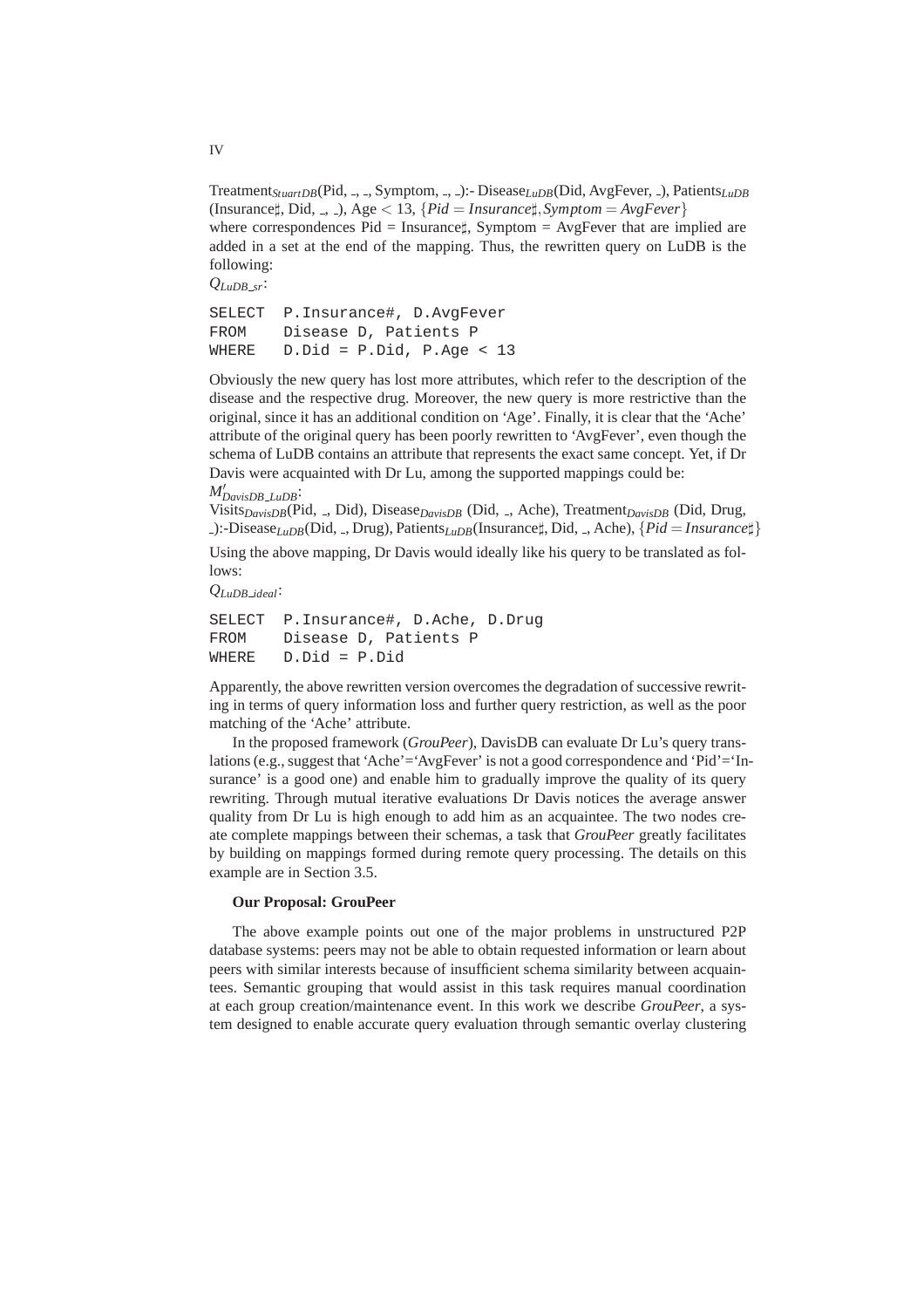and automatic creation and maintenance of semantic groups in relational P2P databases without prior schema or meta-schema information. In *GrouPeer*, nodes individually decide whether to answer the successively rewritten query or automatically rewrite its original version. Requesters evaluate the replies along with the returned rewritings and gradually build mappings with remote peers. Eventually, peers with similar local schemas become acquainted and clusters are created around active peers. Our paper makes the following contributions:

- **–** Adapts classical query rewriting to the needs of P2P databases and combines it successfully with automatic schema matching.
- **–** Investigates the notion of semantic query similarity in the context of the P2P paradigm and proposes directions for its quantification.
- **–** Presents a complete methodology for discovering similar peers in an unstructured overlay and gradually clustering them by utilizing learning through regularly posed query traffic.
- **–** Exploits the results of learning so that mappings between remote peers are gradually built on their specific common interests; this facilitates the acquaintance procedure that is usually performed through human interaction.

Our experimental section shows how clustering efficiently reorganizes any given overlay so that peers can direct queries to relevant nodes and increase answer accuracy. We then show how grouping can be applied to increase both the accuracy and the number of received replies.

The rest of the paper is organized as follows: Section 2 discusses aspects of the proposed clustering technique. In Section 3 we discuss aspects of query similarity and in Section 4 we analyse the query reformulation procedure. In Section 5 we present formally the clustering process. Section 6 shows experimental results and Section 7 presents related work. Finally, Section 8 summarizes our work.

## **2 Discovering Remote Interesting Peers**

As our motivating example demonstrated, the querying node is doomed to ignorance of the information-rich peers because of enforced reformulation of queries on each node of the propagation path. But what if these nodes had the chance to receive and answer the originally posed query? Then, the inquiring node would probably (a) get better answers to its query, (b) have the chance to learn about peers with similar information, (c) get acquainted with them and get even better query answers.

In *GrouPeer*, we propose a procedure that supports the evasion of successive rewritings on every peer of a query's propagation path, instead of, sometimes hopelessly, refining query reformulation. This methodology enables peers to discover others with similar interests and schemas, that cannot be tracked otherwise. Pairs of remote peers that exchange queries and answers learn gradually about the schema of the other party. Learning is performed through making queries and evaluating their answers, and is formed in mappings between the schemas of the two peers. These mappings encapsulate the common interest of the two peers, since they refer to the vital schema parts on which they express and answer queries. If the peers decide to become acquainted, these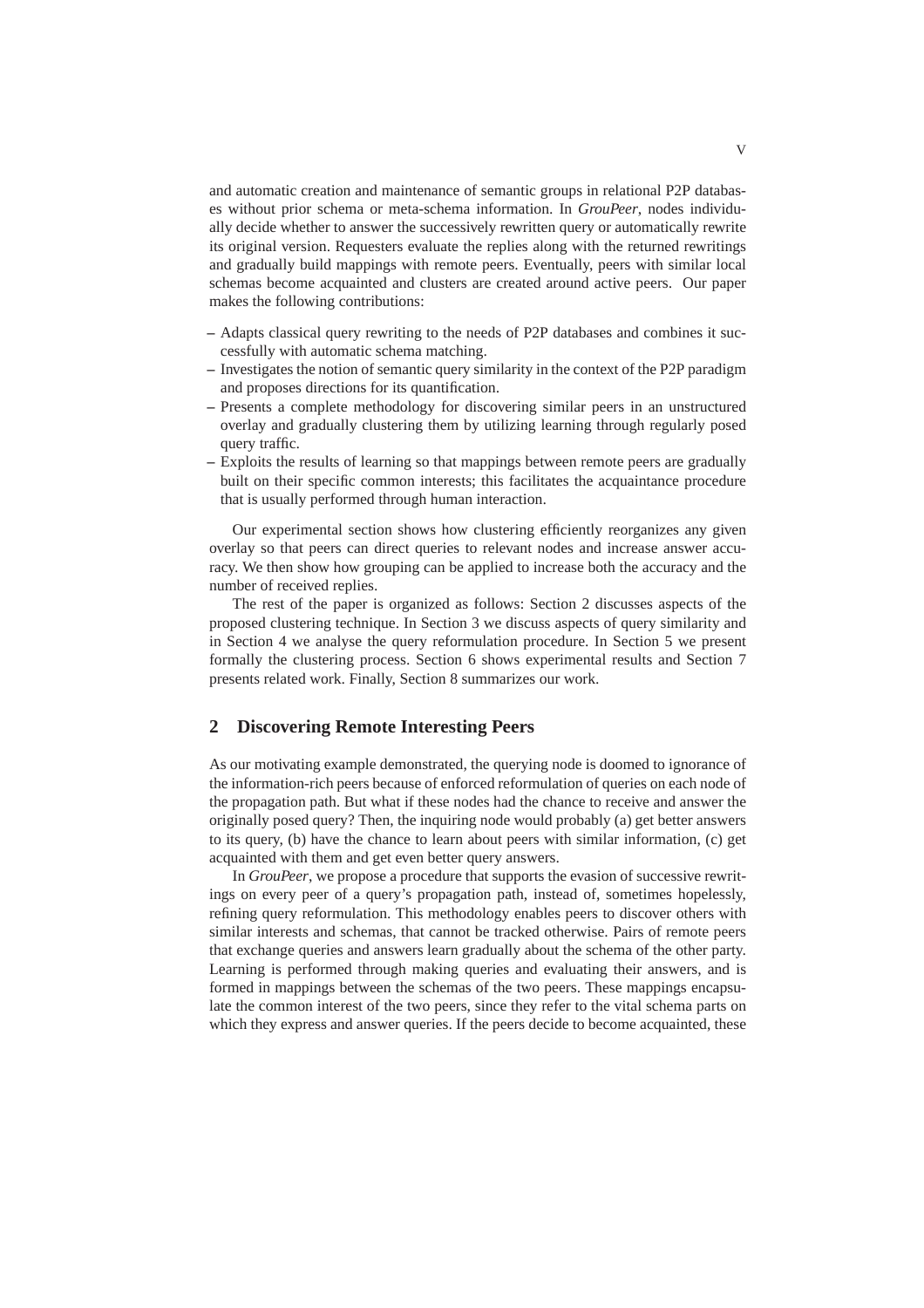

**Fig. 2.** Propagation of a query *Qorig* posed on peer *P*1 along a path of *n* acquainted peers. Each peer receives a pair of queries: one is *Qorig* itself and the other is the version of  $Q<sub>orig</sub>$  that is successively rewritten through the chain of mappings.

mappings are already a language for their communication and alleviate the administrator's load for creation of mappings for the new acquaintance. Overall, the proposed methodology leads to the gradual clustering of the P2P system in groups with common interests. Thus, we refer to it as the 'clustering process'.

In the following, we present a brief overview of the clustering process in order to give the reader a flavor of what's coming next. Moreover, we identify interesting subproblems that we solve while developing the peer clustering method. Specifically, we make necessary clarifications about the role of query reformulation and query similarity in our approach.

### **2.1 Overview of the Clustering Process**

In order to achieve the discovery of remote relevant peers, the key idea of our method is to propagate along the query path not only the successively rewritten version, but also the original one. In this way, the peers receiving this pair of query versions can individually decide which one to answer. Peers are assumed to be equipped with a query rewriting mechanism and an automatic schema-matching tool. The rewriting mechanism is used in order to rewrite queries expressed on schemas of acquaintees based on the respective mappings. The automatic schema-matching tool is used in order to comprehend and translate queries or part of queries expressed on schemas for which mappings are not available.

Successive query reformulation produces query versions that deviate from the original query. Obviously, if the chain of peer mappings used for the rewriting is poor in information relevant to the query (i.e. query parts cannot be reformulated accurately), this can result in fast degradation within a few hops. Query parts that cannot be translated through existing mappings are eliminated in the rewritten version. Even if the following nodes on the query path encapsulate the eliminated concepts in their schemas, they still cannot contribute them to the original query, because the version they receive does not include them. Our goal is to keep the eliminated concepts aside and try to match them in follow-up schemas.

Overall, an initiated query *Qorig* is propagated in the query path. On each node, the query is rewritten through mappings with the previous node to *Qsr*, which is augmented with automatically rewritten query parts to *Qsra*. Also, *Qorig* is automatically rewritten from scratch to  $Q_{ar}$ . The answering node compares the two rewritten versions with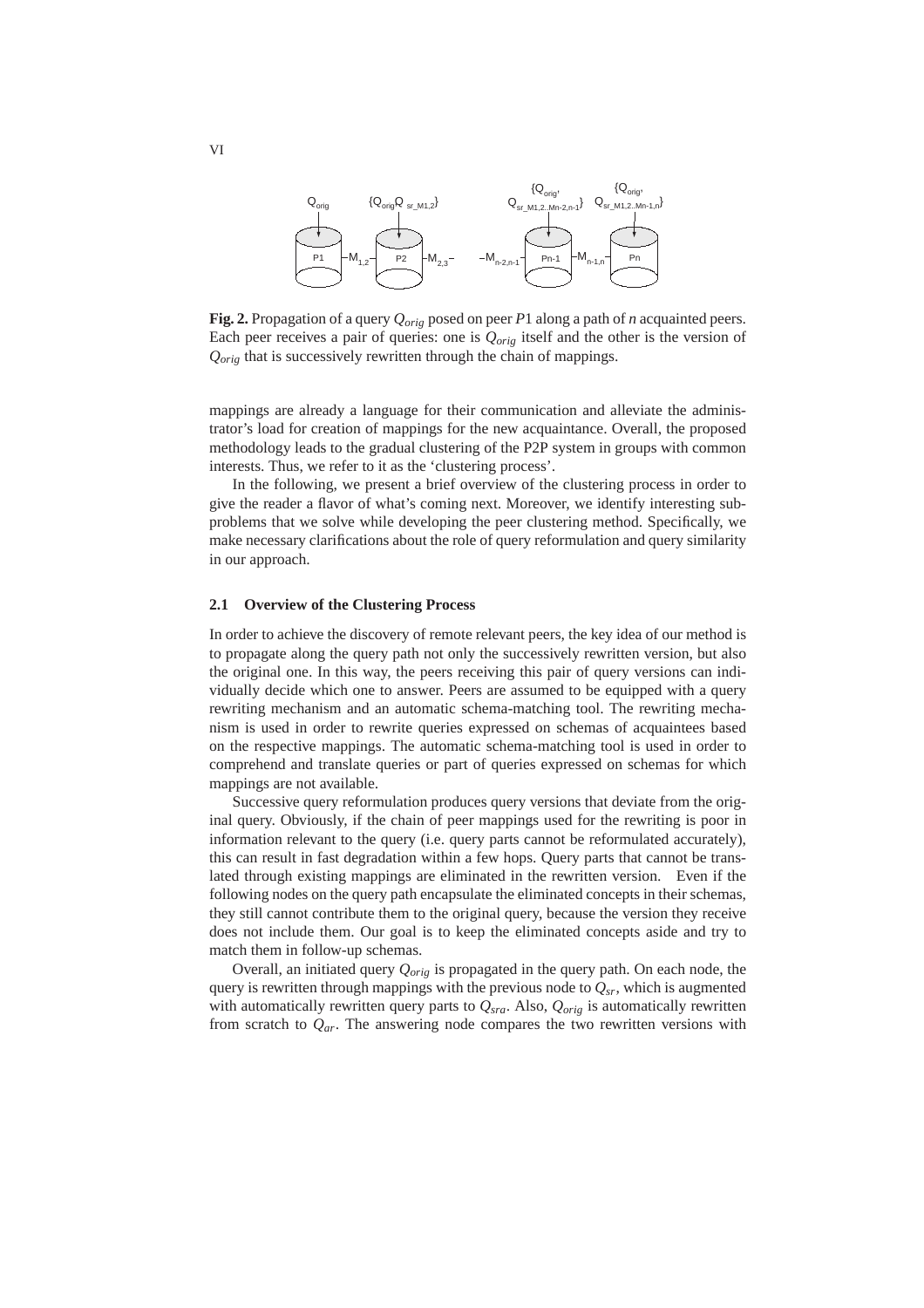

**Fig. 3.** Representation of the query answering procedure on a peer.

the original one, using a special similarity function, (see Section 3), and answers the version it deems most similar to it. Figure 2 shows a propagation path of a query and Figure 3 summarizes the main part of the query answering procedure on a peer. The query initiator evaluates the satisfiability of the received answer and sends its feedback to the answering peer about the answered query version. According to the evaluation, the query replier keeps record of bad and good rewritings of the initiator's schema elements. Gradually, the query replier builds mappings with the initiator through the queries it receives and answers on its behalf. Moreover, the initiator logs the evaluation of query answers from each replier. Based on this, the initiator can decide that it has common interests with a remote peer and ask to become its acquaintee. After that, new acquaintees can base their communication on already created mappings.

### **2.2 Query Similarity and Query Reformulation**

We are interested in data exchange issues in pure (i.e. without super-nodes) P2P database systems. We consider peers that each one of them owns a relational peer schema (i.e., the only internal mappings are foreign key constraints) that it thoroughly exports to its immediate neighbors, hereafter *acquaintees*. Each pair of acquaintees holds peer mappings between their schemas. Peer mappings are considered to be of the well-known GAV-LAV-GLAV (i.e. Global, Local, Global and Local As View) form (we limit our study to mappings that can be expressed as SPJ queries). Hence, a peer mapping is a view with the head of it belonging to the global schema and the body to the local one (GAV) or the opposite (LAV). For clarity reasons, we remind that in GAV/LAV definitions for the P2P setting, the global schema is the schema of the peer on which the query is initially posed and the local schema is the schema of the peer on which it is rewritten. Peers express queries on their local schema, which are then propagated in the P2P system from one acquaintee to the next. We focus on conjunctive queries with arithmetic comparisons. At each step, a query is successively reformulated through mappings.

In such a system we assume that the query reformulation is performed by a query rewriting mechanism based on the chain of algorithms for answering queries using views [25], [30], [35] and [3] for LAV mappings; for GAV mappings, we consider the straightforward substitution of the view head with the body as it is done in Piazza [17]. GLAV mappings are used with combination of LAV and GAV query rewriting techniques [13, 17]. However, we propose that the query reformulation mechanism is enhanced, so that queries are rewritten even if they can be partly satisfied by the available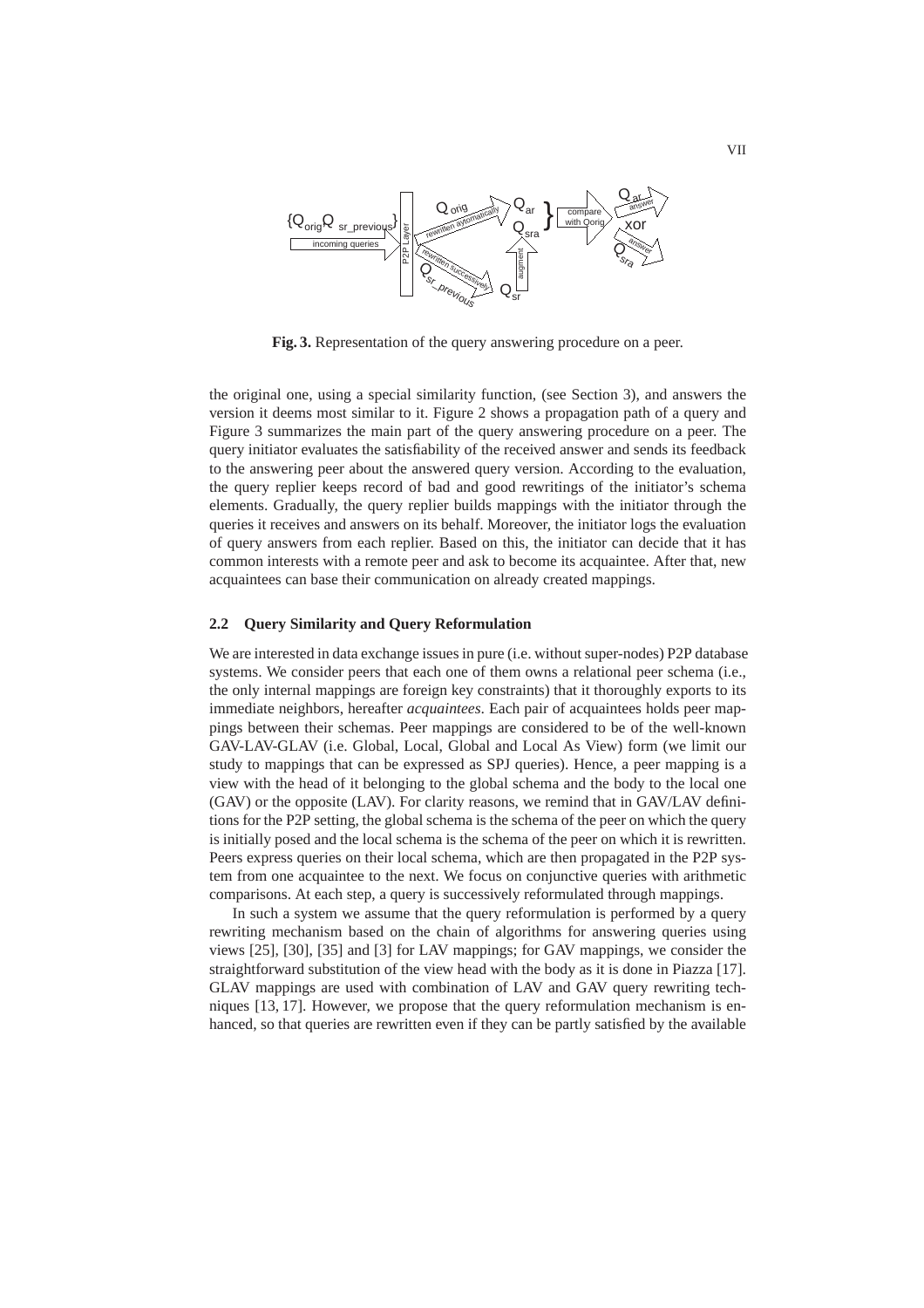mappings. More specifically, the reformulation mechanism needs to address the cases where partial transformation of the queries is possible; i.e. not all 'select' attributes or 'where' conditions are present in mappings. In the following we describe the characteristics of such a mechanism in detail.

The goal of the reformulation mechanism is to transform a query so that it can be answered partly or thoroughly by an acquaintee, i.e. an one-hop neighbor in the overlay. The available query rewriting algorithms restrict their usage to queries that can be completely rewritten under a set of mappings, meaning that these algorithms can rewrite queries only if all 'select' attributes and 'where' conditions of the original query can be rewritten through the available mappings.

Yet, this is not suitable for a P2P environment. In many such common applications, peers are satisfied with retrieved information with characteristics similar to those of their query (consider for example search engines, popular P2P file-sharing applications, etc). Therefore, it is reasonable to assume that it is preferable for our P2P database system to operate in a similar manner (as [33] does). Hence, we would like peer queries to be reformulated and propagated even if they can be only partly satisfied.

Existing rewriting algorithms have been designed to serve the problem of data and schema integration and thus do not allow partial query rewriting. These algorithms are driven by the assumption that the correct rewriting of a query is the maximallycontained version of it [24]. Yet, query containment in data integration refers to the containment of the answer sets. In P2P database environments, peers are not interested in answers from other peers that are contained in the answers they can retrieve locally; they are rather interested in answers that would be "semantically relevant" to the originally posed query.

In this work we propose the preprocessing of the queries posed on P2P databases in order to produce versions that can be classically rewritten to other peer schemas. In this context, we investigate the notion of query similarity based more on structural features rather than semantics itself and we propose a query similarity function . In the same spirit we discuss guidelines for the preprocessing of queries and we present an algorithm that considers GLAV, GAV and LAV mappings in order to select those that can rewrite the query in the best way.

GrouPeer gives the opportunity to overcome peers on a query propagation path that are poor in requested information and discover others that are rich. The trade-off for this opportunity is the sacrifice of soundness and completeness of query answers. Also, each peer evaluates the soundness and completeness of its answered query versions from its own perspective using its own tools that can extend from basic dictionaries to sophisticated automatic matches that emply ontologies. Nevertheless, *GrouPeer* allows the peer users to define their own preference for soundness and completeness through the weights on query elements and the similarity threshold.

## **3 Query Similarity**

In order for a peer to answer an incoming query, it has to translate it with respect to its local schema. Usually, the resulting query is not a complete translation of the original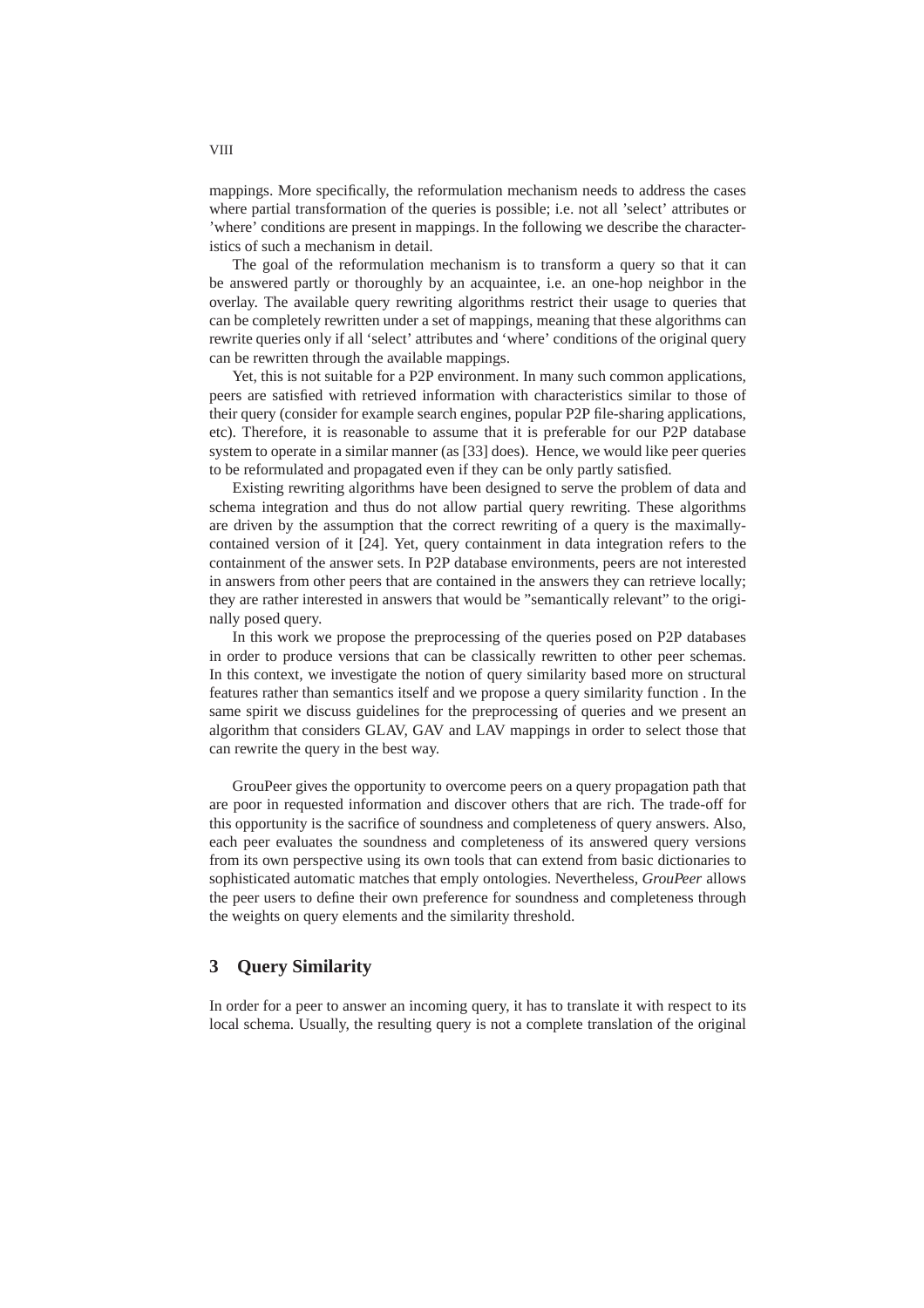one, but is somehow 'similar' to it. In the literature [24], the similarity between rewritten queries is measured according to the containment of the results of the rewritten query to the results of the original one. However, this kind of query similarity cannot be effective in the context of this work. The difference of the P2P database paradigm and the data integration one, is that the first is multi-layered whereas the second has only two layers. This means that a query has to be rewritten several times along a propagation path (i.e. many layers of rewriting) in a P2P system whereas it is rewritten only once in a data integration system. In a P2P system the composition of a chain of mappings between two remote peers is not known to either of them. In a P2P database system we would like to compare queries written on remote peer schemas: *Qorig* is written on the schema of the initiator and the rewritten version *Qrewr* on the schema of a remote peer. Moreover, in *GrouPeer* the *Qrewr* is not a classically rewritten version of *Qorig*. For these two reasons, it is not possible to decide query containment based on view expansion. Furthermore, we require a quantification of such a containment, which is not defined in a classical way. Nevertheless, query containment in data integration is actually decided by the containment of the query answers. This means that if we actually want to measure the classical containment of *Qorig* and *Qrewr*, we need the query answers, (since it is not possible to decide query containment based on view expansion). However, our goal is not to answer the queries in order to measure their similarity, but to measure their similarity in order to decide which one to answer. Thus, we have to rely on query characteristics rather than the answer to the query in order to determine similarity.

Query similarity has been explored in several works in the recent past. Some of these works deal with keyword matching in the database environment [4, 7] or with the processing of imprecise queries [14, 22, 31]. The work in [5] talks about attribute similarity but focuses on numeric data and on conclusions about similarity that can be deduced from the workload. Furthermore, in [15] queries are classified according to their structural similarity; yet, the authors focus on features that differentiate queries with respect to optimization plans. The only work relevant to ours is that of [6], where overall semantic similarity of queries is explored. Yet, our focus is on query versions that are produced through the use of mappings, and we are interested on the effect of the mappings in query similarity.

In order to measure the similarity of two queries,  $Q_{orig}$  and  $Q_{rewr}$  there is a need for a function that quantifies their semantic relativeness, *Msim*(*Qorig*,*Qrewr*). Our goal is to study from a qualitative point of view what is the impact on the query semantics of query elements that cannot be rewritten though the available mappings. Next, we discuss the guidelines along which the similarity function should be constructed and the factors that affect it.

#### **3.1 Aspects of Query Similarity**

The similarity of two queries, each on a distinct schema, is not only a matter of different query characteristics, but also of why these different characteristics exist. Specifically, since we are interested in incomplete rewritings of queries, query similarity has to take into consideration under which data exchange conditions new elements in the rewritten version are inserted or old elements are missing.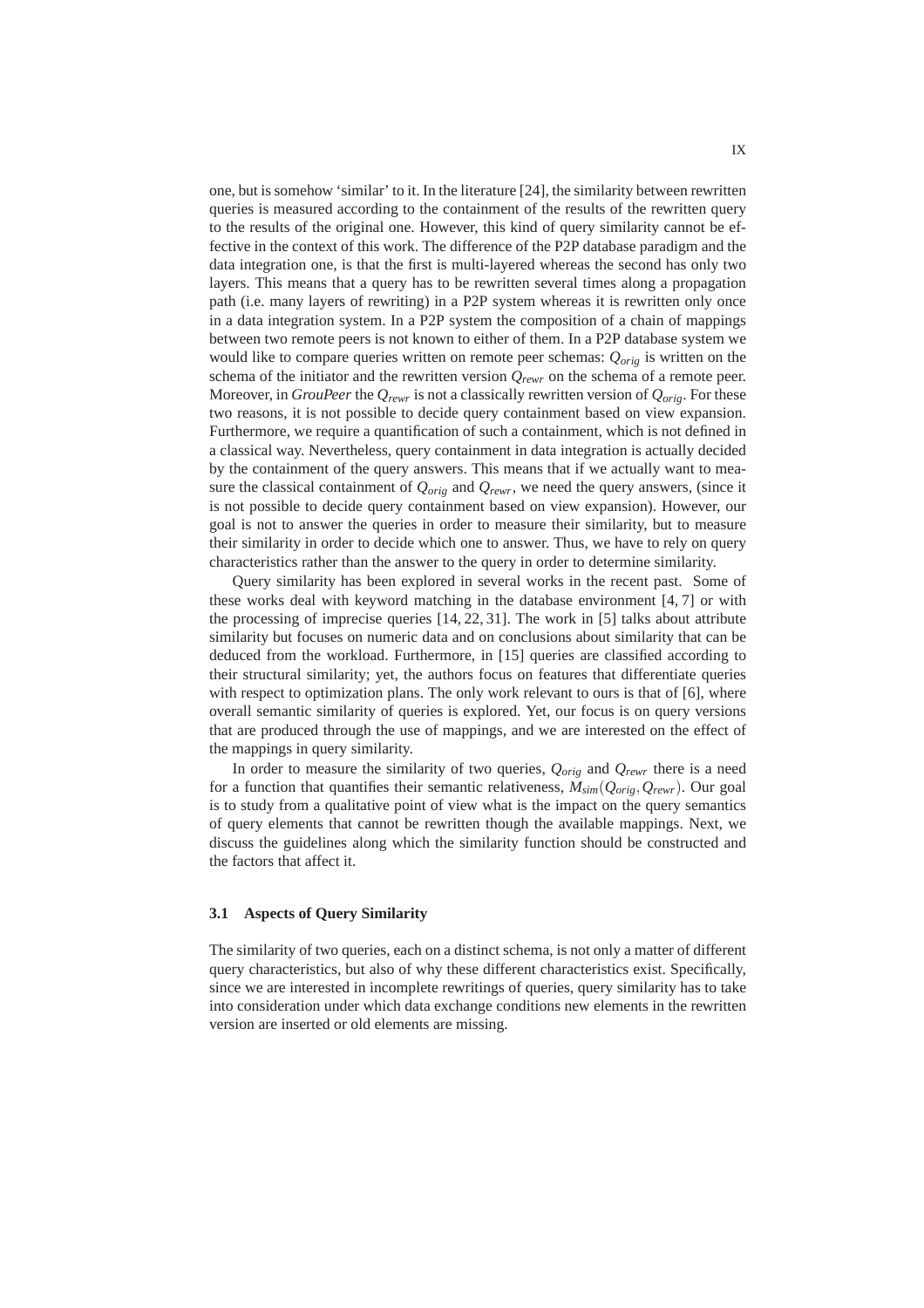#### **(1) 'select' attributes:**

For example, remember the query on StuartDB, *QStuartDB sr*, and the successively rewritten version on LuDB, *QLuDB sr*; First, two of the 'select' attributes of *QStuartDB sr*, T.DisDescr and T.TreatDescr are missing in the 'select' clause of  $Q_{L uDB \, sr}$ . It is obvious that the lack of rewriting of these two attributes is due to either the lack of corresponding attributes in the schema of LuDB, or the lack of mappings between StuartDB and LuDB that encapsulate the correspondence of these attributes. Nevertheless, the rewritten version never has additional 'select' attributes, compared with the original one.

*Observation: It is clear that 'select' attributes missing in the rewritten query version influence negatively the overall similarity of the queries.*

#### **(2) 'where' conditions:**

Yet, things are more vague with the query conditions. There are several situations and we consider each separately.

**(2a) additional value constraints:** In our example  $Q_{\text{L}uDB\text{-}sr}$  has the additional condition *P*.*Age* < 13. Is this condition an additional constraint to the query compared with the non-conditional *QStuartDB sr*? In order to find out, we have to consider the circumstances under which the mapping that contributed this condition, *MStuartDB LuDB*, was created. In our case, Dr Lu is a pediatrician, and, thus, he stores in his database information about kids, i.e.  $P \text{Age} < 13$  for all data in LuDB. Therefore, the corresponding additional condition in  $Q_{L \mu DB \, sr}$  is not actually an additional constraint, since the set of returned tuples is the same if the posed query includes or not this condition. However, if Dr Lu is a family doctor, but for some reason his database maintains the mapping *MStuartDB LuDB* with StuartDB, the condition on *P*.*Age* is an actual additional constraint, since  $Q_{L \mu DB \rightarrow r}$  returns fewer tuples than if the condition is eliminated. In general, additional value conditions in rewritten queries either restrict or do not influence the result of the query. This depends on the reasoning that created the mappings used for the query rewriting.

*Observation:Since we are not able to know the logic beneath mapping creation, we consider additional value conditions as restrictive, and, therefore, that they decrease the similarity of the queries.*

**(2b) additional joins on non-key attributes:** Beyond value conditions, SPJ queries have joins either on relation keys or just plain attributes. As far as additional joins on plain attributes are concerned, we can follow the same rationale as in the previous paragraph. We can conclude that, in the same way as with additional value conditions, additional joins on plain attributes can be considered as more restrictive, in the general case.

*Observation:Additional joins on non-key attributes decrease query similarity.*

**(2c) additional joins on key attributes:** However, is this the case for joins on relation keys? Consider again the successive rewritings *QStuartDB sr* and *QLuDB sr* of the motivating example. The second query has a join on relation keys,  $D.Did = P.Did$ , whereas the

X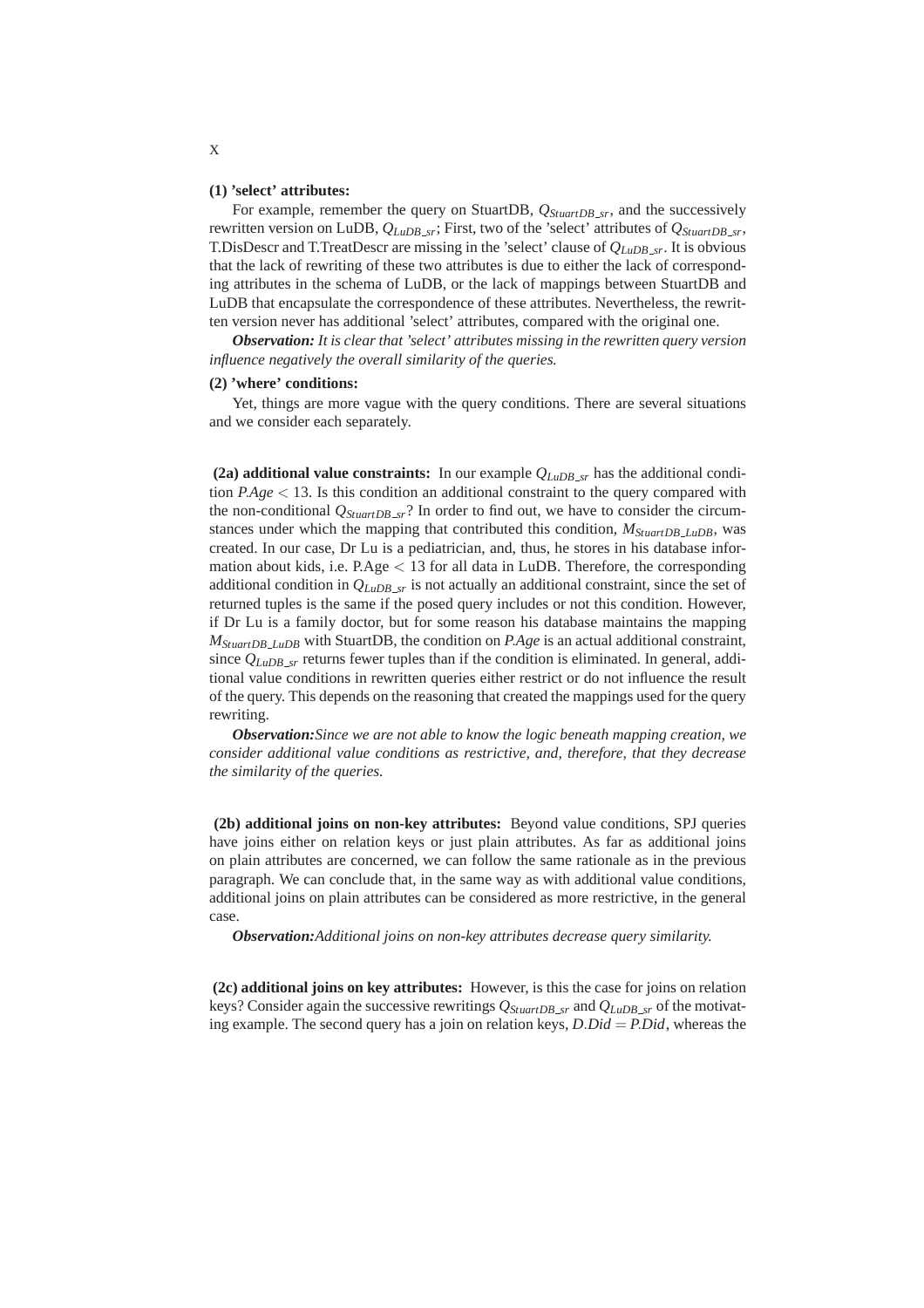first does not have any. Easily, we can see that this join is necessary in order to 'select' both attributes *P*.*Insurance*♯ and *D*.*AvgFever*; thus, it does not restrict the query answer.

Yet, a minor objection to this reasoning is that two relations joined by their keys do not coincide with one relation that contains all their attributes: the first contains only the tuples of the two joined relations that have common key values, whereas the second can contain even the tuples of the two relations that have non-matching key values  $4$ .

Furthermore, a join on keys restricts the query answer, if the rewritten version does not contain 'select' attributes from both parts of the join. For example, suppose that *QStuartDB sr* does not contain in the 'select' clause the attribute *P*.*Insurance*♯. However, the only way to rewrite it is through the available mapping *MStuartDB LuDB*. Hence, the rewritten version on LuDB will be:

*Q* ′ *LuDB sr*:

SELECT D.AvgFever FROM Disease D, Patients P WHERE D.Did = P.Did, P.Age < 13

In this case, even though the additional join is on relation keys, it does not serve as an associative action and it does restrict the query answer: in the absence of it the query would return additionally the tuples of relation *Disease* that do not have a matching *Did* with a the *Pid* of a tuple in relation *Patients*.

*Observation: We consider additional joins on relation keys as neutral to query similarity, if the existence of 'select' attributes is based on the existence of the join; otherwise, we consider additional joins on relation keys as a negative influence to query similarity.*

**(2d) absent joins on key attributes:** Finally, let us consider joins on relation keys that exist in the source query, but are absent in the rewritten version. For example, this is the case of  $Q_{\text{orig}}$  and  $Q_{\text{StuartDB-sr}}$ . The two joins on relation keys in the former are not present in the latter. Should this element absence in the rewritten version be considered as a reformulation failure? The answer is no, obviously: since the query rewriting is performed using the mapping *MStuartDB DavisDB* that combines the relations *Visits*, *Disease* and *Treatment* from DavisDB in a correspondence to the *Treatments* relation in StuartDB, the two joins of *Qorig* are "*consumed*", in a way, during the complete rewriting through the discussed mapping. Thus, the absence of the two joins in the rewritten version does not mean that the mechanism failed to rewrite them, but that they are encapsulated in the mappings used for the rewriting, and they are not needed in the new query.

But, what if the joins of *Qorig* were not present in the mapping *MStuartDB DavisDB*? For example suppose that StuartDB uses for the rewriting *Qorig* the mappings: *M*1 ′ *StuartDB DavisDB*:

<sup>&</sup>lt;sup>4</sup> Assume that there are two relations  $R1(x, y)$  and  $R2(x, z)$  with the same key, *x*, and a relation that contains all attributes of  $R1, R2$ :  $R(x, y, z)$  with key *x*. The tuples of each one of  $R1/R2$  that cannot be joined with a tuple of *R*2/*R*1, would have a corresponding tuple in *R*, for which the attributes corresponding to *R*2/*R*1 would be null (outer join)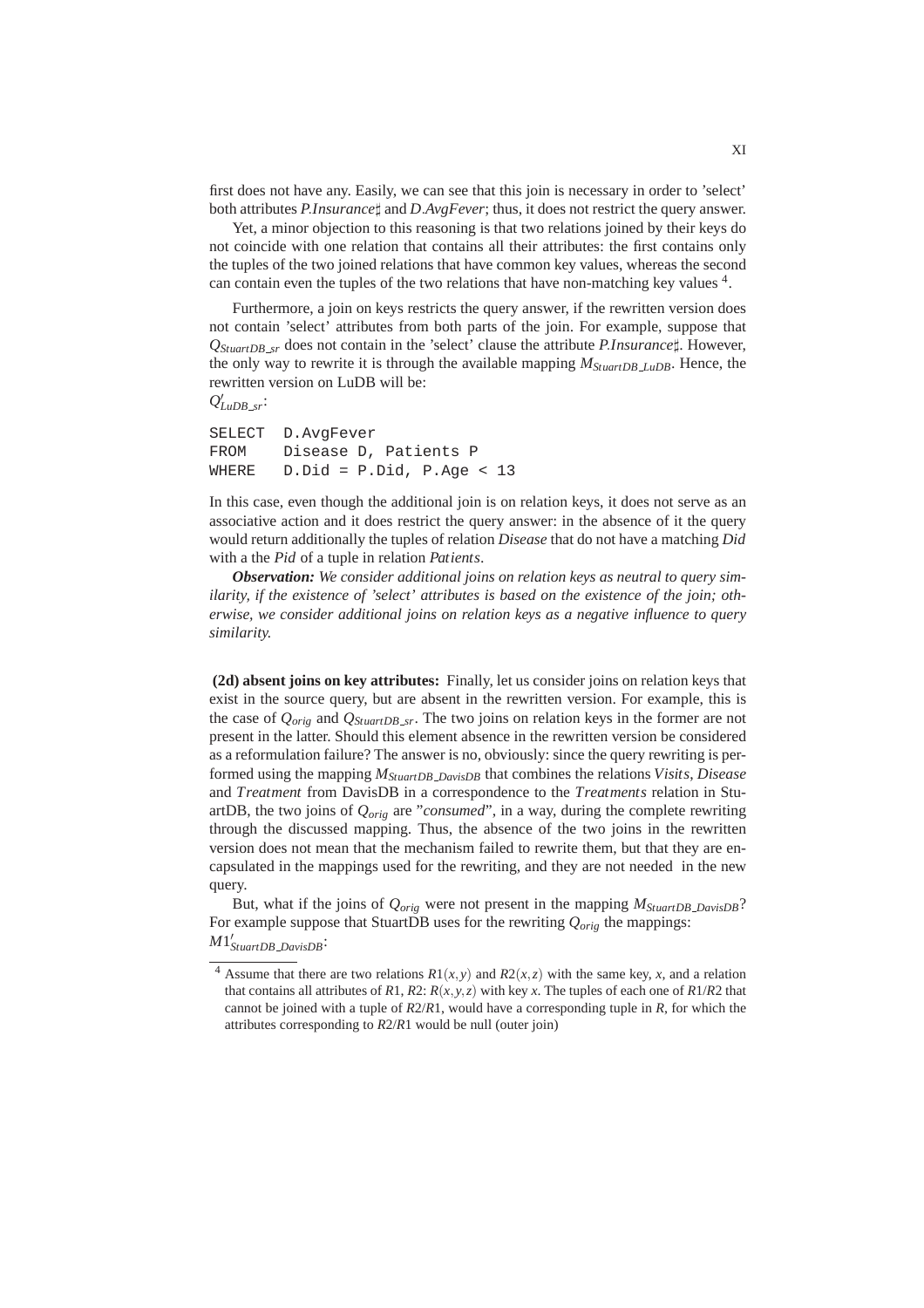```
Treatment<sub>StuartDB</sub>(Pid, -, -, Symptom, -, DisDescr):- Visits<sub>DavisDB</sub>(Pid, -, Did),
DiseaseDavisDB(Did, DisDescr, Ache), {Symptom = Ache}
and
M2
′
StuartDB DavisDB:
Treatment<sub>StuartDB(-, -, -, -, TreatDescr, -):- Treatment<sub>DavisDB</sub>(-, Drug, -), {TreatDescr =</sub>
Drug}
5
,
The rewritten query on StuartDB would be:
Q
′
StuartDB sr:
SELECT T1.Pid, T1.DisDescr, T1.Symptom, T2.TreatDescr
FROM Treatment T1, Treatment T2
```
The second join of  $Q_{orig}$ , 'D.Did = T.Did', is not encapsulated in the above mappings. It is obvious that the lack of this join in the mappings and the rewritten version results in a cartesian product in the relation StuartDB.Treatment; thus, the lack of the key join affects really badly the reformulation of *Qorig*.

*Observation: We consider that joins on relation keys are satisfied, i.e. explicitly or implicitly present in a query rewriting, if they are present either in the mappings used for the reformulation or in the rewritten version itself. If joins on keys are not satisfied, we consider that their lack in the rewritten version affects negatively the similarity with the source query.*

In addition to the above, any other missing constraints (i.e. value constraints or joins on non-key attributes) are considered to have a bad impact on query similarity.

#### **(3) corresponding 'select' attributes and 'where' conditions:**

Suppose that the only available mapping in order to rewrite *Qorig* is *M*1 ′ *StuartDB DavisDB*. Then the rewriting procedure would produce the query version: *Q* ′′ *StuartDB sr*:

SELECT T.Pid, T.DisDescr, T.Symptom FROM Treatment T

Again, neither the rewritten query nor the used mapping contain any form of the join 'D.Did = T.Did' of *Qorig*. Moreover, in this case the 'select' attribute Treatment.Drug of  $Q_{orig}$  is not mapped in StuartDB, and, thus, it is not present in  $Q''_{StuartDB\_sr}$ . So, the lack of both the aforementioned join and attribute should influence negatively the similarity of the source and the rewritten query. However, the attribute Drug is not really worth of rewriting, even if this is possible, (e.g. if the mapping *M*2 ′ *StuartDB DavisDB* is available), if the join 'D.Did = T.Did' cannot be rewritten: as we have discussed previously, the result would be a cartesian product, which in general cannot be considered a good rewriting.

The question that arises from this situation is whether the lack of these two elements should affect the query similarity in a correlated or separate way. Again, the answer to

XII

<sup>&</sup>lt;sup>5</sup> The reader can observe that the mapping  $M2'_{StuartDB\_DavisDB}$  does not map tuples 1-1; yet, this is a possible mapping and its meaning is: "tuples in DavisDB.Treatment correspond to tuples in StuartDB.Treatment where the respective attributes Drug and TreatDescr have the same value "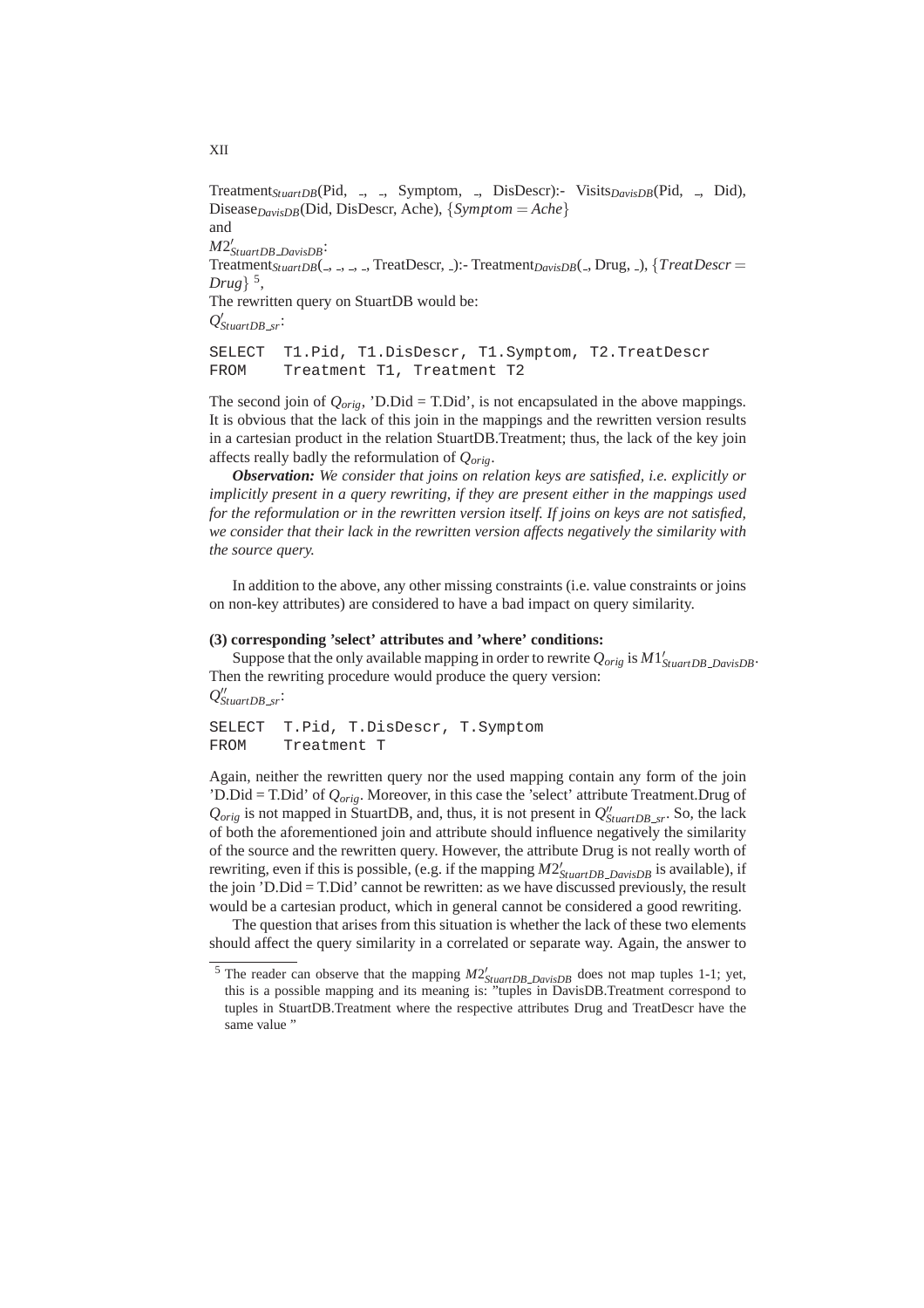this question depends on how users think in order to form an originally posed query. If users use joins on relation keys only as an associative means for retrieving attributes from distinct relations, then the role of these joins is supportive to 'select' attributes and the impotence of their reformulation leads to the impotence of retrieving the supported attributes from the target database; these joins cannot be present alone, i.e. without the attribute(s) they support. Therefore, as far as query similarity is concerned, the lack of such rewritten joins should be correlated with the lack of the supported rewritten attributes. Nevertheless, in case we assume that users create queries without any specific logic, key joins cannot be thought of as associative to retrieved attributes, in general. Hence, their lack should be considered as not affecting query similarity.

The second assumption is more conservative than the first, because it considers that two independent query features are missing from the rewritten version. Moreover, the second assumption does not affect the query rewriting procedure, since query features can be considered separately for rewriting (Section 4); yet, in agreement with the first assumption, combinations of 'select' attributes / 'where' conditions should be spotted.

*Observation: We consider that the presence of each query feature is independent from the presence of the rest and they affect query similarity in a separate way*.

In the same spirit, we have to consider whether the retrieval of an attribute should be correlated with value conditions on the same attribute. For example, suppose a query similar to  $Q_{LuDB}$  *sr*, where Patient. Age is a 'select' attribute: *Q* ′′ *LuDB sr*:

```
SELECT P.Insurance#, D.AvgFever, P.Age
FROM Disease D, Patients P
WHERE D.Did = P.Did, P.Age < 13
```
Should the lack of Patient.Age in a rewriting of  $Q''_{\text{LubB\_sr}}$  be correlated with the lack of the condition 'Patient.Age  $< 13$ ' in the same rewriting? As in the case of joins on keys discussed previously, the answer to this question can be either 'yes' or 'no'. On one hand, the presence of the value condition in the rewritten query depends on the presence of the respective 'select' attribute, for if the second is not mapped in the target database, both of them cannot be rewritten. On the other hand, a user may create the original query with or without the value condition, meaning that in general the presence of the 'select' attribute in the original query does not depend on the presence of the respective value condition or vice versa.

*Observation: Following the second reasoning, we do not correlate 'select' attributes with respective value conditions in the calculation of query similarity.*

### **3.2 Query Similarity Criteria**

Based on the above observations, we want to form the criteria for the assessment of query similarity. The rough outcome of the earlier discussion is that missing or additional query features, i.e. 'select' attributes or 'where' conditions should be considered decreasingly in query similarity, from a conservative point of view. We choose a conservative point of view in order to determine a correct estimation of query similarity in any context of P2P database applications.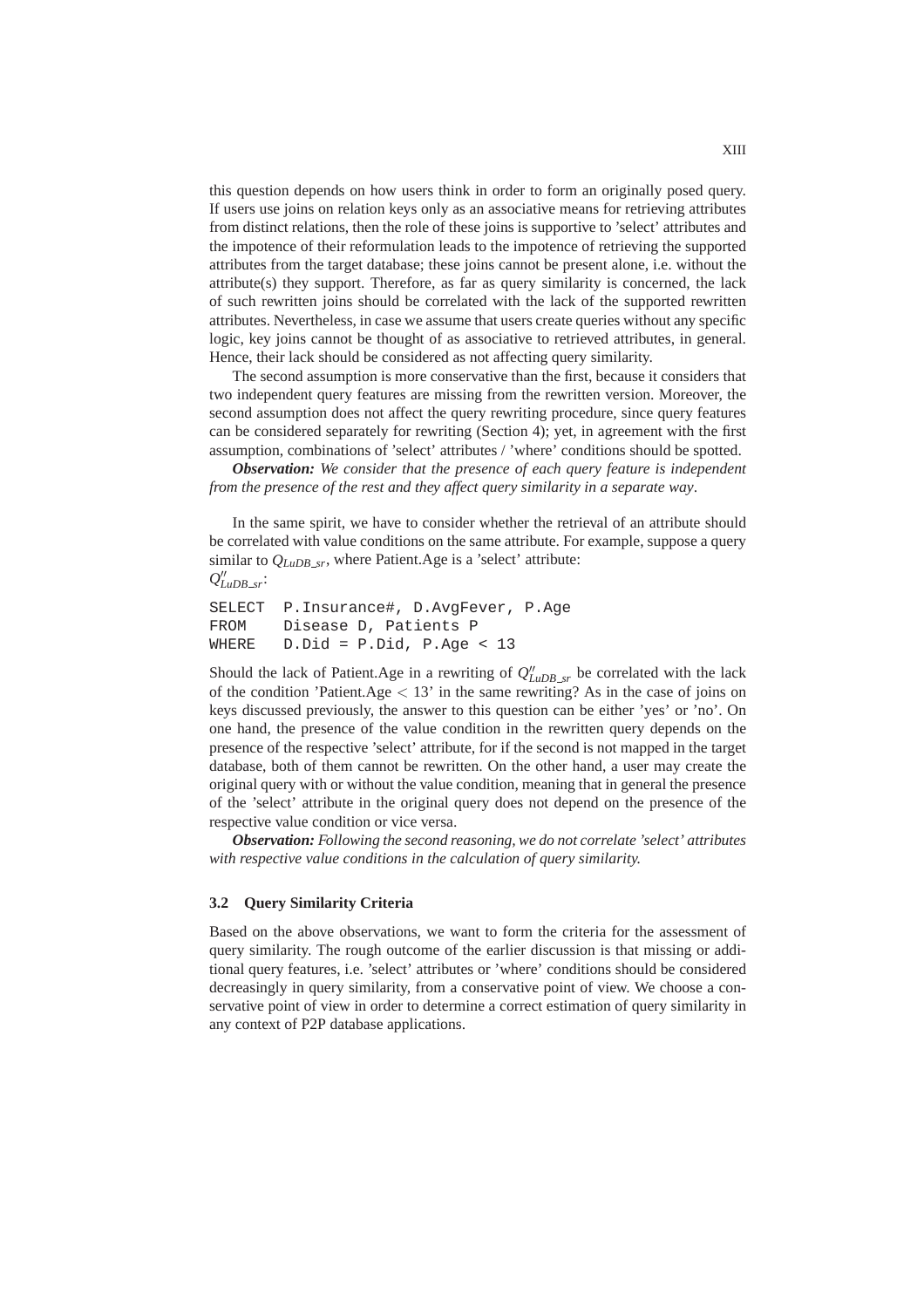We have to refine our observations by ordering the importance of the role of the various missing or additional query features. First, we reckon that key attributes are highly important in a relational schema since their values uniquely prescribe the values of other attributes. We think that the role of keys in queries is as important as in the schema itself, no matter if such an attribute appears in a 'select' or 'where' clause. Thus, deficient rewritings of key attributes may result in severe semantic deviations from the original query. Second, 'select' attributes represent what information the user requires actually. Thus, their lack in the rewritten query is decisively irreparable. Third, even though the lack of join conditions is a negative factor for query similarity, it results in a query version that retrieves a superset of the data that would be retrieved by a query with the rewritten joins. Furthermore, the lack of value constraints has the same effect in the query as the lack of joins. However, the lack of joins probably results in much bigger supersets of retrieved data than the lack of value constraints. Finally, the introduction of new value constraints, joins on non-key attributes is considered a deficiency . Yet, new conditions produce a rewriting that is classically contained in the source query; thus, we think of the introduction of new conditions as the weakest criterion of all.

Thus, we form the following criteria for the definition of the similarity of two query versions. The criteria are ordered according to their importance in query similarity.

- Cr1 Key attributes are rewritten, no matter what their position in the query is
- Cr2 'select' attributes are rewritten
- Cr3 Join attributes are rewritten
- Cr4 Constrained attributes (beyond join ones) are rewritten
- Cr5 There are no additional parts in the query: new value constraints and joins on non-key attributes<sup>6</sup>
	- a There are no new value constraints
	- b There are no new joins on non-key attributes
	- c There are no new joins on key attributes that are necessary for the rewriting of 'select' attributes

Overall, the above ordering of the criteria is based on the rationale that the most important elements of a query are the attributes that are keys or 'select' attributes. Joins are very important; yet their lack results in supersets of answers that the peer might be able to refine. Finally, additional conditions (thus, classically contained rewritings) are considered the most lossless rewritings. The lack of rewriting of keys or query conditions (joins and value constraints) results in answers that are not sound whereas the lack of rewriting of 'select' attributes and additional conditions result in answers that are not complete. Since the importance of answer soundness over completeness or the opposite is application-dependent<sup>7</sup>, we do not base the ordering of the criteria solely on them.

<sup>6</sup> We consider all additional parts in a query in this last criterion. We distinguish the parts according to their role in  $(a)$ ,  $(b)$  and  $(c)$  as shown. All of them have roughly the same priority; yet, in a refined similarity metric, priority can be given according to lexicographical order. Finally, the criterion  $5(c)$  may be eliminated in more conservative similarity metrics. A thorough investigation of the impact of these criteria to a variety of application fields is out of the scope of this work.

<sup>7</sup> For example in a medical application, as in the motivating example, soundness may be more important than completeness, whereas in an application of multimedia content the opposite may hold.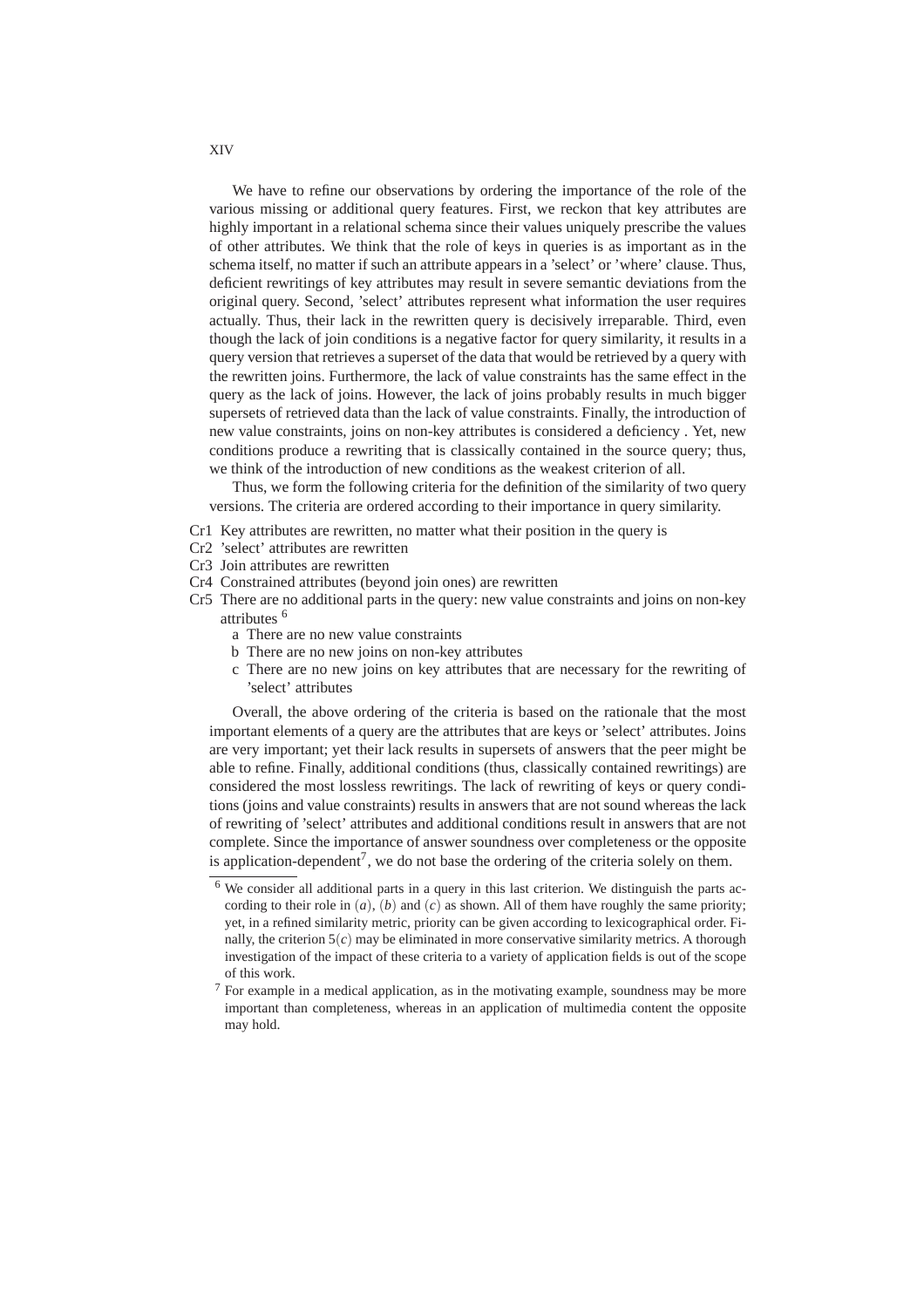#### **3.3 Discussion on Alternative Approaches to Query Similarity Metrics**

The ordering of the criteria in Section 3.2 is formed on the atomic importance of each query element. In order to decide about the overall similarity of the original and the rewritten query version there is a need for a metric that correlates the importance of the separate query elements.

As we have seen in Section 3.1, the similarity guidelines along which we can form a query similarity function take into consideration the 'select' attributes *A* and the 'where' conditions, i.e., the value constraints *C* and the join conditions *J*, individually. The rewriting of query parts can be explicit in the rewritten query or implicit in the used mappings; for both cases we use the function symbol *rewr* to refer to the rewritings of query parts.

Beyond the separate rewriting of *A*, *J* and *C*, the peer has to decide if there is any correlation among them. The peer's policy concerning this correlation depends on the importance it gives to the rewriting of *J*s in the translated query, as we have discussed earlier. Moreover, the correlation of the different query elements in the similarity function has a respective impact on their separate importance in the query. Thus, a strong correlation of *J* elements with the rest or among themselves (e.g. the following functions (2) and (3)), achieves the domination of *J* elements in total but also a more critical importance of each one of them, separately (especially function (3)). Beyond the general correlation of query elements, weights can be associated with each one of them so that tuning to the special needs of each query can be performed.

If the peer is, in a way, optimistic, then it can consider that all three sets *A*, *C* and *J* are of equal importance and the non-rewriting of any of them does not influence the rewriting of the rest. Such peers may be more interested in complete than sound answers. The function that quantifies this policy is the following:

$$
\frac{\sum \text{rewr}(J) + \sum \text{rewr}(A) + \sum \text{rewr}(C)}{\sum J + \sum A + \sum C} \tag{1}
$$

However, a reasonable policy is to consider the rewriting of *J* to be more important than the satisfaction of *A* and *C*. More specifically, a peer can decide that the rewriting of *A* and *C* depends on the average of the rewritten *J*:

$$
\frac{\sum \text{rewr}(J) \cdot (\sum \text{rewr}(A) + \sum \text{rewr}(C))}{\sum J \cdot (\sum A + \sum C)} \tag{2}
$$

Or the rewriting of *A* and *C* depends on the rewriting of all *J*:

$$
\frac{\prod \operatorname{rewr}(J) \cdot (\sum \operatorname{rewr}(A) + \sum \operatorname{rewr}(C))}{\prod J \cdot (\sum A + \sum C)}\tag{3}
$$

Moreover, a peer can decide that the rewriting of *J* influences only the *A* and *C* referring to the same relations. In this case the two above functions, (2) and (3) are altered respectively as follows:

$$
\frac{\sum_{R}(\sum{rewr}(J_{R}) \cdot (\sum{rewr}(A_{R}) + \sum{rewr}(C_{R})))}{\sum_{R}(\sum{J_{R}} \cdot (\sum{A_{R}} + \sum{C_{R}}))}
$$
\n(4)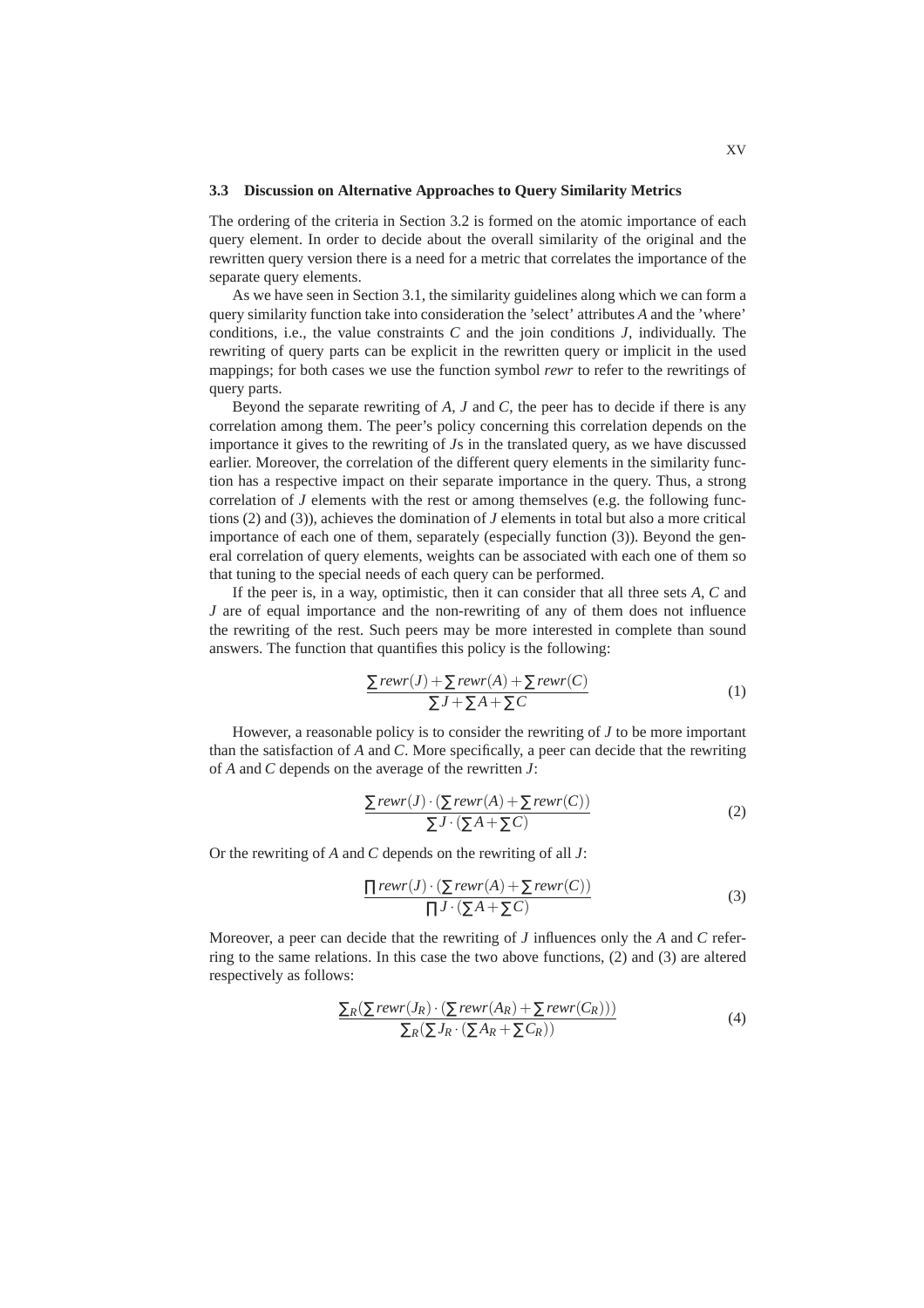$$
\frac{\sum_{R} (\prod{rewr}(J_{R}) \cdot (\sum{rewr}(A_{R}) + \sum{rewr}(C_{R})))}{\sum_{R} (\prod{J_{R}} \cdot (\sum{A_{R}} + \sum{C_{R}}))}
$$
(5)

where the index *R* indicates the relations to which the attributes in  $J_R$ ,  $A_R$ , and  $C_R$  refer, respectively. Peers that use functions (2), (4) or (3), (5) may be more interested in sound than complete answers.

The definition of *rewr* can vary depending on what a peer considers that contributes to a 'good' or a 'bad' rewriting. Moreover, the result of *rewr* has to be a number that quantifies the quality of the rewriting. Depending on the implementation, the *rewr* function quantifies the 'good' and the 'bad' rewriting, either as a boolean function (i.e. *rewr* produces only two values, for example  $\{0,1\}$  or as a function that produces a range of continuous or non-continuous values (for example *rewr* can produce a result in [0,1]). The peer's policy for partial rewriting of query parts can take into consideration possible differences of data types and ranges and, also, the difficulty to transform encodings. For example, in the motivating example we have assumed that the attribute *Drug* in DavisDB is rewritten as the attribute *TreatDescr*; however, the first might not be so accurate as the latter. Also, suppose that the original query contained the following condition: Pid  $>$  505. Even though the assumed mapping in the motivating example matches *Pid* to *Insurance*#, the translation and thus the satisfaction of this condition may not be possible: *Insurance*# > '505' has most probably no meaning for Dr Lu's database. Situations like the one just described hint that careless translation of a *C* not only may not actually satisfy the original *C* but also deteriorate significantly the whole query: the condition *Insurance*# > 505 could lead to a translated query that gives an empty answer. Thus, we do require a safe and conservative translation of *C*s. In this spirit, the condition  $Pid > 505$  would not be rewritten in the new query, since a general rule could prohibit the transformation of numerical values to strings. Nevertheless, data mapping is out of the scope of this work.

Nevertheless, a thorough investigation of the applicability of the various correlations among the rewritings of query parts as well as of the various implementations of *rewr* is out of the scope of this work. In the following we present the approach we have taken in *GrouPeer* for the construction of a moderate and generally applicable query similarity metric.

### **3.4 Our Approach to a Query Similarity Metric**

In our approach a query is considered to be a set of elements, one for each 'select' attribute and one for each 'where' condition. A propagated query version,  $Q'_{sr}$ , that is derived through rewritings on an initial query, *Qorig*, maintains all the elements of the latter. Thus,  $Q'_{sr}$  may contain elements that are not present in its SPJ form. These elements are marked as non-present. The absence of 'select' attributes means that  $Q'_{sr}$ is degraded by them w.r.t *Qorig*. However, this is not the case with 'where' clause conditions: the absence of a condition is a result of either the presence of it in a mapping used to produce the *Q* ′ *sr*, or the inadequacy of mappings to rewrite the condition. In the first case, even though the condition is not present structurally in the SPJ form of  $Q'_{sr}$ , it is semantically encapsulated. In the second case,  $Q'_{sr}$  is degraded by the lack of this condition.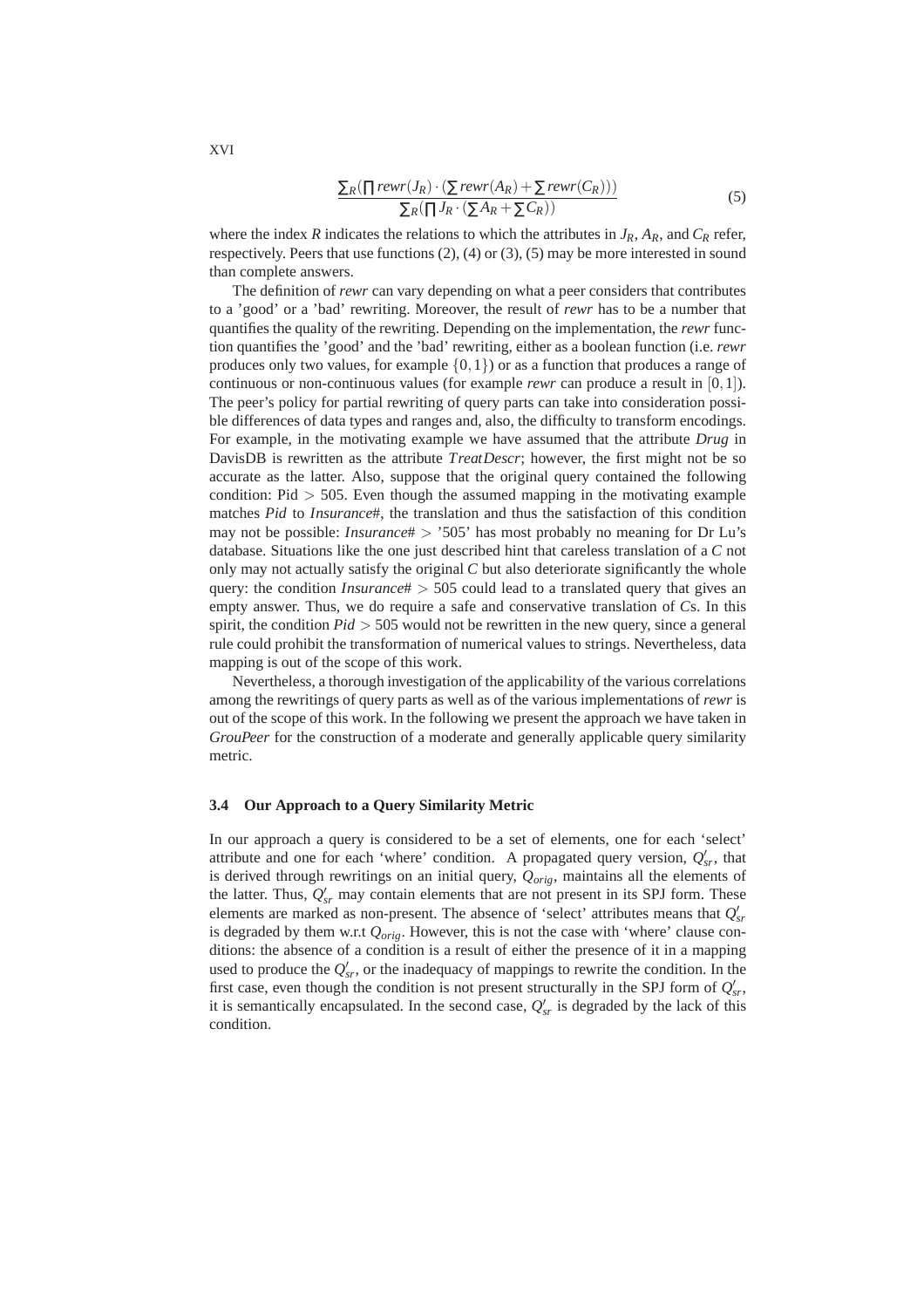**Definition 1.** *A query Q propagated in the P2P database system is a pair of two sets:*  $Q = \{Sl, Ch\}$ ; *Sl* is a set of elements  $Sl = \{E_1, ..., E_m\}$ ; each element  $E_i$ ,  $i = 1, ..., m$ *corresponds to a 'select' attribute*  $A_i \equiv R.A$  *and an indication, 'pres', whether*  $A_i$  *is present in Q or not. Thus,*  $S_l.E_i = \{A_i, pres\}$ *, pres*  $\in \{true, false\}$ *. Cn is a set of elements*  $C_n = \{E_1, \ldots, E_n\}$ *; each*  $E_i$  *corresponds to a 'where' clause condition*  $C_i$  *with an indication 'pres', whether*  $C_i$  *is present in the query or not and an indication 'st' that shows if the condition is satisfied. Thus,*  $Cn.E_i = \{C_i, pres, st\}$ *, pres, st*  $\in \{true, false\}$  $\mathcal{A}$  *and*  $C_i \equiv R.A = R'A/R.A \phi \text{ const}, \text{ where } \phi \in \{=,>,<,\}, \text{ const is a data value, for }$  $i = 1, \ldots, n$  and R.A,  $(R'$ .A) denotes the attribute A of relation R,  $(R')$ .

A query condition is *satisfied* if it is explicitly or implicitly (i.e. through the employed mappings) present in a query rewriting. For clarity, we denote the set-of-elements form of a query  $Q$  as  $Q^{soe}$ .

**Example** The set-of-elements form of *Qorig* is:  $Q_{orig}^{soc} = \{\{\text{Pid}, \text{true}\}, \{\text{DisDescr}, \text{true}\}, \{\text{Ache}, \text{true}\}, \{\text{Drug}, \text{true}\}, \{\text{Dosology}, \text{true}\}\},\$  $\{\{\widetilde{V} \text{isits}. \text{Did} = \text{Disease}. \text{Did}, \text{true}, \text{true}\}, \{\text{Disease}. \text{Did} = \text{Treatment}. \text{Did}, \text{true}, \text{true}\}\}.$ We omit the relation names wherever this is possible, in order to save space.

It is important to notice that the similarity of two queries is confined by the semantic similarity of their elements. Hence, the similarity measure we are seeking should be in the same spirit as such measures in the field of schema matching (e.g. [28]) and matching taxonomies (e.g. [11]). Specifically, if each element of *Qorig* is semantically matched totally with the respective element of  $Q_{\text{rewr}}$  and  $Q_{\text{rewr}}$  does not include elements that cannot be matched with elements of  $Q_{\text{orig}}$  (i.e.  $Q_{\text{rewr}}$  does not have more constraints than *Qorig*), then *Qorig* is semantically identical with *Qrewr*.

Thus, we introduce the function *sat* that takes as input two query elements  $E_i$  and  $E_i'$  and returns the set of concepts of  $E_i$  that could *not* be matched with concepts of  $E_i'$  $8$ . The following is the formal definition of a concept:

**Definition 2.** *Considering a relational schema S, a distinct concept corresponds to each R.A where A is an attribute of relation R*  $\in$  *S.* 

Note that comparing  $E_i$  and  $E'_i$  is safe, meaning that the index *i* indicates that both elements refer to the same query element ('select' attributes,  $E_i \in \mathcal{S}l$ , or 'where' conditions,  $E_i \in C_n$ ).

Query elements  $E_i$  can be implicit or explicit in the regular SQL form: explicit are those that appear in the SQL form and implicit are those that are encapsulated in mappings used for reformulation. The function *sat* compares elements either of their explicit or implicit existence in the SQL form. It is straightforward that for two queries  $Q_{orig} = \{SI, Cn\}$  and  $Q_{rewr} = \{SI', Cn'\}$ , the function *sat*( $SLE_i, Sl'.E'_i$ ) exports the concepts of  $E_i$  for which  $E'_i$ . pres = *false* and the function *sat*(*Cn*.*E<sub>i</sub>*, *Cn'*.*E*<sup>*i*</sup>)</sub> exports the concepts of  $E_i$  for which  $E'_i$   $st = false$  (i.e.  $E'_i$  *pres* = *f alse*, too). Also, note that *sat* is not reflective: it exports the concepts of  $E_i$  not matched in  $E'_i$  but not the opposite.

<sup>8</sup> We do not assume that peers share an ontology. Yet, each peer may or may not possess and use dictionaries or ontologies in order to perform matching. If peers do not use any kind of dictionary or ontology, then concept matching is as simple as keyword matching.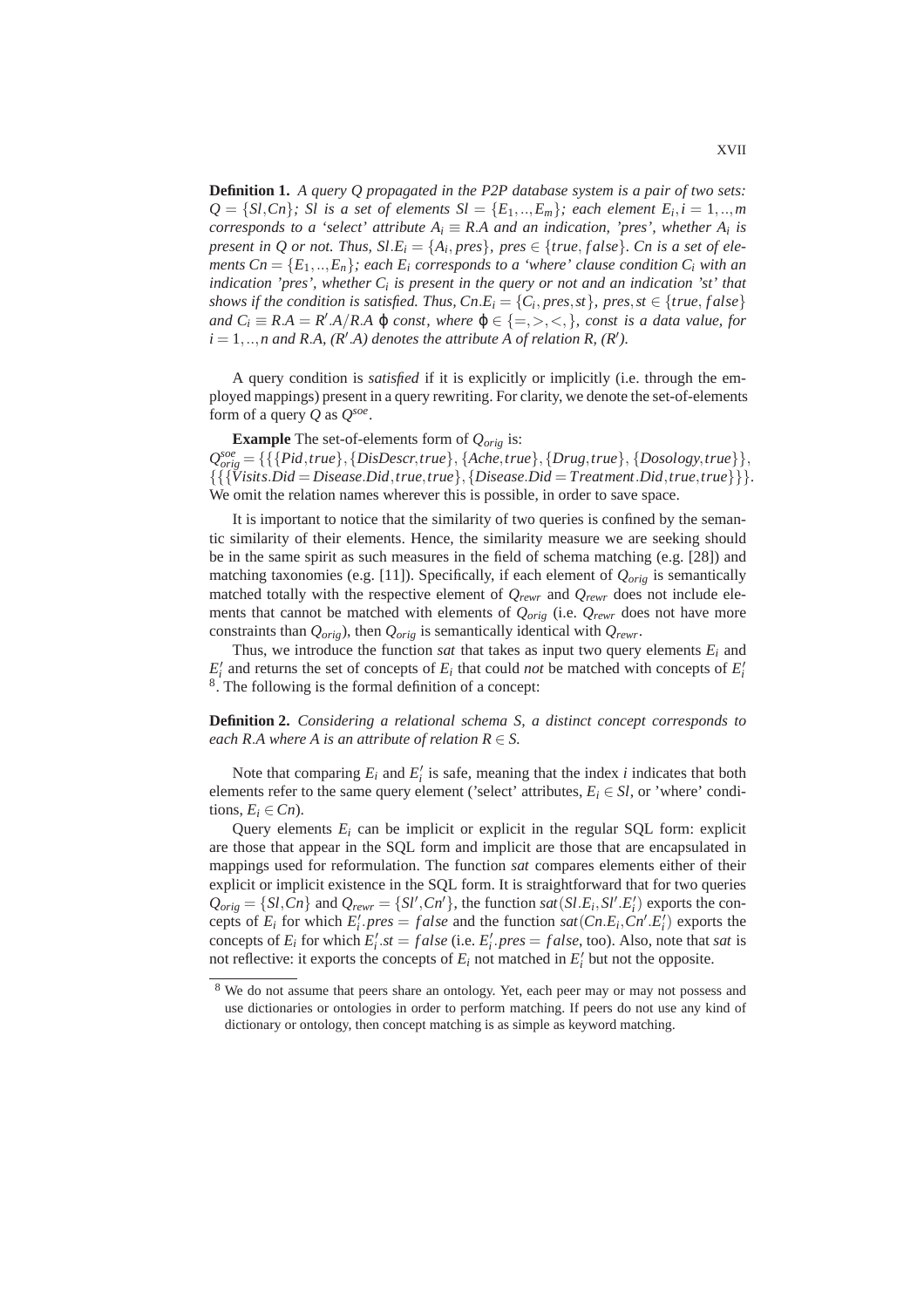Also, it is obvious that for  $E'_j$  for which there is no corresponding  $E_j$ , *sat* compares  $E'_{j}$  with the 0 and exports all the concepts involved in  $E'_{j}$ . The *sat* function calculates a set of concepts that represents the semantic dissimilarity of two query elements. Thus,  $|sat(E_i, E'_i)|$ , is a quantification of the dissimilarity of the pair of  $E_i$ ,  $E'_i$ . Based on *sat* values of all the elements involved in *Qorig* and *Qrewr*, *Msim* can calculate the overall semantic similarity of the two query versions. The following is the formal definition of the default similarity metric that *GrouPeer* employs.

**Definition 3.** For two query versions  $Q_{orig} = \{Sl, Ch\}$ ,  $Q_{rewr} = \{Sl', Ch'\}$  and a set of user-specified weights  $w_{Q_{\text{orie}}}$  that denote the importance of each element in the seman*tics of Qorig:*

$$
M_{sim}(Q_{orig}, Q_{rewr}) = 1 - \frac{\sum_{i} w_i \cdot |sat(E_i, E'_i)| + \sum_{j} w_j \cdot |sat(E'_j, \mathbf{0})|}{\sum_{i} w_i \cdot |sat(E_i, \mathbf{0},)|}
$$
(6)

*where*  $E_i$ 's are elements of  $Q_{orig}$  and  $E_i'$ 's, $E_j'$ 's are elements of  $Q_{rewr}$  and  $\sum w_i = 1$ . *Specifically, if*  $E_i \in S$ *l then*  $E'_i \in S$ *l' and if*  $E_i \in C$ *n then*  $E'_i \in C$ *n'*. Also,  $E'_j \in C$ *n'*. More*over, by default the weights w<sup>i</sup> have values along the lines of the similarity criteria of section 3.2. The w<sup>j</sup> weights correspond to the criterion Cr5 about additional conditions.*

The metric *Msim* is structured such that dissimilar elements diminish its value and perfect similarity is represented by  $M_{sim} = 1$ . The proposed function  $M_{sim}$  is constructed along the lines of the associative function (1); thus, we adopt a conservative view of query similarity that is more generic and more suitable to test in various applications.<sup>9</sup>.

*GrouPeer* does not predefine a similarity threshold below which a query should not be rewritten. Instead, we recognize that the need (and quality standards) of each user about peer information is unique. Therefore, the similarity threshold according to which a query rewriting should be accepted or disregarded should be tuned by the user. Actually, the user has the power to tune the value of weights for all the query elements, and, thus decide if the lack of the rewriting of each such element is acceptable or not by her standards on the quality of answers that she expects from the system.

The above proposition about the form of the  $M_{sim}$  function is not restrictive: as mentioned before, semantic similarity is a subjective issue, therefore, its calculation formula can differ from one peer to the next. Beyond this, defining semantic similarity for a wide range of queries and contexts is a complicated matter, since it not only depends on concept correspondences, but also on interrelations of concepts (ontologies).

## **4 Query Reformulation**

We assume that peers own a query reformulation mechanism based on existing query rewriting algorithms, yet it enables the production of a rewritten version *Qrewr* from the original query *Qorig*, where:

### XVIII

<sup>9</sup> Moreover, in cases of query conditions with arithmetic comparisons, the *sat* function can be implemented so that it takes care of rewritten versions that have narrower constraints than the original version (for example  $X < 10$  can be rewritten to  $X < 8$  [3])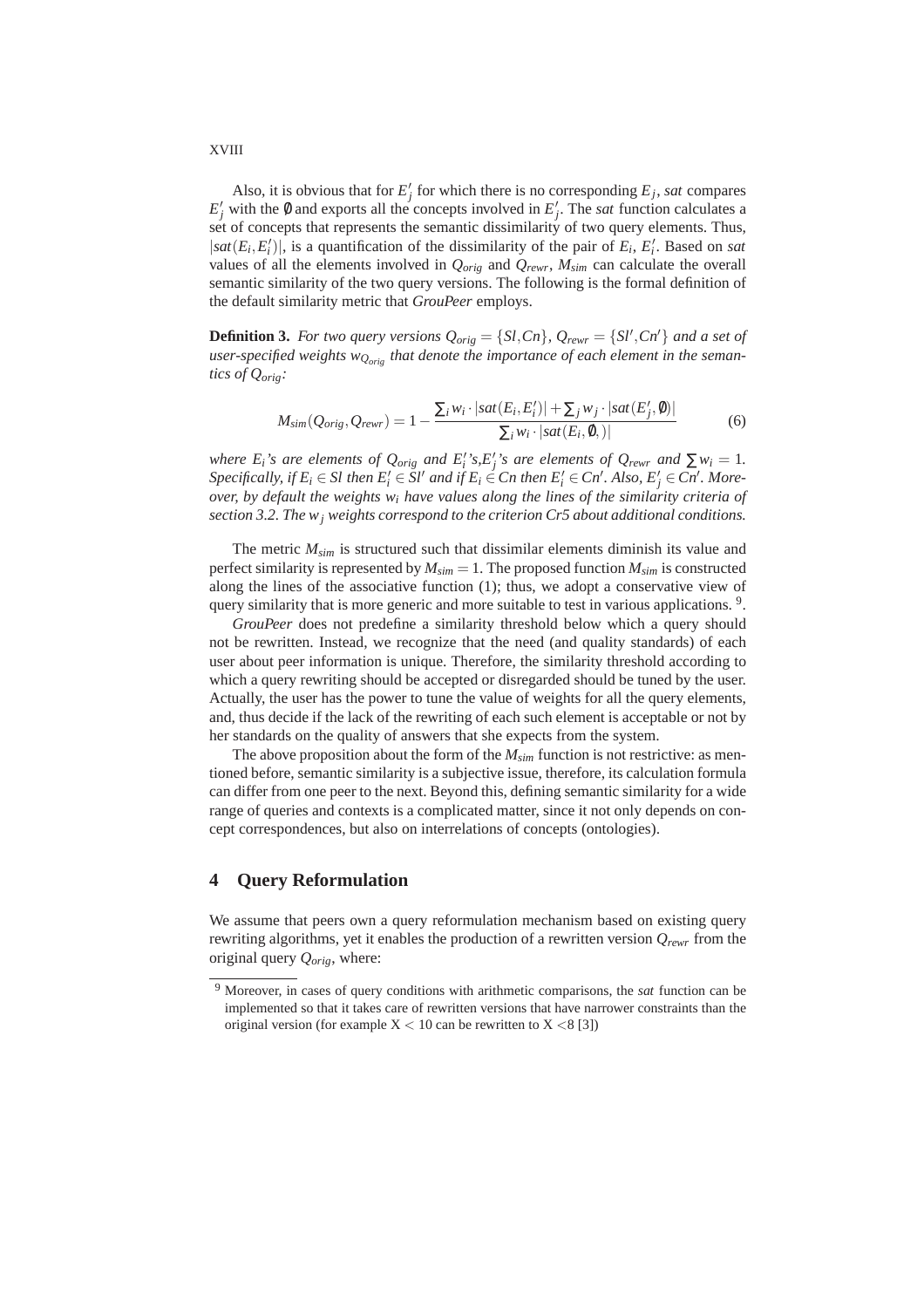- $-Q_{\text{rewr}}$  maintains in the 'select' clause all the 'select' attributes of  $Q_{\text{orig}}$  that can be rewritten through the available mappings. Thus, in conjunctive form, the head of *Qrewr* is a projection of the head of *Qorig*.
- **–** all the 'where' conditions of *Qorig* that cannot be rewritten through the available mappings are ignored. The rest are rewritten and included in *Qrewr*. In conjunctive form, *Qorig* and *Qrewr* have mappings between attributes of predicates even if predicates themselves cannot be mapped.

As an example of the first rule above, remember the original query posed by Dr Davis, *Qorig*; it is not possible to rewrite it to the schema of StuartDB, because the 'select' attribute Treatment.Dosology of *Qorig* is not mapped in StuartDB. Thus, this attribute is ignored in the classical query rewriting procedure.

As an example for the second rule above, consider the original query,  $Q_{\text{orig}}$ , augmented with a value condition:

*Qorig changed*:

```
SELECT V.Pid, D.DisDescr, D.Ache, T.Drug, T.Dosology
FROM Disease D, Treatment T, Visits V
WHERE V.Did = D.Did AND D.Did = T.Did AND T.Dosology = 5mg
```
Since the attribute Treatment.Dosology is not mapped in StuartDB, there cannot be a classically contained rewriting of  $Q_{orig\_changed}$ , because the condition 'T.Dosology = 5mg' cannot be rewritten. Thus, this condition is ignored.

In this work, we use the terms *reformulation* and *rewriting* interchangeably, meaning the query translation according to the principles described above. In order to achieve the above reformulation, the algorithm has two conceptual steps:

- 1. Pre-processes the incoming query  $Q_{inc}$  and produces the version  $Q_{inc\_preprocessed}$  that contains the part of  $Q_{inc}$  (i.e. the 'select' attributes and 'where' conditions) that can be altogether reformulated by a single mapping.
- 2. Then, *Qinc preprocessed* is rewritten with the classical query rewriting algorithms.

These two steps are conceptually distinct. However, depending on the implementation, they can be performed either in a sequential way or in a way that is partially sequential and partially parallel, i.e. some parts of the preprocessing procedure can be merged with the query rewriting itself  $10$ .

**Example** Assume that StuartDB and LuDB have the following mapping:

*M*1*StuartDB LuDB*: Treatment<sub>*StuartDB*</sub>(Pid,  $\rightarrow$   $\rightarrow$   $\rightarrow$   $\rightarrow$   $\rightarrow$  ):- Disease<sub>LuDB</sub>(Did,  $\rightarrow$   $\rightarrow$ ),

Patients<sub>LuDB</sub>(Insurance $\sharp$ , Did, ..., .), Age < 13, {*Pid = Insurance* $\sharp$ }

Then the query  $Q_{\text{StuartDB\_sr}}$  is preprocessed so that the 'select' attribute 'Treatment. Symptom' is eliminated. The preprocessed query version is:

*QStuartDB sr preprocessed*:

<sup>&</sup>lt;sup>10</sup> For example if query rewriting using LAV mapping is performed with the bucket algorithm [25] then preprocessing has to be done before query rewriting; yet, if query rewriting is performed with the minicon algorithm [35] the preprocessing can be integrated in the algorithm itself.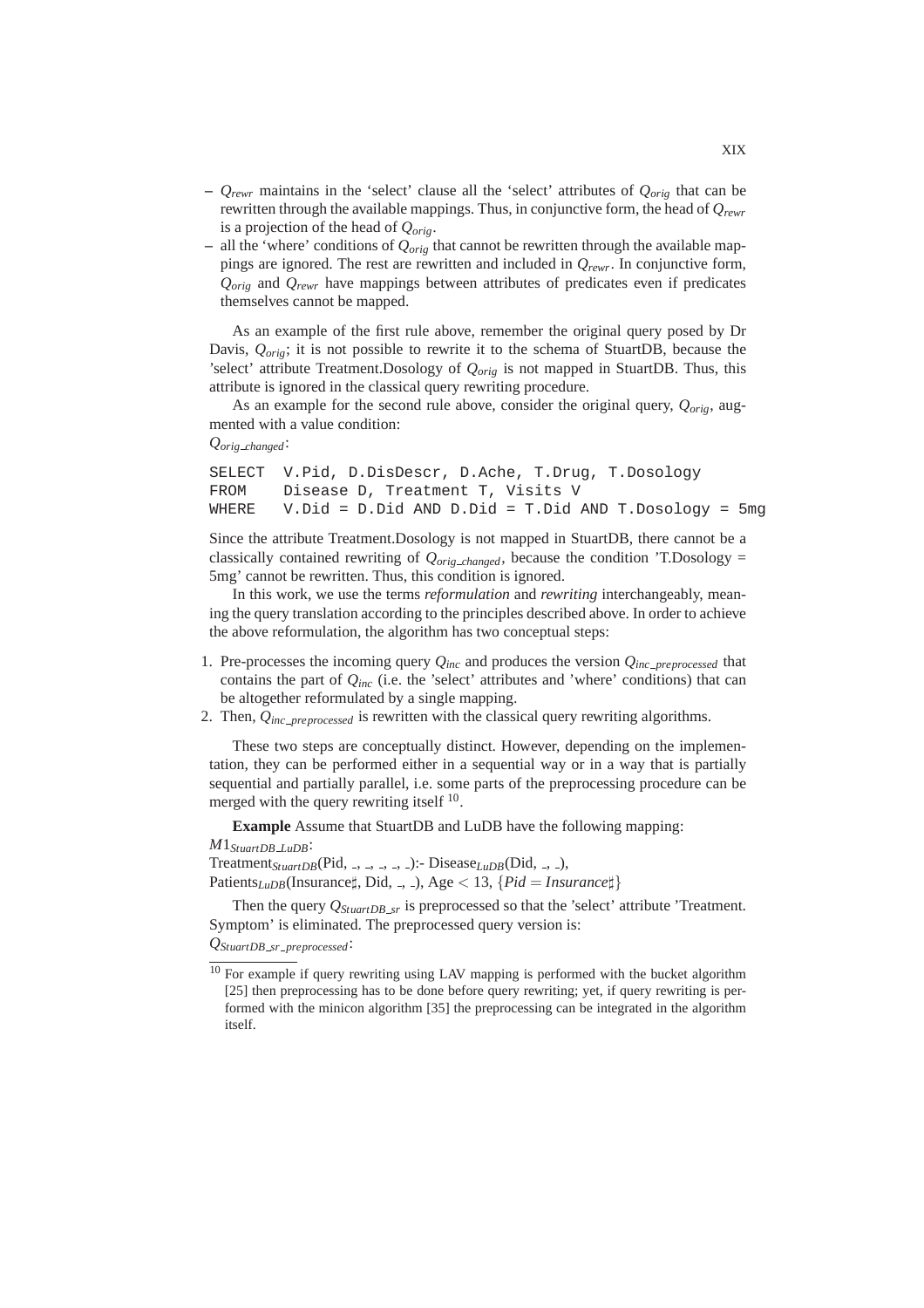SELECT T.Pid, T.DisDescr, T.TreatDescr FROM Treatment T

Now, *QStuartDB sr preprocessed* can be rewritten in the classical way using *M*1*StuartDB LuDB*.

#### **Query Preprocessing Guidelines**

In order to pre-process a query and produce the input for the rewriting algorithm, we choose the mapping(s) with respect to which we will perform the preprocessing. As aforementioned, we want to choose the mappings that *best* rewrite the query. The best rewritten version is valuated with respect to the similarity criteria defined in the previous section. The mappings used for the rewriting are actually the exclusive means that provide the rewritten query features thus, the structure of the mappings reflects the rewritten query. Also, mappings are actually queries (or pairs of queries) themselves. Thereupon, we base our decision for the selection of mappings on the query similarity criteria defined in Section 3.

There is a variety of query-mapping combinations that we can come across during the mappings selection procedure. We discuss the combinations of queries and considered mappings that do not match completely. The following is a categorization of the main query-mapping combinations that we can come across, where attributes of relations involved in the query are missing from the mapping. This categorization is complete and other combinations actually fall into one or more of these categories. The categorization follows the lines of query similarity aspects.

**Case A:** Considering GAV mappings

In this case we consider attributes of relations that are missing from the mapping. These relation attributes may appear in the query ('select' or 'where' clause), or not. Attributes that appear in the query but not in the mapping are related to one of the criteria defined in Section 3.2. Moreover, in this case we consider additional conditions on mapped attributes that appear in both the query and the mapping.

1. For attributes that are not present in the 'select' clause:

- (a) The query is  $Q(x, y)$  :  $-P(x, y, z)$  and the mapping is  $P(x, y, z)$  :  $-P'(x, y)$
- (b) The query is  $Q(x, y)$  :  $-P(x, y, z)$ ,  $z = c'$  and the mapping is  $P(x, y, z)$  :  $-P'(x, y)$
- (c) The query is  $Q(x, y)$  :  $-P(x, y, z)R(z, w)$  and the mapping is  $R(0, w)$  :  $-R'(w)$
- (d) The query is  $Q(x, y)$ :  $-P(x, y, z)R(z, w)$  and the mapping is  $R(z, z)$ :  $-R'(z)$
- (e) The query is  $Q(x, y)$  :  $-P(x, y, z)$ , the mapping is  $P(x, y, z)$  :  $-P'(x, y, z)$ ,  $z = c'$
- (f) The query is  $Q(x, y)$  :  $-P(x, y, z)$  and the mapping is  $P(x, y, z)$  :  $-P'(x, y, z)R'(z)$

2. For attributes that are present in the 'select' clause:

- (a) The query is  $Q(x, y)$  :  $-P(x, y, z)$  and the mapping is  $P(x, z, z)$  :  $-P'(x, z)$
- (b) The query is  $Q(x, y)$  :  $-P(x, y, z)$ , the mapping is  $P(x, y, z)$  :  $-P'(x, y, z)$ ,  $x = c'$
- (c) The query is  $Q(x, y)$  :  $-P(x, y, z)$  and the mapping is  $P(x, y, z)$  :  $-P'(x, y, z)R'(x)$

Cases 1(b) and 1(c) denote missing value constraints (criterion Cr4) and joins (criterion Cr3), respectively. Cases 1(a,d) denote missing attributes from relations of the query;

XX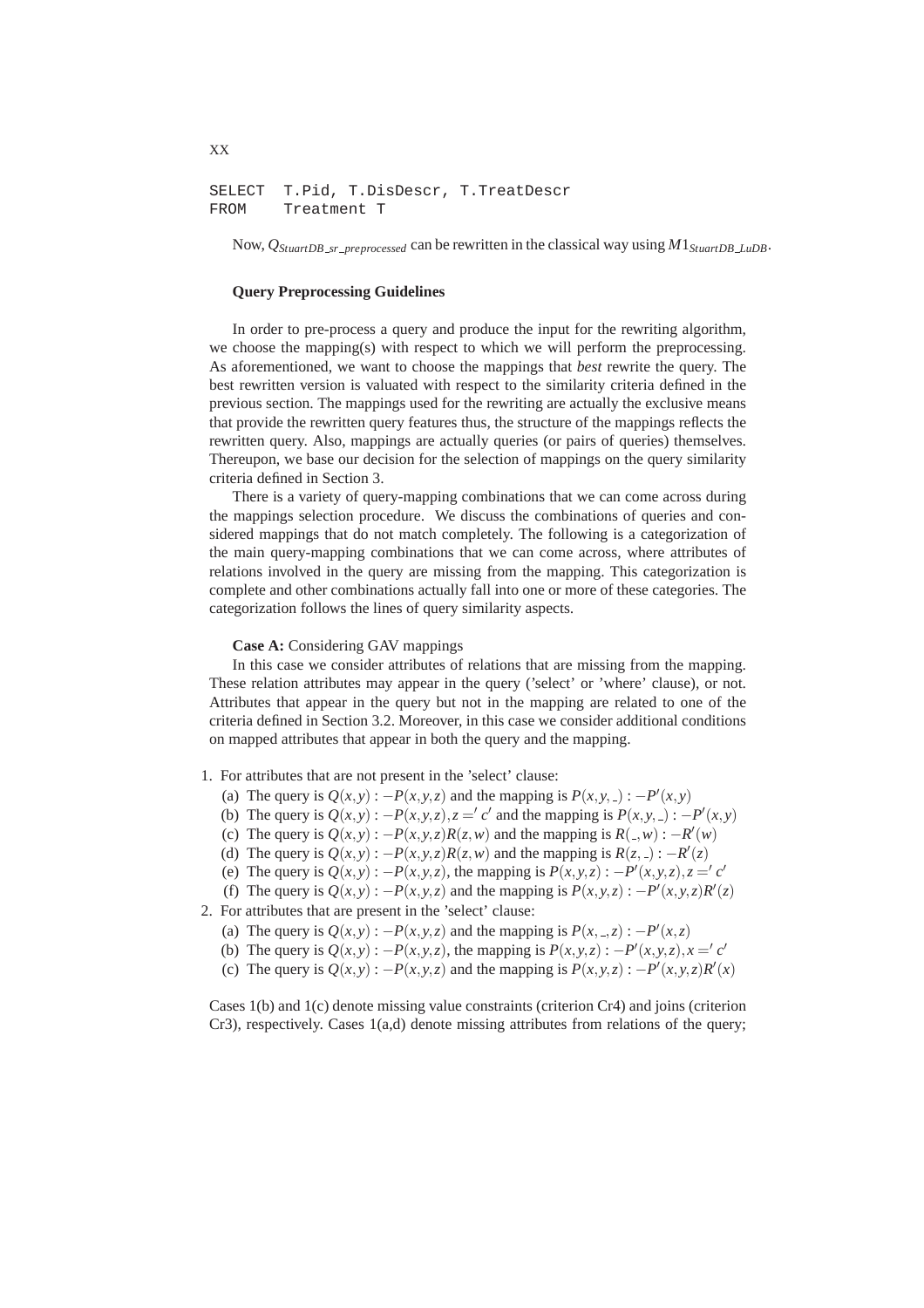yet these attributes do not appear in the query itself  $^{11}$ . Cases 1(e,f), 2(b,c) denote additional 'where' conditions (criterion Cr5). Case 2(a) denotes a missing 'select' attribute (criterion Cr2).

**Case B:** Considering LAV mappings

In this case we consider attributes of relations that are involved in the query but are missing from the mapping.

- 1. 'select' attributes of the query are missing from the mapping.
	- (a) The query is  $Q(x, y)$ :  $-P(x, y, z)$  and the mapping is  $Q'(x)$ :  $-P(x, y, z)$  or  $Q'(x, z)$ : −*P*(*x*,*y*,*z*)
- 2. 'where'conditions of the query are not mapped through the mapping:
	- (a) The query is  $Q(x, y)$  :  $-P(x, y, z)$ ,  $z = c'$  and the mapping is  $Q'(x, y)$  :  $-P(x, y, z)$ (b) The query is  $Q(x, y)$  :  $-P(x, y, z)R(z)$  and the considered mapping is  $Q'(x, y)$  :  $-P(x, y, z)$  and there is no mapping for  $R(z)$ <sup>12</sup>
- 3. additional 'where' conditions
	- (a) The query is  $Q(x, y)$  :  $-P(x, y, z)$  and the mapping is  $Q'(x, y)$  :  $-P(x, y, z)$ ,  $z = c'$
	- (b) The query is  $Q(x, y)$  :  $-P(x, y, z)$  and the mapping is  $Q'(x, y)$  :  $-P(x, y, z)R(x)$
	- (c) The query is  $Q(x, y)$  :  $-P(x, y, z)$  and the mapping is  $Q'(x, y)$  :  $-P(x, y, z)R(z)$

Case (1a) corresponds to criterion Cr2. Case 2(a) denotes a missing value constraint (criterion Cr4), whereas case 2(b) denotes a missing join (criterion Cr3). Note that both cases can refer to mappings with additional 'where' conditions (criterion Cr5). Case  $3(a)$  denotes an additional value constraint and cases  $3(b,c)$  denote additional joins on relation attributes that appear or not in the query (criterion Cr5).

**Case C:** Considering GLAV mappings<sup>13</sup>

- 1. 'select' attributes of the query are missing from the mapping.
	- (a) The query is  $Q(x, y, z)$  and the mapping is  $Q(x, y, z)$  :  $-Q'(x, y)$
- 2. The mapped query has additional 'select' attributes:
	- (a) The query is  $Q(x, y)$  and the mapping is  $Q(x, y)$  :  $-Q'(x, y, z)$

We select mappings according to the criteria of Section 3.2. The lack of attributes of relations involved in the query that do not appear either in the 'select' or the 'where' clause, such as in Case A  $1(a,d)$ , is not taken into consideration: the mapping correspondences denote that the predicates match, even if not all their attributes match.

<sup>&</sup>lt;sup>11</sup> These cases do not correspond to any criterion of section 3.2: in section 3 we have focused on similarity of queries and we have not considered similarities of attributes that are not involved in queries. Nevertheless, we present cases 1(a,d) for completeness

<sup>&</sup>lt;sup>12</sup> Actually, classical LAV rewriting algorithms (e.g. [35]) cannot rewrite  $R(z)$  even if there is a mapping for it, since the join on *z* cannot be rewritten.

<sup>&</sup>lt;sup>13</sup> We only consider the head of queries in GLAV mappings. Refining our categorization for the bodies of these queries is future work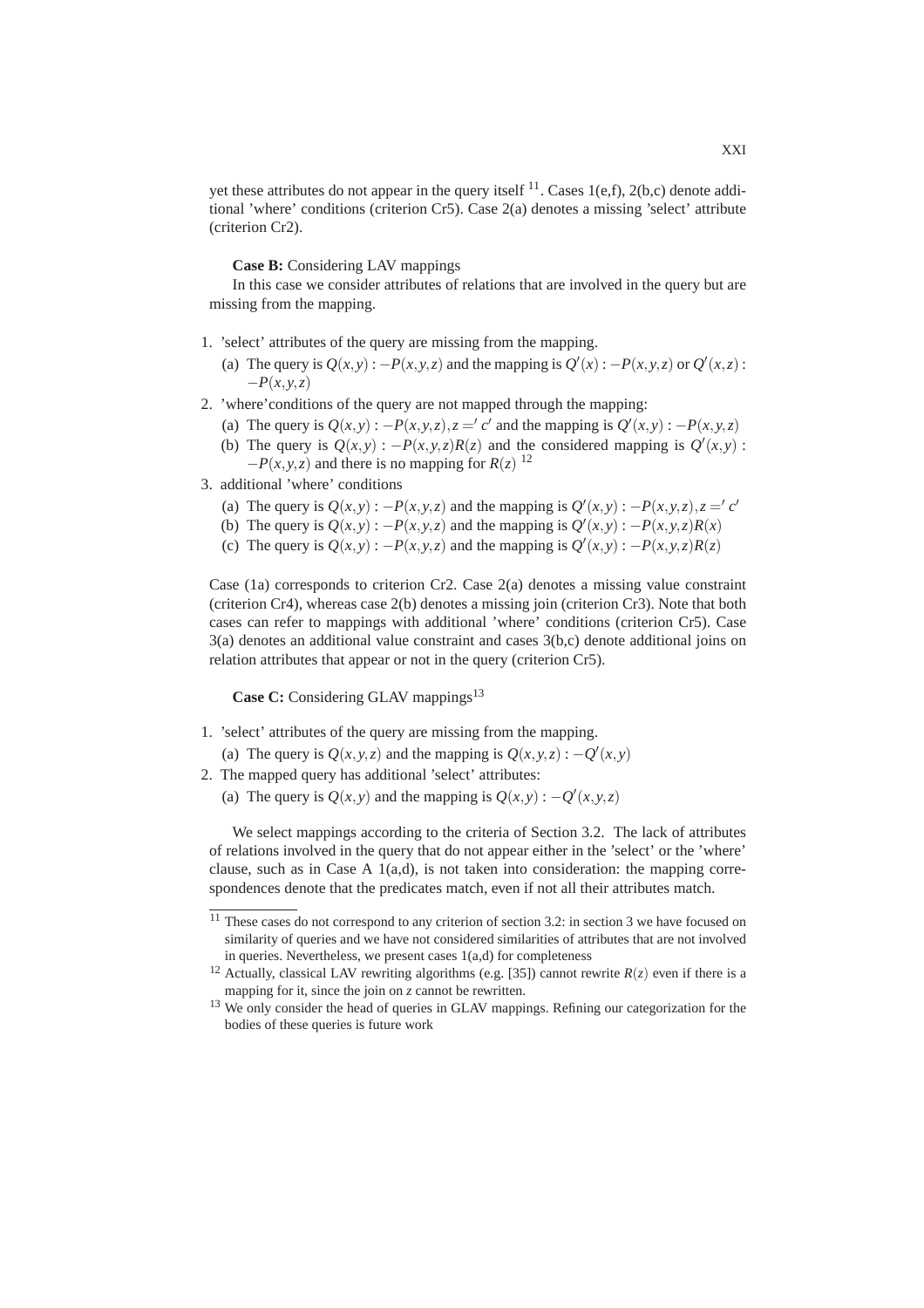In order to impose the criteria of section 3.2 we construct an associative similarity function. Specifically, for a query subgoal  $g<sup>14</sup>$  and a mapping *M*, the associative function *Mas* quantifies the lack of non-matched attributes.

$$
M_{as}(g,M) = \sum_{i=1}^{|g|} w_i \cdot a_i, w_i \in \{w_k, w_s, w_j, w_c\}, a_i \in \{0,1\}
$$
 (7)

where  $|g|$  denotes the arity of *g*, i.e. the total number of attributes in *g* involved in the query. Also, each subgoal attribute, *i*, has a weight, *w<sup>i</sup>* that denotes if it is a key, a 'select', a join or a constrained attribute. If it has more than two such characteristics, it keeps the one that is higher in the hierarchy of the criteria. Accordingly, the weights for a key, a 'select', a join or a constrained attribute is  $w_k$ ,  $w_s$ ,  $w_j$  and  $w_c$ , respectively. We require that  $w_k > w_s > w_i > w_c$ . Finally,  $a_i$  denotes if the respective attribute is matched in the mapping  $(a_i = 0)$  or not  $(a_i = 1)$ .

We use the following form that estimates the matching ability of the selected mappings:

$$
Sim_{g}(Q, \mathcal{M}) = 1 - \frac{\sum_{j} Sim_{g_j} M_{as} + \sum_{k} w_a}{\sum_{j} \sum_{i=1}^{|g_j|} w_{ji}}, w_i \in \{w_k, w_s, w_j, w_c\}, a_i \in \{0, 1\}
$$
 (8)

 $M$  is the set of selected mappings and  $Sim_{g_j}$ .  $M_{as}$  is the  $M_{as}$  value for the  $g_j$  subgoal; the weight  $w_{ji}$  refers to the *i*<sup>th</sup> attribute of the *j*<sup>th</sup> subgoal. The weight for an additional condition is  $w_a$  ( $w_c > w_a$ ) and  $\sum w_a$  represents the total weight of all the additional conditions in the selected mappings. Actually, the  $Sim<sub>g</sub>$  function speculates the result of *Msim* of section 3.4, by estimating if each query element can be rewritten with the considered mapping; *Sim<sup>g</sup>* breaks down query elements to attributes of query subgoals in order to facilitate the straightforward use of mappings in conjunctive form in the preprocessing algorithm. In this way, we manage to estimate if a mapping can be used for rewriting a query, without running the rewriting algorithm.

The algorithm that chooses which mappings will be used in the query rewriting procedure is shown in Figure 4. Briefly, the algorithm considers three sets of mappings: GLAV, GAV and LAV. It produces one subset of each set. Each such subset contains the mappings that are most similar to the corresponding query subgoals according to the aforementioned criteria of section 3.2. Finally, the algorithm chooses the subset of the three which has the highest *Sim<sup>g</sup>* value for the query.

In detail, the algorithm works as follows. In case of GLAV mappings we check the overall real similarity of the of the original and the rewritten version. In the case of GAV mappings we have to check which query elements can be satisfied by which GAV mappings; for query elements that can be rewritten with more than one mapping we have to check which one of them poses the fewest additional restrictions. The execution of this preprocessing is simple and straightforward. Similar actions have to be done for LAV mappings. In this case we have also to check if a mapping that satisfies a part of a query (a subgoal) is satisfied by the head or the body of the mapping. In the first

XXII

<sup>&</sup>lt;sup>14</sup> SPJ queries can be considered in conjunctive form, where each conjunct is called a 'query subgoal' [43]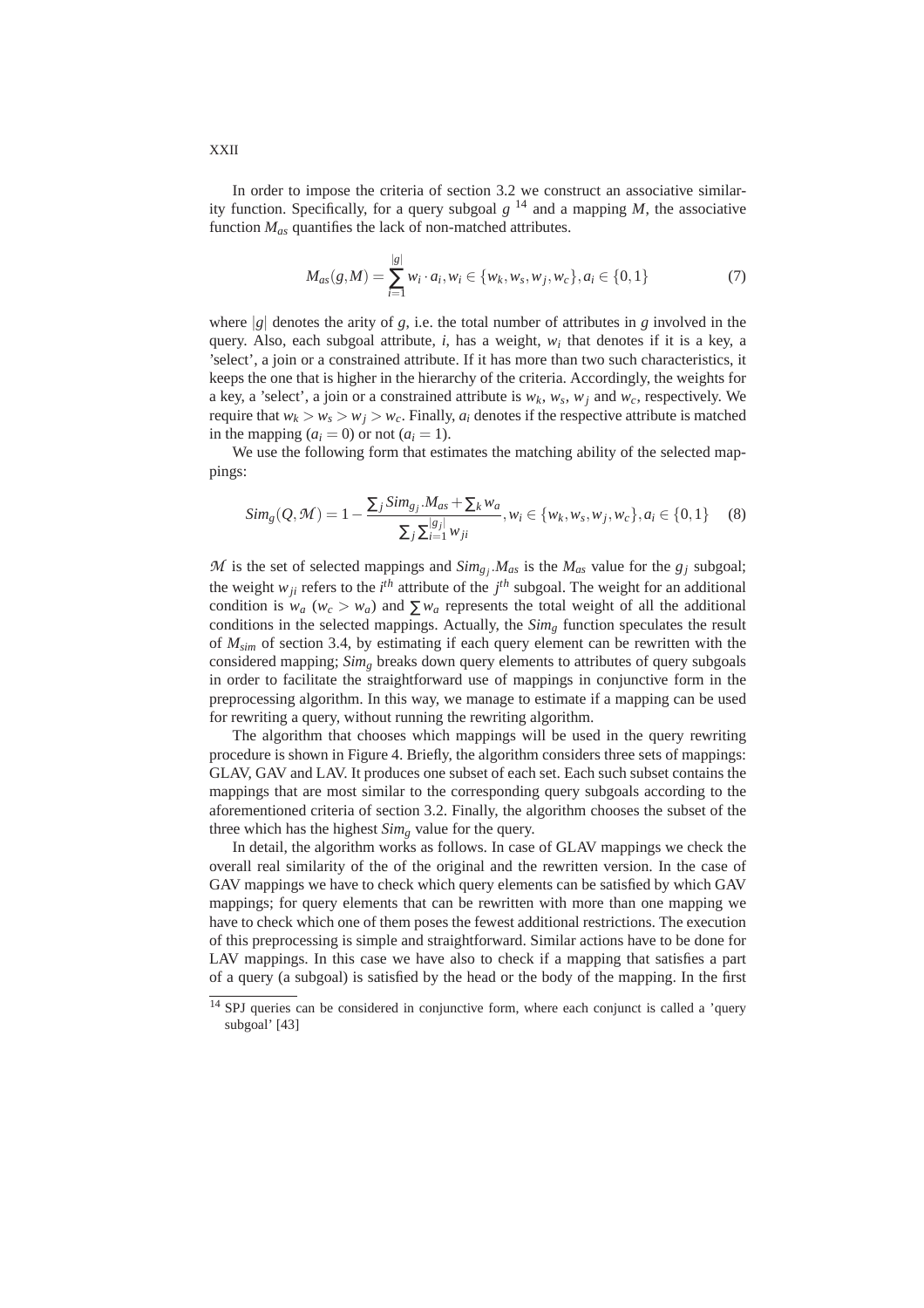case we proceed as in the case of GAV mappings. Also, for query elements that are satisfied in the body of the mapping that is currently examined we check if these are value-constrained or if they are joined with subgoals that have not been examined yet. In these cases we also proceed as in the case of GAV mappings. However, for query elements that are joined with subgoals that have been examined, we have to check the mapping that has been selected and stored by the algorithm for these subgoals. If this is the same mapping as the one that is currently examined, then we proceed as in the case of GAV mappings. Else, this query element cannot be satisfied by the mapping and we reduce the value of the similarity of the currently examined mapping and subgoal accordingly.

### **5 Clustering of Peers**

Recall that the goal of clustering is to enable peers to discover other peers with similar interests and schemas, that cannot be 'tracked' otherwise, because they are hidden in query propagation paths by other peers with dissimilar interests.

Pairs of remote peers that exchange queries and answers learn gradually about the schema of each other; learning is performed through making queries an evaluating their answers, and is formed in mappings between the schemas of the two peers. Actually, each peer that receives a query tries to retrieve any query attributes that are lost in the successive rewriting of the query along the propagation path. The mappings formed between two remote peers encapsulate the common interest of the two peers, since they refer to the (necessary) schema parts on which they express and answer queries. If the peers decide to become acquainted, these mappings are already a language for their communication and alleviate the administrator's load for creation of mappings for the new acquaintance. The peers accumulate the answers they receive from each peer; each time they receive a new answer from a specific peer, they compute the current overall respective similarity of answers by this peer. If this similarity exceeds a predefined usertuned threshold, the peer may decide to ask this peer to be its acquaintee. The mappings that are formed during the query position-answering between them are used as an initial set of communication mappings.

Overall, the proposed methodology of making new acquaintances in the overlay leads to the restructuring and, moreover, the gradual clustering of the P2P system in groups with common interests. Thus, we refer to it as the 'clustering process'. In what follows we describe the details of the clustering process and we give the respective algorithm. Also, we discuss the role of automatic schema matching and the protocol internals of *GrouPeer*.

### **5.1 Schema Mappings and Query Rewriting**

The definitions in section 3.4 together with the following ones formalize the basic notions of a concept, a query and a mapping in forms suitable for the clustering process we describe next.

**Definition 4.** *Considering a source schema S and a target schema S*′ *, a GAV/LAV/GLAV mapping between them*  $M(S, S')$  *is the set*  ${Cr_M(S, S'), Cond_M(S, S')}$ , where the set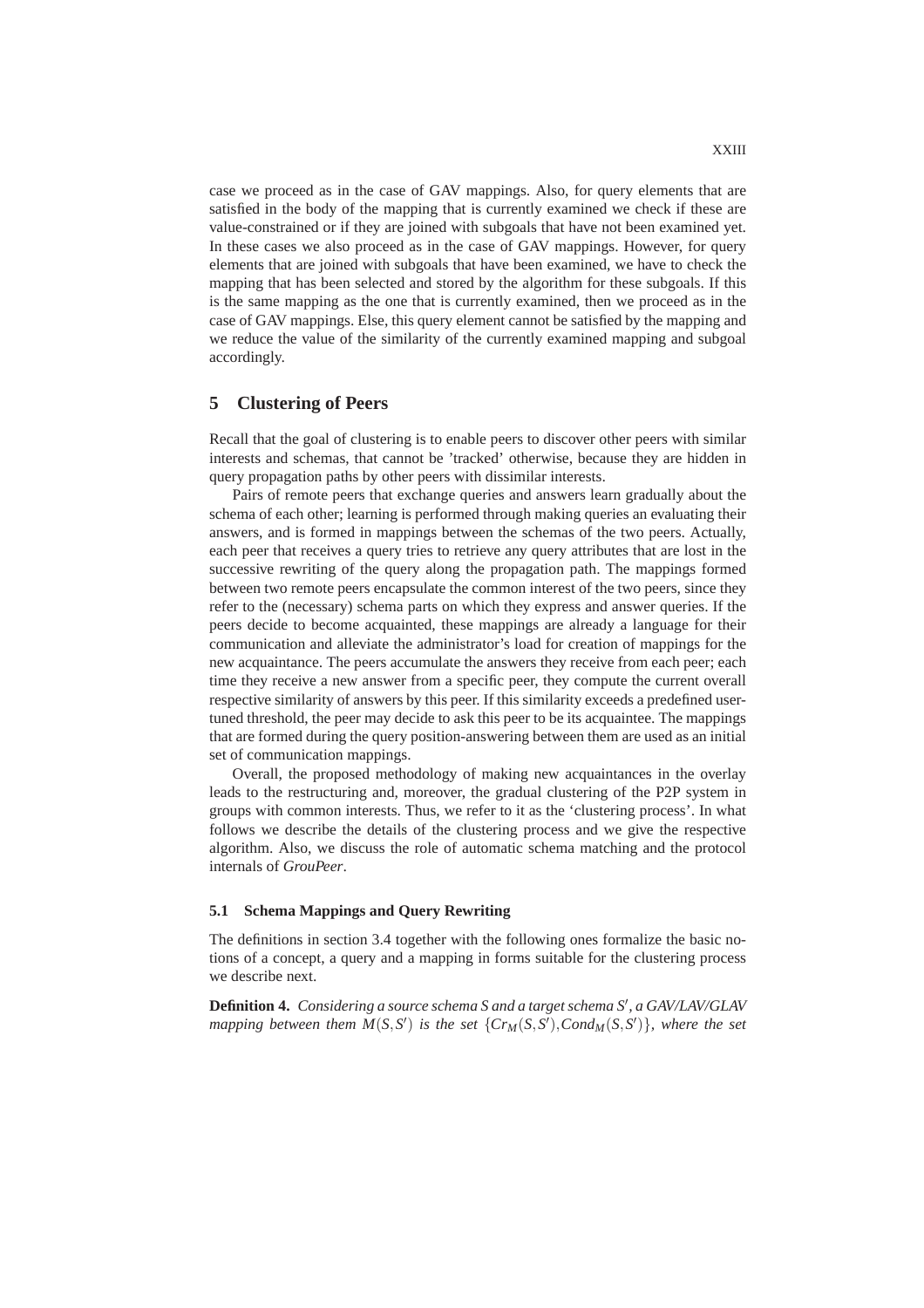Input: the query to be rewritten *Q* Output: A mapping *M* or a set of mappings *M* **–** Step 1 Consider GLAV mappings: • Make a set  $Sim_{GLAV} = \{M, M_{sim}\}$  and initiate  $M = null^a$  and  $M_{sim} = -\infty$ • For each mapping *M* represented as  $Q'$  :  $-Q''$  compute  $M_{sim}(Q,Q'')$  =  $M_{sim}(Q,Q')$  ·  $M_{sim}(Q',Q'')^*;$  if *Sim<sub>GLAV</sub>* . $M_{sim}$  <  $M_{sim}(Q,Q'')$  replace *Sim<sub>GLAV</sub>* .*M* with *M* and *Sim<sub>GLAV</sub>* .*M*<sub>*sim*</sub> with  $M_{sim}(Q', Q'')$ **–** Step 2 Consider GAV mappings: For each subgoal *gj* of *Q*: • Make a set  $Sim_{g_i} = \{M, M_{as}\}\$ and initiate  $M = null$  and  $M_{as} = -\infty$ • For each mapping *M* that matches the predicate of  $g_j$  compute  $M_{as}(g_j, M)$ ; if  $Sim_{g_j}.M_{as} < M_{as}(g_j, M)$  replace  $Sim_{g_j}.M$  with M and  $Sim_{g_j}.M_{as}$  with  $M_{as}(g_j, M)$ Make the set  $Sim_{GAV} = \{ \mathcal{M}_{\mathcal{GAV}}, Sim_{g} \}$ , where  $Sim_{g}(Q, \mathcal{M}) = 1 - \frac{\sum_{j} Sim_{gj} M_{as} + \sum_{k} w_{a}}{\sum_{j} |S_{j}|}$  $\sum_j \sum_{i=1}^{\infty} w_{ji}$  $|g_j|$ **–** Step 3 Consider LAV mappings: For each subgoal *gj* of *Q*: • Make a set  $Sim_{g_i} = \{M, M_{as}\}\$ and initiate  $M = null$  and  $M_{as} = -\infty$ • For each mapping *M* that matches the predicate of  $g_j$  compute  $M_{as}(g_j, M)$ ; • in the following cases: ∗ if all the query attributes of *gj* are in the head of *M* ∗ if a query attribute *t* of *gj* is value constrained and this constraint is included in the body of *M* ∗ if a query attribute *t* of *gj* is joined with a subgoal *g<sup>k</sup>* that has not been examined yet. do: if  $Sim_{g_j}$ ,  $M_{as} < M_{as}(g_j, M)$  replace  $Sim_{g_j}$ . M with M and  $Sim_{g_j}$ . M<sub>as</sub> with  $M_{as}(g_j,M)$ • else (a query attribute *t* of  $g_j$  is joined with an examined subgoal  $g_k$ ): ∗ if  $Sim_{g_k} M \neq M$  then do  $M_{as}(g_j, M) = M_{as}(g_j, M) - w_t$ ∗ if  $Sim_{g_j}$ .*M*<sub>as</sub> < *M*<sub>as</sub>(*gj*,*M*) replace  $Sim_{g_j}$ .*M* with *M* and  $Sim_{g_j}$ .*M*<sub>as</sub> with  $M_{as}(g_j,M)$ Make the set  $Sim_{LAV} = \{M_{LAV}, Sim_g\}$ , where  $Sim_g(Q, M) = 1 - \frac{\sum_j Sim_{g_j} M_{as} + \sum_k w_a}{\sum_j \frac{|g_j|}{\sum_j \frac{|g_j|}{\sum_j \frac{|g_j|}{\sum_j \frac{|g_j|}{\sum_j \frac{|g_j|}{\sum_j \frac{|g_j|}{\sum_j \frac{|g_j|}{\sum_j \frac{|g_j|}{\sum_j \frac{|g_j|}{\sum_j \frac{|g_j|}{\sum_j \frac{|g_j|}{\sum_j \frac{|g_j|}{\sum_j \frac{|g_j|}{\sum_j \frac{|g_j|}{\sum_j \frac{|g_j|$  $\sum_j \sum_{i=1}^{|g_j|} w_{ji}$ **–** Step 4 Compare *SimGLAV* .*Msim*, *SimGAV* .*Sim<sup>g</sup>* and *SimLAV* .*Simg*; depending on the highest value of the three, replace  $M$  with one of the sets  $\textit{Sim}_{\textit{GLAV}} M$ ,  $\textit{Sim}_{\textit{GAN}} M$ , *SimLAV* .*M* \**Msim*(*Q*,*Q* ′ ) is a function that quantifies the semantic similarity of two queries *Q* and *Q* ′ based on the proposed criteria.

*<sup>a</sup> null* denotes that there is no mapping

**Fig. 4.** Algorithm for the selection of mappings for the query rewriting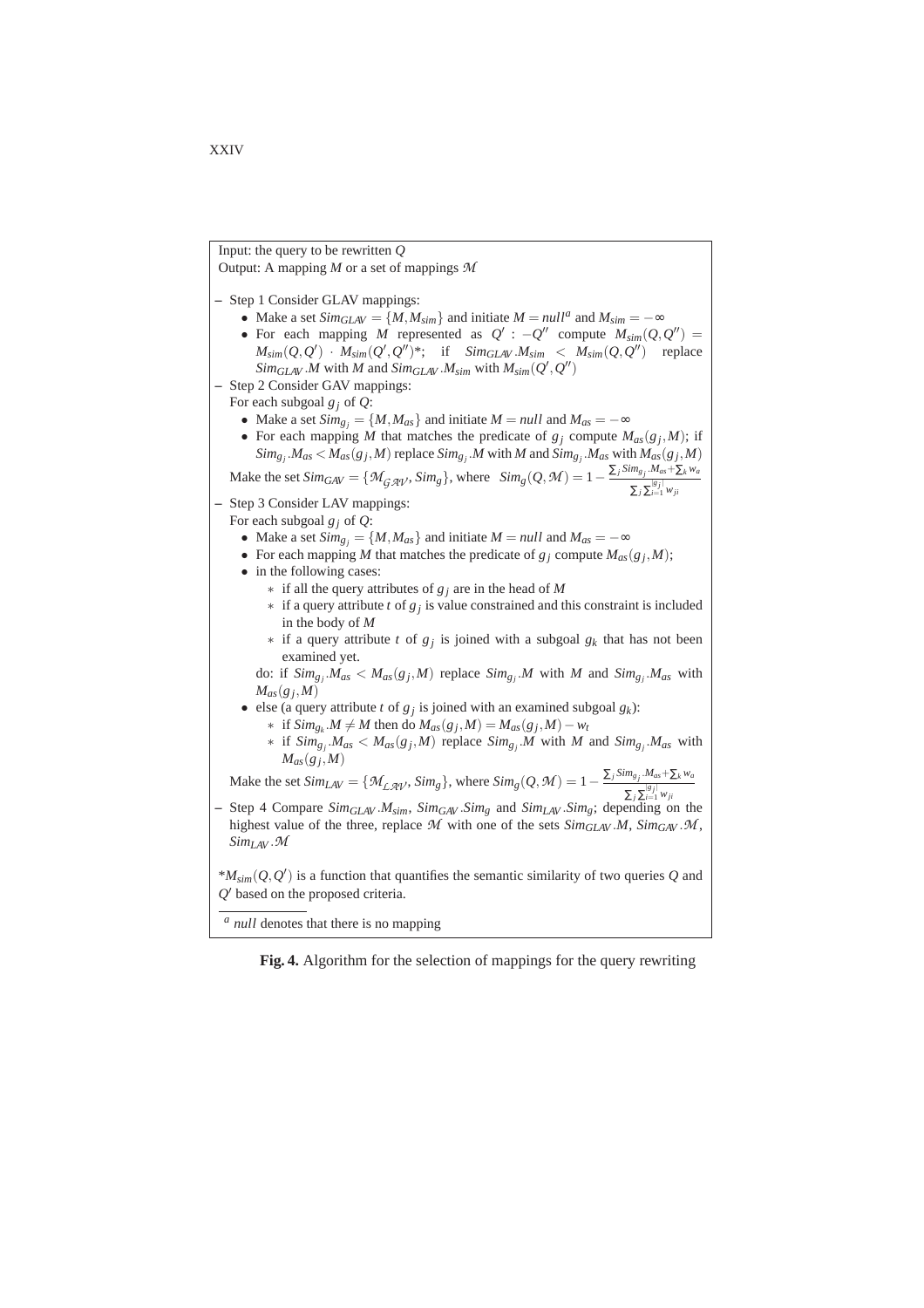*of concept correspondences*  $Cr_M(S, S') = \{RA = R'.A'|RA \in S, R'.A' \in S'\}$  *holds under the set of conditions*  $Cond_M(S, S') = \{R_1.A = R_2.B \text{ or } R_1.A = const | R_1, R_2 \in S \text{ or } R_2 \}$  $R_1, R_2 \in S'$ ; const is a data value.

Obviously, for each pair of concepts  $\{R.A, R'A'\}$  that each belong to a different schema,  $R.A \in S$  and  $R'A' \in S'$ , and that are corresponded through a mapping  $M(S, S')$ , there is one such pair in  $Cr_M(S, S')$ . A set of mappings between  $S, S'$  is denoted as  $\mathcal{M}(S, S').$ 

For example, recall the mapping *MStuartDB DavisDB* from Section 1. This mapping is a set {*CrM*(*StuartDB*,*DavisDB*),*CondM*(*StuartDB*,*DavisDB*)}, where the set of concept correspondences is:  $Cr_M(StuartDB, DavisDB) = {Pid = Pid, Symptom = Ache,}$  $TreatDescri = Drug, DisDescri = DisDescri$ , where for convenience we have eliminated the information about relations. Since the previous correspondences hold without value  $\{cond_{M}(StuartDB, DavisDB)\} = \{\{Visits.Did = Disease.Did\}, \{Disease.\}$  $Did = Treatment.Did$  $\}.$ 

Remember the mapping *MStuartDB LuDB*. In the proposed form, the set of correspondences is  $\{Cr_M(StuartDB, LubB)\} = \{Pid = Insurance\{Symptom = AvgFever\}$  and the set of conditions is  $Cond_M(StuartDB, DavisDB)$ } = {*Disease.Did = Treatment*. *Did*},{*Age* < 13}.

**Definition 5.** For each correspondence  $R.A = R'A' \in Cr_M(S, S') \in M(S, S')$ , the con*cepts, R*.*A, R*′ .*A* ′ *are considered equivalent.*

**Example** Assume that StuartDB poses the following query:

 $Q1$ *StuartDB*<sup>15</sup>: SELECT T.Pid, T.DisDescr, T.Symptom, T.TreatDescr FROM Treatment T WHERE T.Date > 01/01/2000

The representation of this query in the proposed form is:

*Q*1 *soe*  ${Pid, true}, \qquad {DisDescr, true}, \qquad {Symptom, true},$ {*TreatDescr*,*true*},{*Date* > 01/01/2000}}. For simplicity we omit the relation names. We assume that StuartDB and LuDB maintain the mapping  $M_{StuartDB\_{L}uDB}$  (see Section 1). The rewriting of  $Q1_{StuartDB}$  on LuDB is the following:

 $Q1_{LuDB\_sr}$ 

SELECT P.Insurance#, D.AvgFever FROM Disease D, Patients P WHERE D.Did = P.Did, P.Age < 13

It is obvious that  $Q1_{L\mu DB\_{ST}}$  coincides with  $Q_{L\mu DB\_{ST}}$  (see Section 1). The set-ofelements form of  $Q1_{LuDB}$  *sr* is:

```
Q1
soe
                     LuDB sr = {{{Insurance♯,true}, {DisDescr, f alse}, {AvgFever,
```
<sup>&</sup>lt;sup>15</sup> The condition of the query denotes that records with date after the date 01/01/2000 are requested. For convenience we use the symbol '>' to denote this request in the query and the following mapping.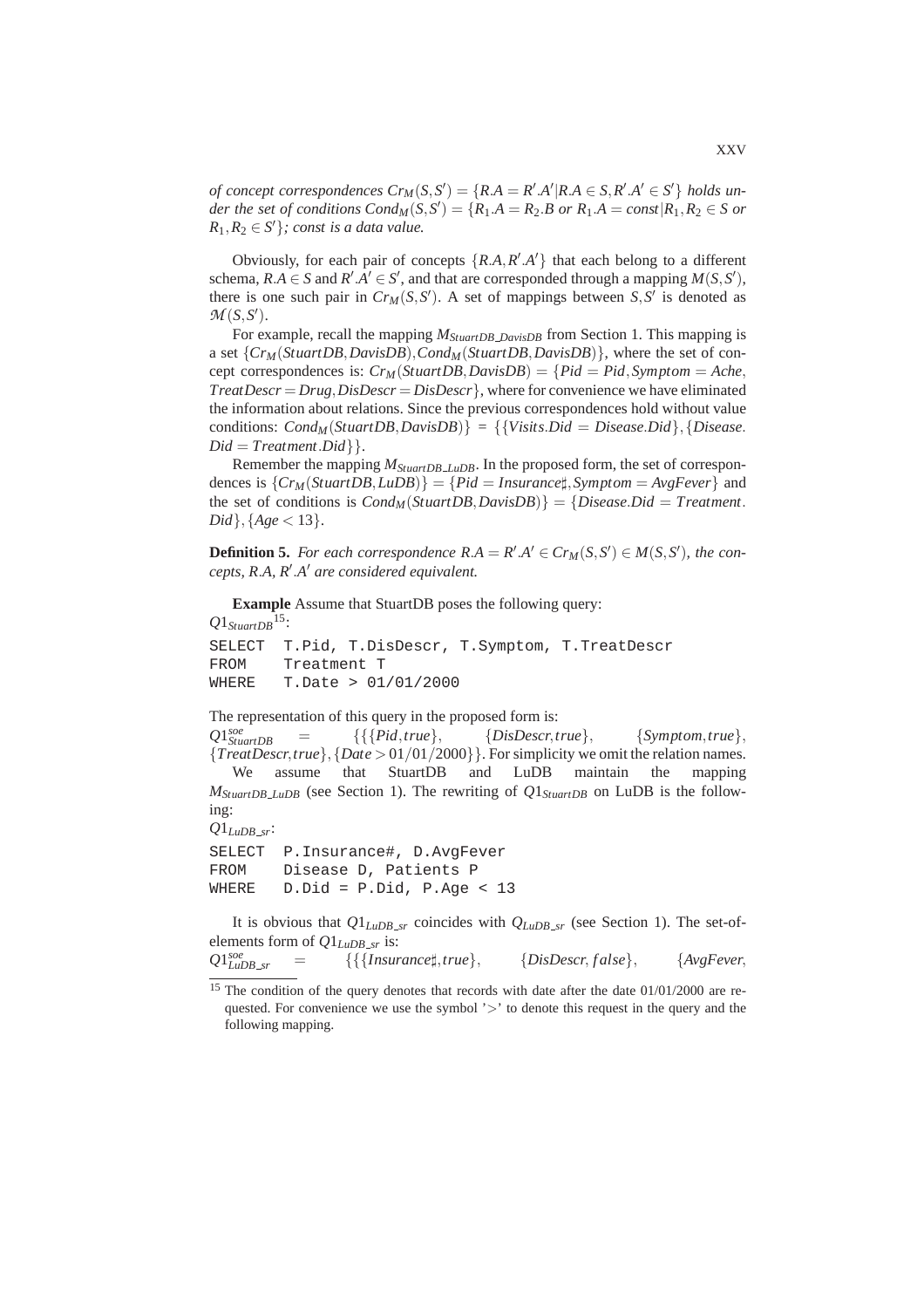*true*}, {*TreatDescr*, *f alse*}, {{*Date* > 01/01/2000, *f alse*, *f alse*},{*Disease*.*Did* = *Patients*.*Did*,*true*,*true*},{*Age* > 13,*true*,*true*}}}. This form denotes that the condition 'T.Date > 01/01/2000' of the initial query is neither present nor satisfied in the rewritten version on LuDB. Also, there is one additional condition, 'P.Age < 13', which constraints more the initial query. Note that the order of the elements in the *Q*1 *soe LuDB sr*.*Sl* set is the same as in the *Q*1 *soe StuartDB*.*Sl*; thus, {*Insurance*♯,*true*} corresponds to {*Pid*,*true*}, and so on. It is obvious that two of the 'select' elements of  $Q1_{StuartDB}$  are missing from  $Q1_{LuDB\_sr}$ .  $Q1_{LuDB\_sr}$  is degraded by the 'false' elements, the 'false' condition and the new condition.

Now suppose that the mapping between StuartDB and LuDB is: *M*2*StuartDB LuDB*:

Treatment<sub>*StuartDB*(Pid,  $\Box$ ,  $\Box$ , Symptom,  $\Box$ ,  $\Box$ ), Date  $> 01/01/2000$ :- Disease<sub>LuDB</sub>(Did,</sub> AvgFever,  $\Box$ ), Patients<sub>LuDB</sub>(Insurance $\sharp$ , Did,  $\Box$ ,  $\Box$ ), Age  $\angle$  13, {*Pid = Insurance* $\sharp$ , *Symptom* = *AvgFever*}

The rewritten version of *Q*1*StuartDB* on LuDB through *M*2*StuartDB LuDB* is again  $Q_1$ <sub>*LuDB sr*</sub>. However, in this case the set-of-elements form of  $Q_1$ <sub>*LuDB <sub>sr</sub>* is:</sub> *Q*1 *soe LuDB sr* = {{{*Insurance*♯,*true*}, {*DisDescr*, *f alse*}, {*AvgFever*, *true*}, {*TreatDescr*,  $false\}, \{\{\text{Date} > 01/01/2000, \text{false}, \text{true}\}, \{\text{Disease}.Did = \text{Patients}.Did, \text{true}\},\}$  ${Age > 13, true, true}$ }}. This denotes that the condition 'Date > 01/01/2000' is not present in the rewritten version but it is satisfied (through the mapping  $M2_{StuartDB Lulp}$ ).

**Example** Furthermore, the set-of-elements form of  $Q_{\text{L} \mu \text{D} \text{B} \text{D} \text{s} \text{r}}$  is: *Q soe*  $=$  {{*{Insurance*t},*true*},*{DisDescr, false}, {AvgFever,}*  $true$ ,  ${Drug, false}$ ,  ${Dosology, false}$ ,  ${Disease}.Did = Patients. Did, true, true}$ , {*Age* < 13,*true*,*true*}}}.

Note that, even though the SPJ form of  $Q_{L \mu DB \, sr}$  and  $Q1_{L \mu DB \, sr}$  is the same, their set-of-elements forms differs because they are derived from different initially posed queries.

Essentially,  $Q'_{sr}$  keeps from  $Q$  only the concepts and concept constraints that are present in the mappings. Also,  $Q'_{sr}$  has more concept constraints than  $Q$ . We say that  $Q'_{sr}$ is degraded by the set of missing concepts, non-satisfied and added concept constraints. In order to be compliant with the definition of the *sat* function described in the previous section and in order for *Msim* to produce correct results according to our assumptions about query similarity, we have to make an adaptation to the set-of-elements form of source queries when compared with target ones: the problem originates from additional joins on relation keys on rewritten queries; these new constraints do not correspond to any of previous rewritings or the original query itself; however, as stated in Section 3.1 we choose to consider these additional conditions as necessary and non-destructive to the original query. Since *sat* exports all concepts of the key join, it affects negatively *Msim*. Therefore, when comparing such query versions we add to the source query *fake* condition elements that correspond to new key joins of the target query. Specifically, for each new key join  $Cn.E_i = \{C_i, true, true\}$  we add to the source query the element  $Cn.E_i = \{C_i, false, true\}.$ 

XXVI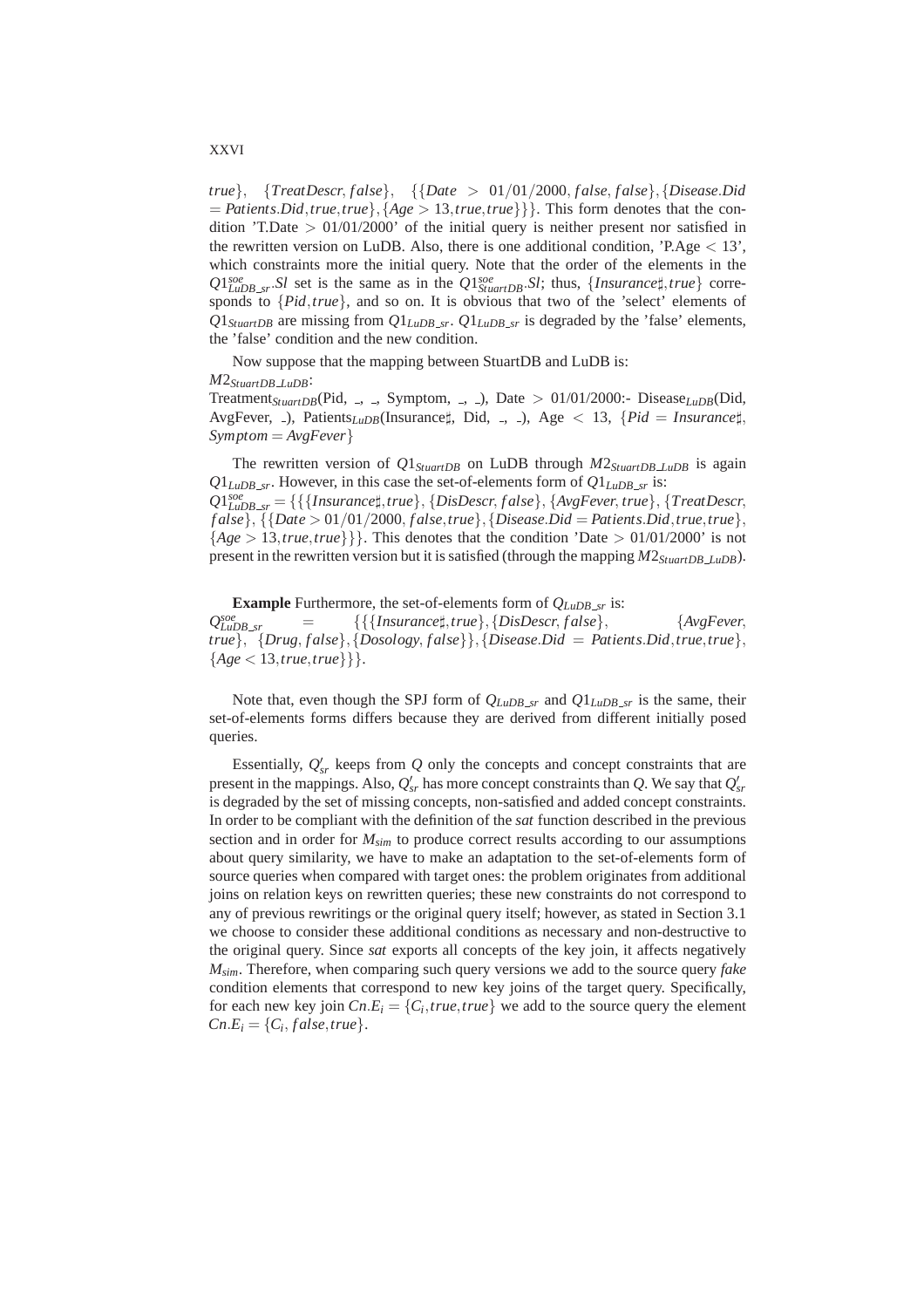For example, the set-of-elements form of  $Q_{\text{StuartDB}}$  and  $Q_{\text{LUDB}}$  *sr* is:

*QStuartDB sr* = {{{*Pid*,*true*},{*DisDescr*,*true*},{*Symptom*,*true*},{*TreatDescr*,*true*}, {*Dosology*, *f alse*}},{{*Visits*.*Did* = *Disease*.*Did*, *f alse*,*true*},{*Disease*.*Did* = *Treatment*.*Did*, *f alse*,*true*}}}

*QLuDB sr* = {{{*Insurance*♯,*true*},{*DisDescr*, *f alse*},{*AvgFever*,*true*},{*TreatDescr*, *f alse*}, {*Dosology*, *f alse*}},{{*V*.*Did* = *D*.*Did*, *f alse*,*true*},{*Disease*.*Did* = *Treatment*.  $Did, false, true\}, \{Disease.Did = Patients.Did, true, true\}, \{Age < 13, true, true\}.$ 

Note, that the order of the elements in the *QStuartDB sr*, *QLuDB sr* set is the same as in the *Qorig*; thus, for example *QLuDB sr*.*Sl*.{*Insurance*♯,*true*} corresponds *Qorig*.*Sl*.{*Pid*, *true*}, and so on. It is obvious that one of the 'select' elements of *Qorig* are missing from *QStuartDB sr* and two more from *QLuDB sr*. Also, *QStuartDB sr* has satisfied the conditions of  $Q_{orig}$  and no new ones, whereas  $Q_{L \mu DB \_sr}$  has one new value condition,  ${Age} < 13, true, true}$  and one new key join,  ${Disease.Did = Paients.Did, true, true}.$ When  $Q_{L \cup DB\_sr}$  is compared for similarity with  $Q_{St \cup artDB\_sr}$ , we add to the second a fake condition  ${Discase}.Did = Patients. Did, false, true}.$ 

**Definition 6.** *Considering two relational schemas S, S*′ *with a mapping between them*  $M(S, S') = \{Cr_M, Cond_M\}$ , the successively rewritten version  $Q'_{sr} = \{Sl', Cn'\}$  on  $S'$  of *a query*  $Q = \{Sl, Ch\}$  *on S based on M*(*S*, *S*<sup> $\prime$ </sup>) *has*:

*- Sl'*. $E'_i = S_l$ .*E<sub>i</sub>* and  $Cn'$ . $E'_i = C_n$ .*E<sub>i</sub>* if pres<sub>i</sub> = false,

- for  $C_nE_i = \{C_i, true, true\}$ , if  $C_i \in Cond_M$ ,  $C_n'.E_i = \{C_i, pres, true\}$ , pres = true or  $pres = false$ ,  $else$   $Cn'$ . $E_i = \{C_i, false, false\}$ 

*-* there are new condition elements  $E_j = \{C_i, true, true\}$  added in  $Q'_{sr}$ . Cn', where  $C_i \in$  $Cond_M \wedge \overline{AE_i} \in Cn$  such that  $Cn.E_i = \{C_i, pres, st\}$ 

*- for all the rest Sl.E<sub>i</sub>*, *Cn.E<sub>i</sub> there are corresponding Sl'.E<sub>i</sub>*, *Cn'.E<sub>i</sub> with pres = true, st* = *true rewritten according to the rewriting algorithm.*

Note that a concept of schema *S* can correspond to more than one concepts of schema *S* ′ . In this case, the query on *S* is rewritten to a set of queries in *S* ′ , one for each such correspondence. The results of the queries are unified and returned to the query initiator. This is compliant with the query rewriting algorithms ( [25], [30] and [3]). For simplicity, in the rest of this work we assume that in a set of mappings  $\mathcal{M}(S, S')$ , there is only one correspondence for each schema concept  $R.A \in S$  or  $R.A \in S'$ . The generalization of the clustering algorithm to union of queries is straightforward.

### **5.2 Description of the Clustering Process**

In the following we describe the clustering process.

**Query Propagation:** Suppose that a query initiator  $P_I$  initiates a query  $Q_{orig}$  =  ${S}$ *l*, *Cn*}. *P<sub>I</sub>* propagates to its acquaintees the set  ${Q_{orig}, w_{Q_{orig}}}$ , where  $w_{Q_{orig}} = {w_{SI}, w_{Ch}}$ are two sets of weights that refer to the 'select' attributes and the 'where' conditions. For example, the  $w_{SI} = \{w_{SI_1}, \ldots, w_{SI_m}\}$  correspond to the members of  $SI = \{E_1, \ldots, E_m\}$ . The weights declare the importance of the respective query element, range in  $(0,1]$  and add to the unit:  $\sum w_{SI} + \sum w_{Cn} = 1$ . By default, the values of the weights conform to the criteria of section 3.2. However, the user may define weight values that are special to the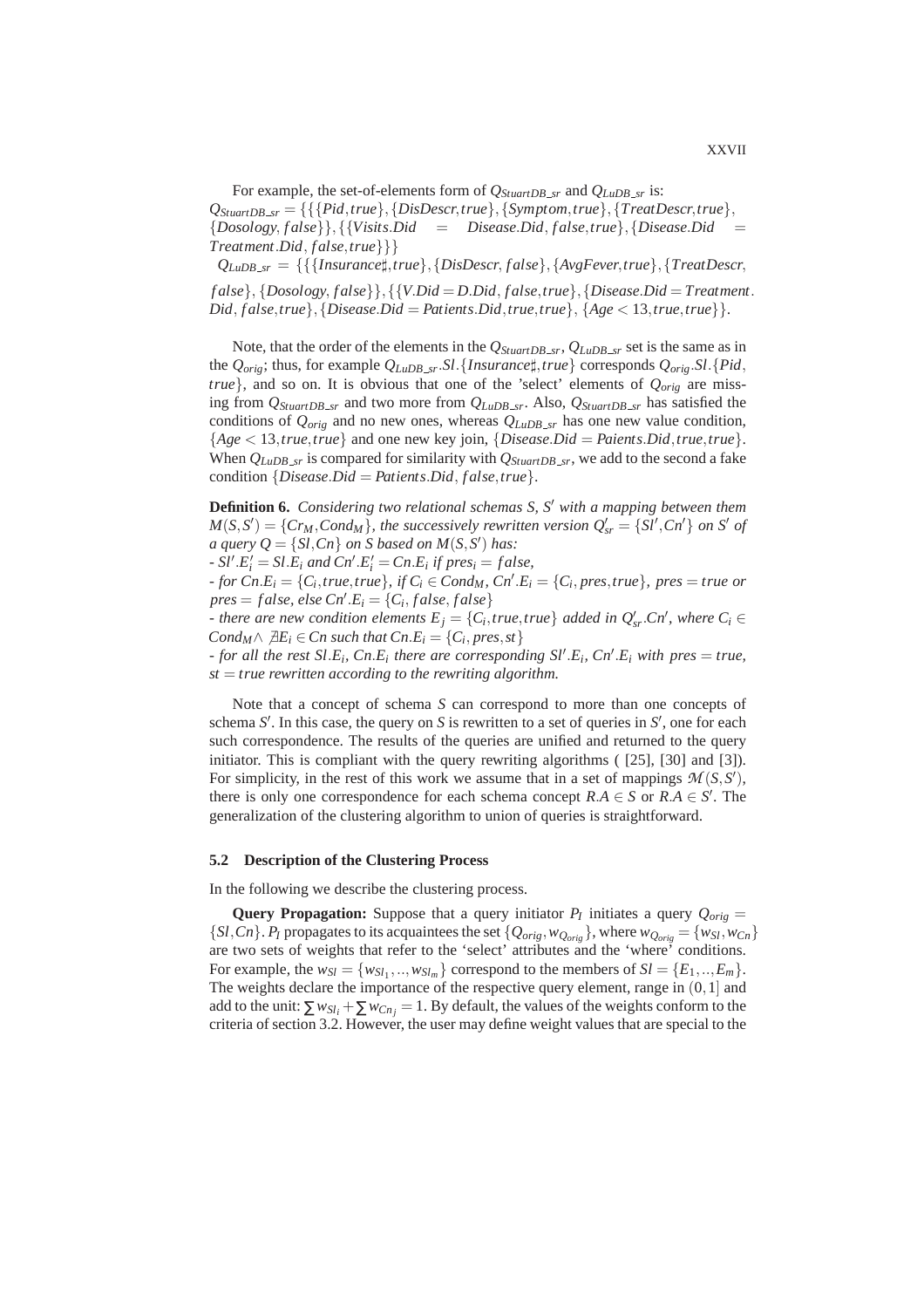posed query. Thus, high *w<sup>i</sup>* values indicate that *E<sup>i</sup>* .*A<sup>i</sup>* /*E<sup>i</sup>* .*C<sup>i</sup>* plays an important role in the query and good rewritings of the latter are considered the accurate rewriting of *A<sup>i</sup>* /*Ci* . On the other hand, low values of  $w_i$  show that the query initiator is flexible concerning the rewriting of  $A_i/C_i$ , i.e., not so accurate rewritings of  $A_i$  are accepted or that  $C_i$  is not really important in the query semantics. For example, it is natural for join conditions to be considered important and have high weight values. Every peer on the query path forwards to the next acquaintee not only the successively rewritten version, but also the original query. Assume that *P* is a peer on the query path and  $Q_{sr,P}$  is the version of *Qorig* that has been successively rewritten through peer mappings until it reached peer *P* (including  $P$ ). Assume also that the next peer on the query path is  $P'$ ; then  $P$  propagates to *P*<sup> $\prime$ </sup> the following set: { $Q_{orig}$ ,  $w_{Q_{orig}}$ ,  $Q_{sr}$ }. *P*<sup> $\prime$ </sup> has two options: it can either rewrite and answer *Qorig* or *Qsr <sup>P</sup>*.

**Query Answering:** As aforementioned, all peers own a query reformulation mechanism that uses acquaintance mappings and query rewriting algorithms, but also a mechanism for automatic schema matching. Thus,  $P'$  successively rewrites  $Q_{sr}P$  to  $Q_{sr}P'$ through the mappings between *P* and *P'*. Next, *P'* determines which elements of  $Q_{orig}$ are not rewritten in  $Q_{sr,P'}$  and uses automatic schema matching to determine an ad hoc rewriting of them; the ad hoc rewritten elements are added to  $Q_{sr}$   $_{P'}$  and produce an augmented version of the latter,  $Q_{sra-P}$ .

Moreover,  $P'$  uses automatic matching to rewrite the  $Q_{orig}$  from scratch to  $Q_{ar}P'$ . Hence, it can pick one of the two locally rewritten versions,  $Q_{sra} P'$  and  $Q_{ar} P'$  in order to answer *Qorig*. The reason for considering an automatic rewritten version of the original query is to recover poorly successively rewritten elements: elements may be poorly successively rewritten at some node on the query path; if the mapping chain allows these elements to be successively rewritten further on, they may not have the chance to recover from the poor rewriting, even if there is such a possibility through automatic matching at some intermediate node. To demonstrate this, remember the example of Section 1, where a 'select' attribute of *Qorig* is 'Ache' and this is successively rewritten in *StuartDB* as 'Symptom' which is mapped to 'AvgFever' in the schema of *LuDB*. However, the latter comprises an attribute 'Ache' which fits best the respective element of *Qorig*. Yet, if *Qorig* does not have the chance to be automatically matched and rewritten from scratch, the original 'Ache' will be rewritten to 'AvgFever' through the respective mapping.

 $P'$  compares the two rewritten versions,  $Q_{sra-P'}$  and  $Q_{ar-P'}$ , with  $Q_{orig}$ , in order to decide which one is more *similar* to original query, i.e., which version is semantically closer to the original query. For this,  $P'$  uses a function  $M_{sim_{P'}}(Q_{orig}, Q_{rewr})$  that measures the similarity between the source, *Qorig*, and the rewritten query, *Qrewr*. In other words,  $M_{sim_{P'}}$  is the estimation of peer  $P'$  about "how much" of  $Q_{orig}$  can be answered by  $Q_{\text{rewr}}$ .  $M_{\text{sim}_{P'}}$  is a function that quantifies the semantic similarity of the two queries.

Depending on the values of  $M_{sim}(Q_{orig}, Q_{ar\_P'})$ ,  $M_{sim}(Q_{orig}, Q_{sra\_P'})$ ,  $P'$  answers the most information preserving version with respect to  $Q_{orig}$ . P' replies to  $P_I$  with a packet that carries the original query, *Qorig*, and the answered version, i.e., the successively rewritten version augmented with automatic matching, *Qsra* or the automatic matchedrewritten version *Qar*, together with the resulted tuples, *Res*: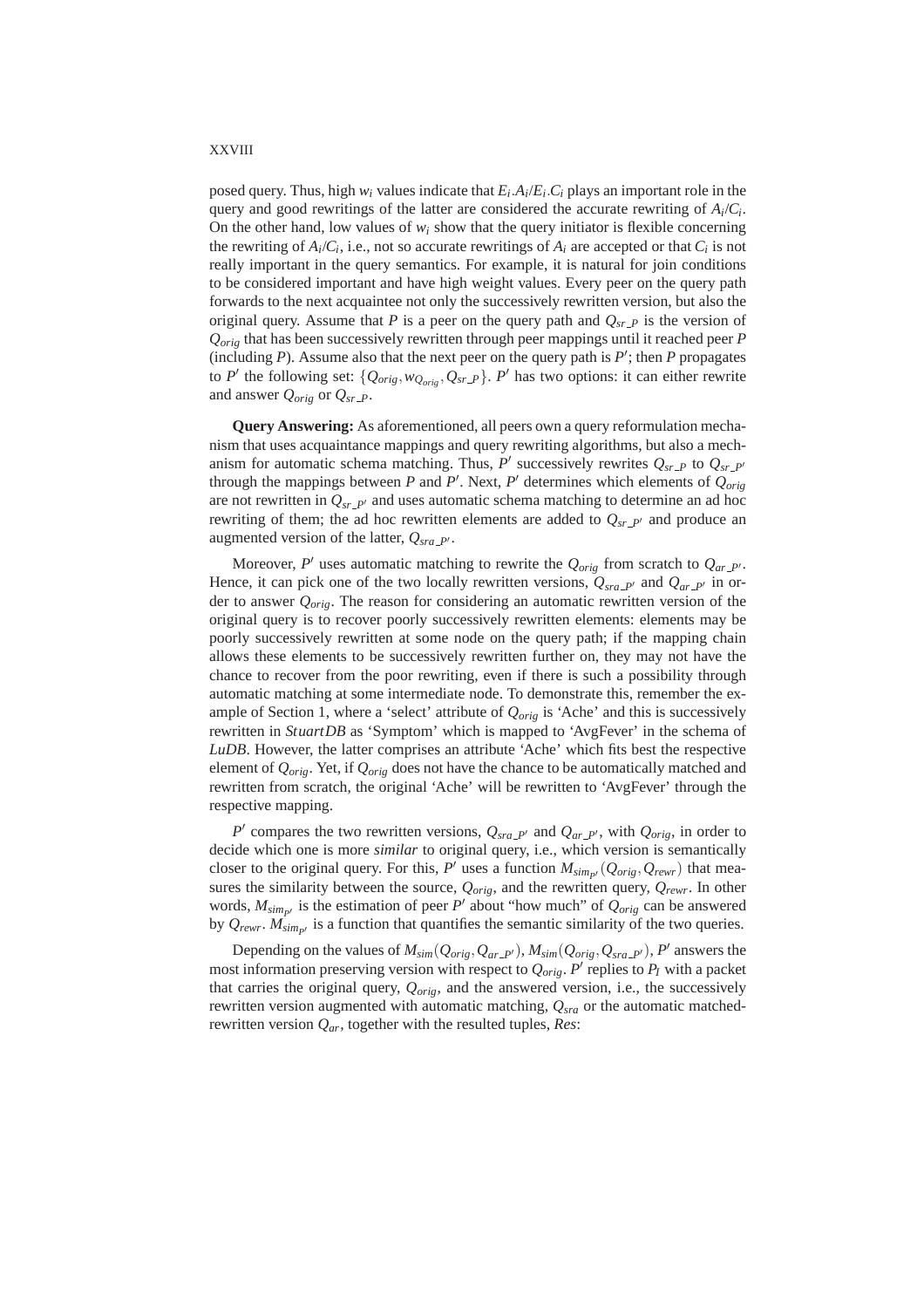$$
Ans_{P'}(Q_{orig}, Q_x, Res(Q_x)), x = \text{ar or sra}
$$
\n(9)

**Answer Evaluation:** The query initiator  $P_I$  evaluates the received answer with a function  $Ev(Q_{orig}, Q_x, Res)$  that is based on  $M_{simp}$  and can take into consideration the returned tuples  $Res(Q_x)$ . Note that  $M_{simp}$  can be the same or a different function than *MsimP*′ . *GrouPeer* aims at finding mutual interests of pairs of peers by allowing the latter to have their own perspective on query, schema and data semantics (that is expressed in a quantitative way through *Msim*). Hence, each peer is allowed to judge the similarity of queries and the quality of received answers by its own means. We note that, at the moment *GrouPeer* does not provide a mechanism for evaluating the query answers, *Res*, automatically; this is a very difficult task and presumably it cannot be automated for general applications. Thus, *GrouPeer* by default evaluates the structural similarity of queries and respective answers. Yet, the evaluation function  $Ev$  can be implemented in such a way so that the quality and appropriateness of *Res* can be derived in a proper way (for example, through human interaction).

*P<sup>I</sup>* replies to *P* ′ with its estimation details about the reformulation of the answered query version: thus,  $P_I$  sends to  $P'$  the set:

$$
Sat(Q_{orig}, Q_x) = \{sat(E_i, E'_i) | \forall E_i \in SI, Cn \wedge E'_i \in SI', Cn'\}, x = \text{ar or sra}
$$
 (10)

which indicates the evaluation of  $P<sub>I</sub>$  for the satisfaction of each element in the original query by the respective element in the answered rewritten version. Added condition elements are not evaluated explicitly, since they are always considered as deviations from the original query.  $P'$  can use these estimations in order to determine:

- **–** for successively rewritten elements, if they were poorly rewritten and if they should be automatically rewritten.
- **–** for automatically rewritten elements, how successful were the automatically produced mappings.

Using the above estimations,  $P'$  will make its final choice in establishing a better mapping with *P<sup>I</sup>* .

**Building Mappings:**  $P'$  can use the  $Sat(Q_{orig}, Q_x)$  values in order to make better decisions about query rewriting the next time it receives a query from  $P_I$ .  $P'$  keeps bad and good estimations separately and gradually builds schema mappings with *P<sup>I</sup>* , which gradually ameliorate automatic rewriting of query elements on P' for queries initiated by  $P_I$ . Assuming that the schemas of peers  $P_I$ ,  $P'$  are  $S_I$ ,  $S'$ , respectively,  $P'$ keeps bad correspondences of concepts in the set  $BCr(S_I, S')$ . This set is augmented bad correspondences reported by  $P_I$  to  $P'$  after answer evaluations.  $P'$  avoids correspondences in  $BCr(S_I, S')$  when it attempts automatic matches on new incoming queries from  $P_I$ . Oppositely,  $P'$  uses good answer evaluations of  $P_I$  in order to produce mappings that will aid the automatic rewriting of new incoming queries of *P<sup>I</sup>* . Actually,  $P'$  uses pairs of incoming queries and their locally rewritten and answered versions,  ${Q_{orig}, Q_{rewr}}$  as GLAV mappings, if the answer is evaluated positively by  $P_I$ . Furthermore, *P* ′ merges mappings it holds for *P<sup>I</sup>* whenever this is possible. Specifically, two mappings  $M1(S_I, S') = \{Cr_{M1}, Cond_{M1}\}, M2(S_I, S') = \{Cr_{M2}, Cond_{M2}\}$  are merged if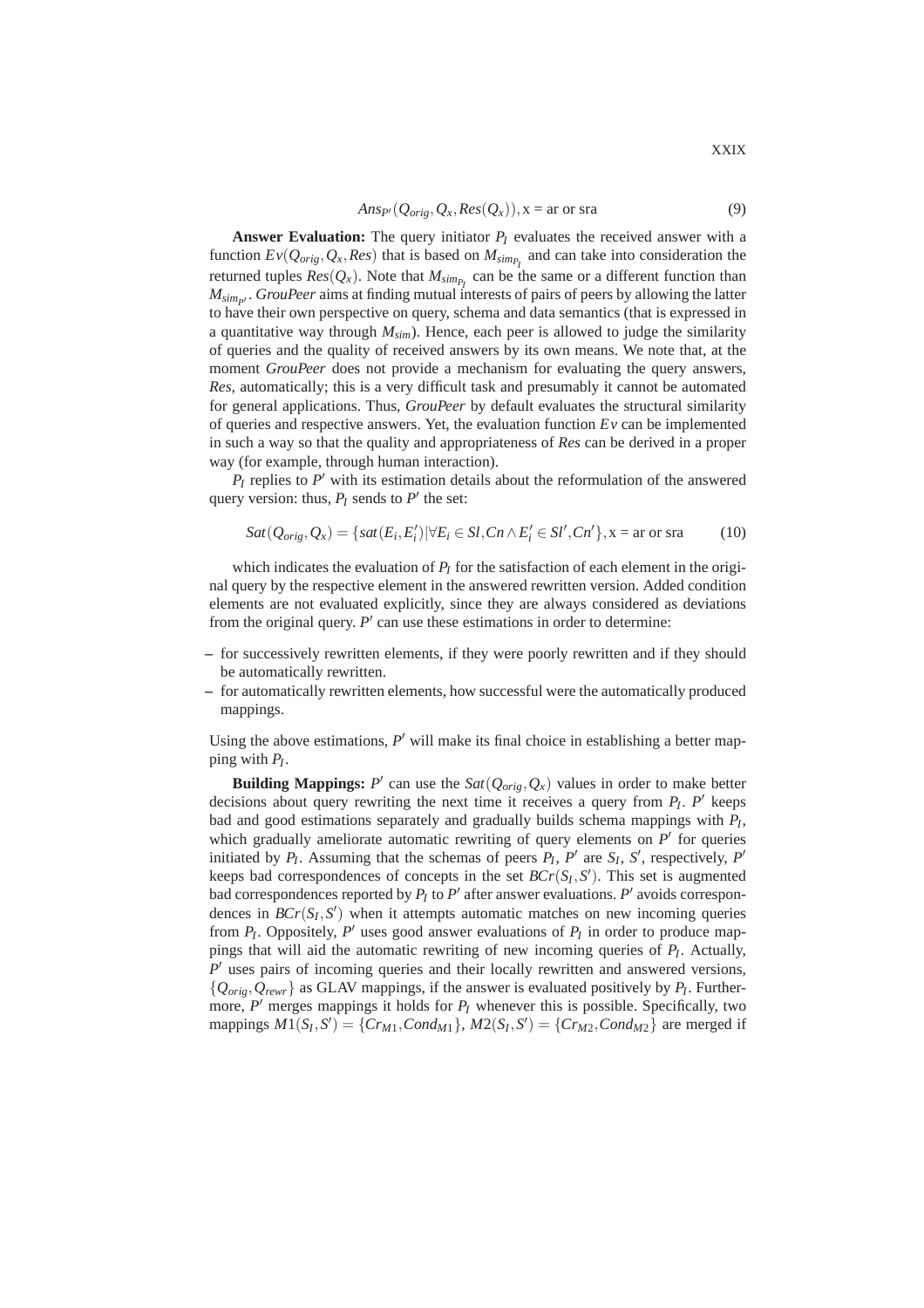the one is contained in the other, i.e.  $C_{rM1} \equiv C_{rM2}$ . In this case mappings are merged because the existence of both of them is pointless, since the one is more general than the other.Also, *M*1, *M*2 are merged if they have different concept correspondences that hold under the same constraints, i.e.  $Cond_{M1} \equiv Cond_{M2}$ , (see section 5.3). The merging of mappings in this case aims solely at their compression; thus, it can be omitted in favor of mapping accuracy. Of course the automatic merging of mappings could be more sophisticated and could produce GAV and LAV mappings. Yet, this is out of the scope of this work.

The produced mappings between  $P_I$  and  $P'$  can serve as peer mappings in case the two peers become acquainted.

**Acquaintance Establishment:**  $P_I$  accumulates the  $M_{simp_I}$  for answers coming from *P*<sup> $\prime$ </sup>. When the average of these estimations overcomes a threshold  $\theta_{P_I}$ , then  $P_I$  contacts  $P'$  and asks the latter to become its acquaintee.

The threshold  $\theta_{P_I}$  shows on behalf of  $P_I$  the requirement for *information capacity* of peers in order for them to become direct neighbors. The term *information capacity* refers to the amount of information held in a database schema and is investigated in [20] and other works such as [29] in the context of data and schema integration.

In the context of data exchange in P2P databases, we use this term to refer to the capacity of the information in terms of semantics, i.e., concepts and their logical interrelations. Thus, we use the intersection of the information capacities (in terms of semantics) of two peers in order to decide if these should become acquainted. Since  $M_{sim}$  measures the semantic relevance of two query schemas, we base the measurement of the intersection of the information capacities on accumulated *Msim* values. Therefore, the threshold  $\theta_{P_I}$  refers to the lowest overall degree the common information capacities of two peers that is acceptable for the new acquaintance.

Next, we present in detail the algorithm of the described clustering procedure.

### **5.3 Clustering Algorithm**

The algorithm includes two procedures running on each peer: one that runs for locally initiated queries and one that runs for incoming queries. Also, we briefly present the procedure that produces mappings between the query replier and the initiator, based on the original and reformulated version of the queries.

### **Clustering Algorithm**

On each peer *P* execute: -the Query Initiator Procedure referring to *P* as *P<sup>I</sup>* -the Query Replier Procedure referring to *P* as *P* ′

#### **Query Initiator Procedure**

*This procedure accumulates answers for locally initiated queries, sends evaluation feedback to responding nodes and invokes the acquaintance process for discovered similar peers*

Input: a set of candidate acquaintees  $Acq = \bigcup Acq_i, Acq_i = \{P_i, Ev_{P_i}\}\;$ ; the  $\theta_{P_I}$  threshold; a similarity measure  $M_{simp}^{\prime}(Q,Q_r)$ .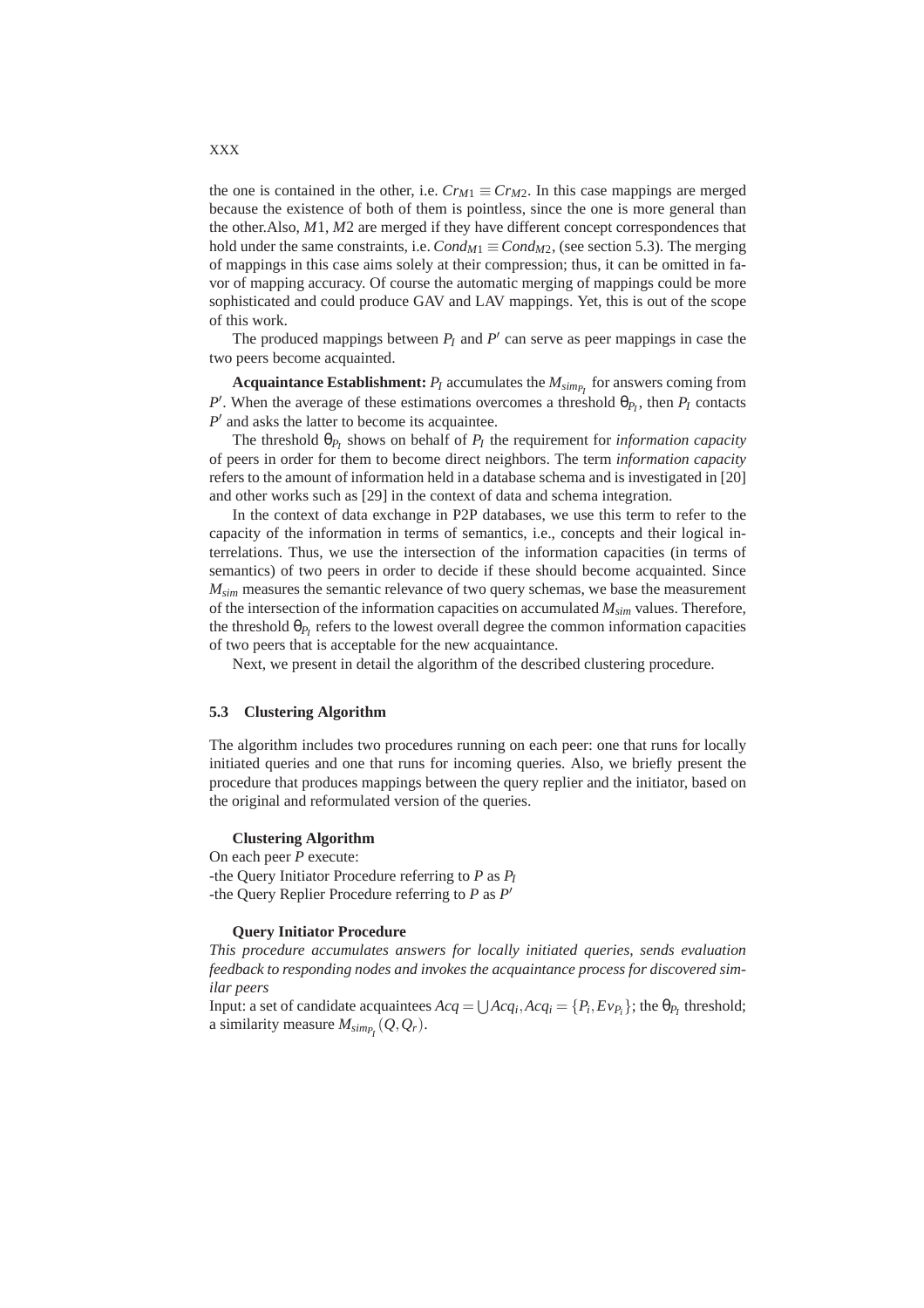Initialization:  $Acq = \emptyset$ **while** (online) **do**: {for each new locally initiated query  $Q_{orig} = \{SI, Cn\}$  and user-defined  $w_{Q_{orig}}$  do: **Step1**: propagate the set  $\{Q_{orig}, w_{O_{orig}}\}$ **Step2**: wait for answers to *Qorig* for each received packet  $Ans_{P'}(Q_{orig}, Q_x, Res(Q_x))$  do: - if  $\{P', -\} \notin \text{Acq}$  do  $\text{Acq} = \text{Acq} \cup \{\overline{P}', 0\}$ - update *P*<sup> $\prime$ </sup>'s evaluation  $Ev_{P} = Ev_{P'} + M_{simp} (Q_{orig}, Q_x) \cdot \text{fun}(Res(Q_x))$ - send to  $P'$  the set  $sat(Q_{orig}, Q_x)$  $-\text{ if } Ev_{P'} \geq \theta_{P_I} \text{ ask } P' \text{ to become an acquaintance } \}$ 

### **Query Replier Procedure**

*This procedure answers incoming queries, receives evaluations for the answers and builds mappings with the respective remote peers*

Input: a set of candidate acquaintees  $Acq = \bigcup Acq_i, Acq_i = \{P_i, \mathcal{M}(S_i, S'), BCr(S_i, S')\};$ a similarity measure  $M_{\text{sim}_{P}}(Q, Q_r)$ ;

Initialization:  $Acq = \emptyset$ 

**while** (online) **do**:

{for each received query packet  $\{Q_{orig}, w_{Q_{orig}}, Q_{sr} \}$  originated from peer  $P_I$  do: **Step1**: if *P<sub>I</sub>* is new to *P*<sup>*'*</sup> do  $Acq \cup \{P_I, \emptyset, \emptyset\}$ 

**Step2**: automatically rewrite  $Q_{orig}$  to  $Q_{ar}P'$  using  $\mathcal{M}(S_I, S')$  and avoiding  $BCr(S_I, S')$ ; save the automatic mapping of  $\{Q_{orig}, Q_{ar} P' \}$  as  $M_{aut}(S_I, S')$ 

**Step3**: successively reformulate  $Q_{sr}P$  to  $Q_{sr}P'$  through the set of mappings  $\mathcal{M}(S, S')$ between the schemas  $S, S'$  of  $P, P'$  respectively

**Step4**: - determine the set of elements that are not satisfied in  $Q_{sr} P'$ ;

- produce the mapping *Msr*(*S<sup>I</sup>* ,*S* ′ ) using the *Mapping Production Procedure* corresponding to  $\{Q_{orig}, Q_{sr} \}$ ;

- automatically rewrite the non-satisfied elements of  $Q_{sr}$ <sub>*P*′</sub> using  $M_{sr}(S_I, S') \cup M(S_I, S')$ as input mappings and avoiding  $BCr(S_I, S')$ ;

- produce the augmented  $Q_{sra\_P}$ <sup>*i*</sup>, save the automatically produced mapping as  $M_{sra}(S_I, S')$ : - determine the set  $\{Slf_{sr\_P'},Cnf_{sr\_P'}\}$ , where  $Slf_{sr\_P'} = \bigcup Sl_{sr\_P'}, E_j, \forall Sl_{sr\_P'}, E_j \in Q_{sr\_P'}$ for which  $pres = false$  and  $Cnf_{sr\_P'} = \bigcup Cn_{sr\_P'} \cdot E_j$ ,  $\forall Cn_{sr\_P'} \cdot E_j \in Q_{sr\_P'}$  for which *st* = *f alse*

- determine the set  $\{Slt_{sr}P',Cnt_{sr}P'\}$ , where  $Slt_{sr}P' = Slt_{sr}P' - Slt_{sr}P'$  and  $Cnt_{sr}P' = Surt_{sr}P'$  $Cn_{sr} - P' - Cnf_{sr} - P'$ ;

- produce the mapping  $M_{sr}(S_I, S')$  corresponding to  $\{Q_{orig}, Q_{sr\_P'}\}$ ;

- determine the set  $\{SIf_{orig}, Cnf_{orig}\}$ , where  $SIf_{orig} = \bigcup Sl_{orig}.E_j$  for which the corresponding  $Sl_{sr}P.E_j \in Slf_{sr}P'$  and  $Cnf_{orig} = \bigcup Cn_{orig}.E_j$  for which the corresponding  $Cn_{sr}P.E_i \in Cnf_{sr}P'$ ;

- automatically rewrite  $SIf_{orig}$  to  $SIf_{sra\_P'}$  and  $Cnf_{orig}$  to  $Cnf_{sra\_P'}$  using  $M_{sr}(S_I, S') \cup$  $\mathcal{M}(S_I, S')$  as input mappings; produce  $Q_{sra\_P'} = \{Slt_{sr\_P'} \cup Slf_{sra\_P'}, Cnt_{sr\_P'} \cup Cnf_{sra\_P'}\}$ and save the automatic mapping of  $\{Slf_{orig}, Slf_{star\_P'}\}, \{Cnf_{orig}, Cnf_{sra\_P'}\}$  in  $M_{sra}(S_I, S')$ **Step5**: calculate  $M_{sim}(Q_{orig}, Q_{ar-P})$ ,  $M_{sim}(Q_{orig}, Q_{sra-P})$ ; if  $M_{sim}(Q_{orig}, Q_{ar-P}) > M_{sim}$  $(Q_{orig}, Q_{sra\_P'})$ , produce  $Res(Q_{ar\_P'})$  and set  $\mathcal{M}(S_I, S') = \mathcal{M}(S_I, S') \cup M_{aut}(S_I, S')$  else produce  $Res(Q_{sra\_P'})$  and set  $\mathcal{M}(S_I, S') = \mathcal{M}(S_I, S') \cup M_{sr}(S_I, S') \cup M_{sra}(S_I, S')$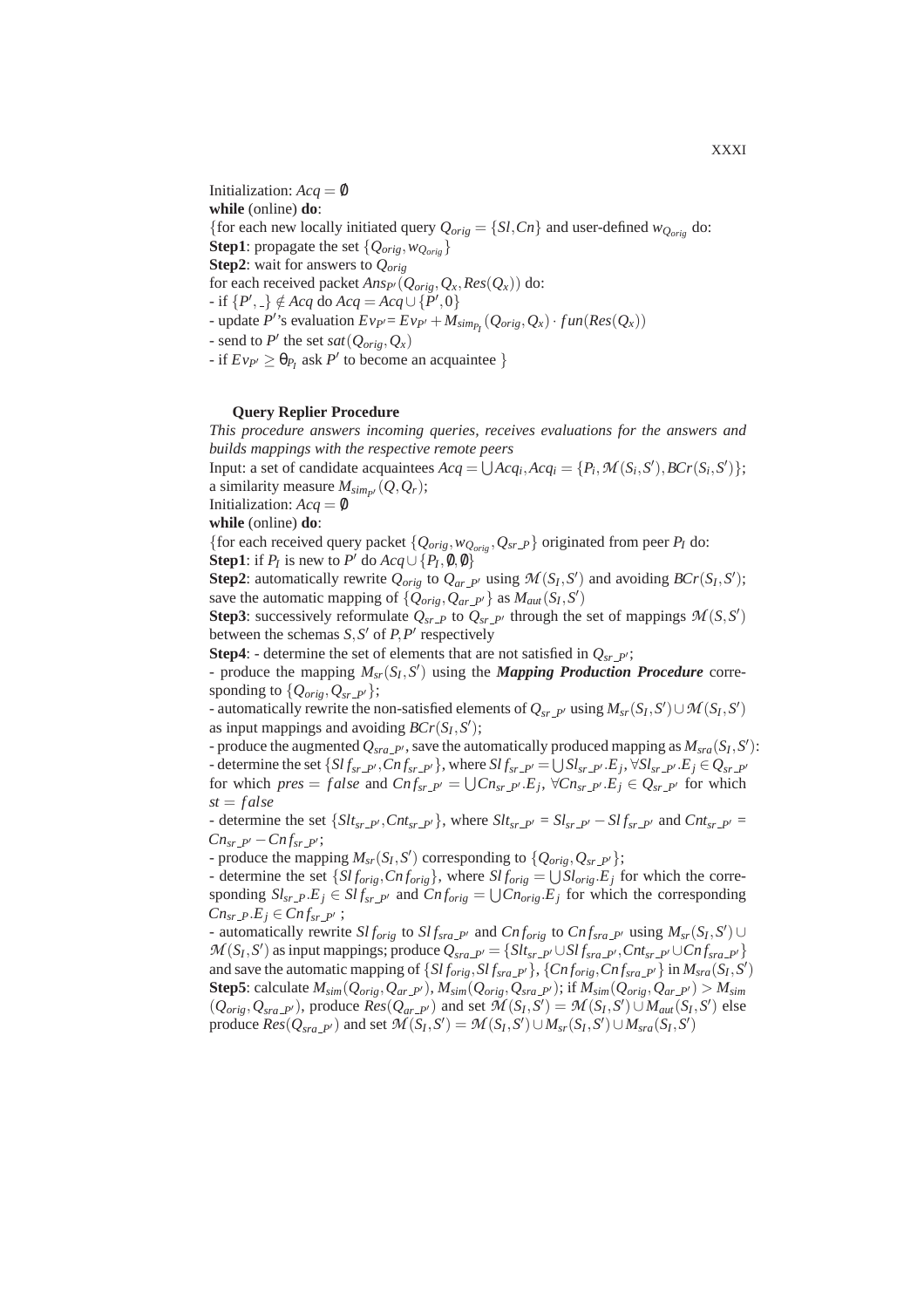### XXXII

**Step6**: send to  $P_I$  the packet  $Ans_{P'}(Q_{orig}, Q_x, Res(Q_x))$ ,  $x = ar P'$  or  $x = sra P'$ **Step7**: receive from  $P_I$  the set  $Sat(Q_{orig}, Q_x)$ ; for the not satisfied elements, i.e.  $sat(E_i, E'_i)$  $\neq$  0, remove respective correspondences, *Cr* from mappings in  $M(S_I, S')$ , i.e.  $\forall M(S_I, S')$  ${Cr_M, Cond_M} \in M(S_I, S')$  such that  $Cr \in Cr_M$ , do  $Cr_M = Cr_M - Cr$ ; and add  $Cr$  to  $BCr(S_I, S')$ 

**Step8**: merge contained mappings in  $\mathcal{M}(S_I, S')$  using the *Mapping Merging Procedure*}.

### **Mapping Production Procedure**

Input: a pair of queries  $\{Q_{orig}, Q_{sr\_P'}\}, Q_{orig} = \{Sl, Ch\}, Q_{sr\_P'} = \{Sl', Ch'\}$ Output: the mapping  $M_{sr}(S_I, S') = \{Cr_M, Cond_M\}.$ Initialization:  $M_{sr}(S_I, S') = \{0, 0\}$ **Step1**: add to  $Cr_{M_{sr}}$  new correspondences for pairs  $\{SI.E_i, SI'.E'_i\}$ : for each pair of elements  $\{S_l.E_i, S_l'.E'_i\}$  with  $E_i.\text{pres} = E'_i.\text{pres} = \text{true}$ , create correspondence  $Cr \equiv E_i.A =$  $E'_i$ .*A'*, and do  $Cr_{M_{sr}} = Cr_{M_{sr}} \cup Cr$ **Step2**: update  $Cr_{M_{sr}}$ ,  $Cond_{M_{sr}}$  for pairs {*Cn.E<sub>i</sub>*  $\{Cn.E_i,$  $Cn'.E'_i$ : for each pair of elements  $\{Cn.E_i, Cn'.E'_i\}$  with  $E_i.pres = E'_i.pres = true$ :  $\cdot$  if  $E_i.C \equiv R.A = const$  and  $E'_i.C \equiv R'A' = const$  create correspondence  $Cr \equiv R.A =$ 

 $R'.A',$  and do  $Cond_{M_{sr}}=Cond_{M_{sr}}\cup E_i.C\cup E_i'.C$  and  $Cr_{M_{sr}}=Cr_{M_{sr}}\cup R.A=R'.A'$ - if  $E_i.C = (R_1.A_1 = R_2.A_2)$  and  $E'_i.C = (R'_1.A'_1 = R'_2.A'_2)$  create the correspondences  $Cr = \{R_1.A_1 = R'_1.A'_1, R_2.A_2 = R'_2.A'_2\}$ , and do  $Cond_{M_{sr}} = Cond_{M_{sr}} \cup E_i.C \cup E'_i.C$  and  $Cr_{M_{sr}} = Cr_{M_{sr}} \cup Cr$ 

### **Mapping Merging Procedure**

Input: a set of mappings  $\mathcal{M}(S_I, S') = \{Cr_M, Cond_M\}$ Output: the altered set  $\mathcal{M}(S_I, S')$ {for each pair  $M1(S_I, S') = \{Cr_{M1}, Cond_{M1}\}, M2(S_I, S') = \{Cr_{M2}, Cond_{M2}\} \in \mathcal{M}(S_I, S')$ do:

**Step1**: merge mappings with  $Cr_{M1} \equiv Cr_{M2}$ : if  $Cr_{M1} \equiv Cr_{M2}$  and  $Cond_{M1} \cap Cond_{M2} \neq \emptyset$ , merge  $M1(S_I, S')$  and  $M2(S_I, S')$  by setting  $M1(S_I, S') = \{Cr_{M1}, Cond\}$ , where  $Cond =$ *Cond*<sub>*M*1</sub></sub> if *Cond*<sub>*M*1</sub> ⊆ *Cond*<sub>*M*2</sub> or *Cond* = *Cond<sub>M2</sub>* elsewise; remove *M*2(*S*<sub>*I*</sub>, *S*<sup>*'*</sup>) from  $\mathcal{M}(S_I, S')$ 

**Step2**: merge mappings with  $Cond_{M1} \equiv Cond_{M2}$ : if  $Cond_{M1} \equiv Cond_{M2}$  merge  $M1(S_I, S')$ and  $M2(S_I, S')$  by setting  $M2(S_I, S') = \{Cr, Cond_{M2}\}\$  where  $Cr = Cr_{M1} \cup Cr_{M2}$ ; remove  $M1(S_I, S')$  from  $\mathcal{M}(S_I, S')$ .}.

At step 3 of the query replier procedure, the peer augments the successively reformulated query version using automatic rewriting. In order to do so, the concepts in  $Q'_{sr}$ have to be translated into respective concepts in  $Q_{orig}$ , so that the mappings  $\mathcal{M}(S_I, S')$ can be used as input to the automatic matcher and new mappings can be formed between *S<sup>I</sup>* and *S* ′ . Mappings *Msra* and *Maut* are produced by the peer's schema matching tool. Mappings *Msr* are created by the mapping production procedure that produces one mapping for each pair of input queries, *Qorig*, *Qsr* : essentially the queries form the GLAV mapping  $Q_{orig}$ : $-Q_{sr}$  where only the present elements are involved.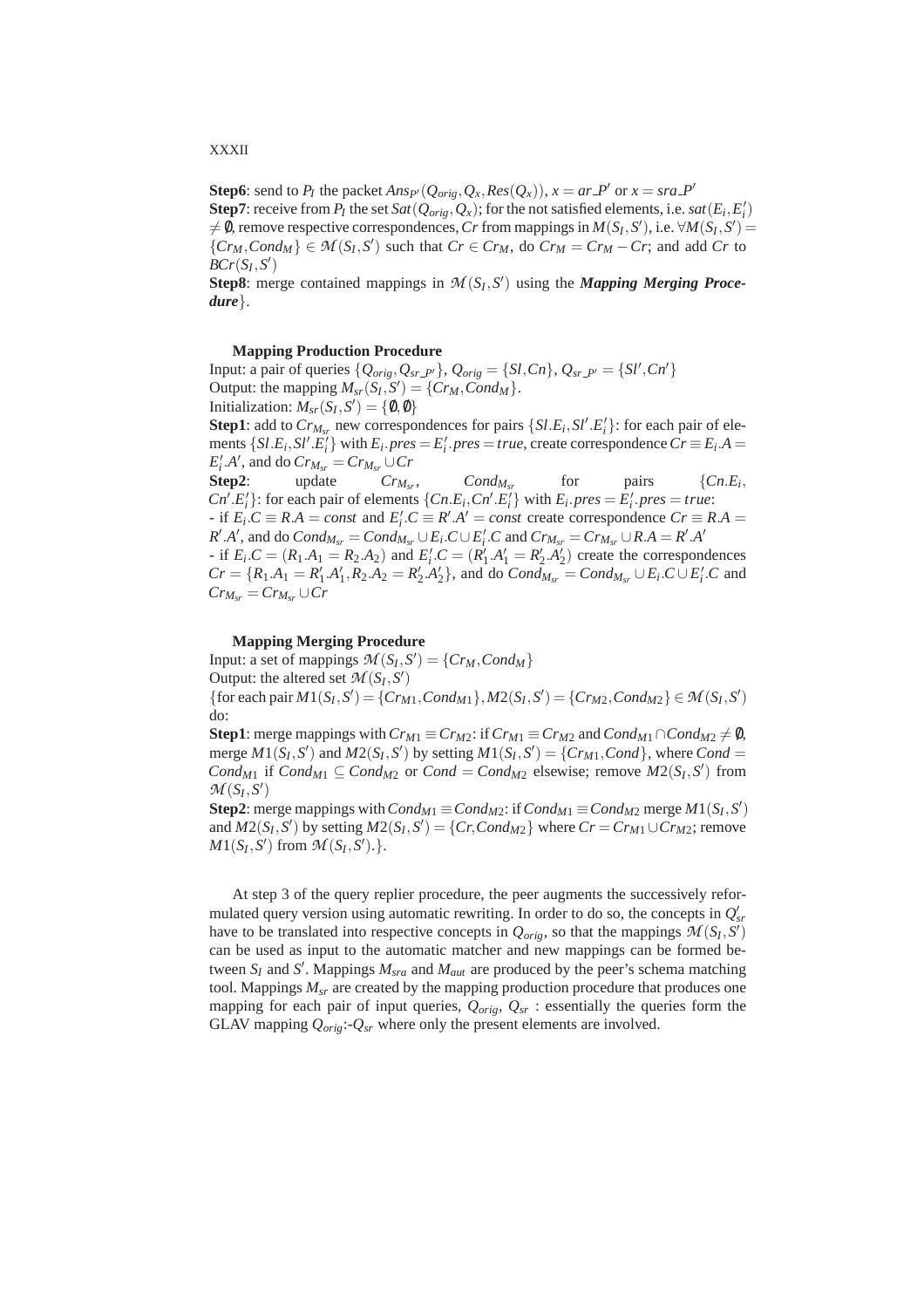**Example** Suppose that *Qorig* is translated to *QLuDB ideal* with the obvious correspondences. Then, we obtain the following GLAV mapping:

*MiDavisDB LuDB*:

Visits<sub>DavisDB</sub>(Pid, ., Did),Disease<sub>DavisDB</sub>(Did, ., Ache), Treatment<sub>DavisDB</sub>(Did, Drug, ):-Disease*LuDB*(Did, , Drug), Patients*LuDB*(Insurance♯, Did, , Ache), {*Pid* = *Insurance*♯}

When the query replier gets the evaluation of the initiator, it refreshes the existing mappings by removing bad correspondences. These ones are kept aside, in  $BCr(S_I, S')$ .

As a final step mappings are merged in order to avoid redundant matching information. Thus, mappings that are contained in others (with the classical meaning) are eliminated.

**Example** Remember the mapping:

*MStuartDB LuDB*:

Treatment<sub>StuartDB</sub>(Pid, <sub>-</sub>, <sub>-</sub>, Symptom, <sub>-</sub>, <sub>-</sub>):- Disease<sub>LuDB</sub>(Did, AvgFever, <sub>-</sub>), Patients<sub>LuDB</sub> (Insurance♯, Did, , ), Age < 13, {*Pid* = *Insurance*♯,*Symptom* = *AvgFever*}

Suppose that StuartDB and LuDB create a new mapping, that is similar to the above, but less restrictive:

*M*′ *StuartDB LuDB*:

Treatment<sub>StuartDB</sub>(Pid, <sub>-</sub>, <sub>-</sub>, Symptom, <sub>-</sub>, <sub>-</sub>):- Disease<sub>LuDB</sub>(Did, AvgFever, <sub>-</sub>), Patients<sub>LuDB</sub> (Insurance♯, Did, , ), {*Pid* = *Insurance*♯,*Symptom* = *AvgFever*}

Then, the merging of *MStuartDB LuDB*, *M*′ *StuartDB LuDB* eliminates the first, since it is contained in the second.

Also, mappings with the same constraints are summarized in one mapping with the same constraints that contains all the respective correspondences. Again, suppose that StuartDB and LuDB have the mapping *MStuartDB LuDB* and they create the mapping: *M*′′ *StuartDB LuDB*:

Treatment<sub>StuartDB</sub>(<sub>-</sub>, \_, Symptom, \_, \_, \_):- Disease<sub>LuDB</sub>(Did, AvgFever, \_), Patients<sub>LuDB</sub>(\_, Did, , ), Age < 13, {*Symptom* = *AvgFever*}

The *M*′′ *StuartDB LuDB* is eliminated since *MStuartDB LuDB* contains the correspondence  $Symptom = AvgFever of the first.$ 

### **5.4 Clustering Example**

To give an example of the clustering process we refer to the situation of the motivating example in Section 1. Dr Davis poses the query *Qorig* which is successively rewritten as  $Q_{\text{StuartDB} \_sr}$  on StuartDB and as  $Q_{\text{Lu}\_sr}$  on LuDB. The successively rewritten version *QLuDB sr* is augmented with the select attribute Disease.Drug using automatic matching. Thus, the augmented successively rewritten query on LuDB is the following: *QLuDB sra*:

```
SELECT P.Insurance#, D.AvgFever, D.Drug
FROM Disease D, Patients P
WHERE D.Did = P.Did, P.Age < 13
```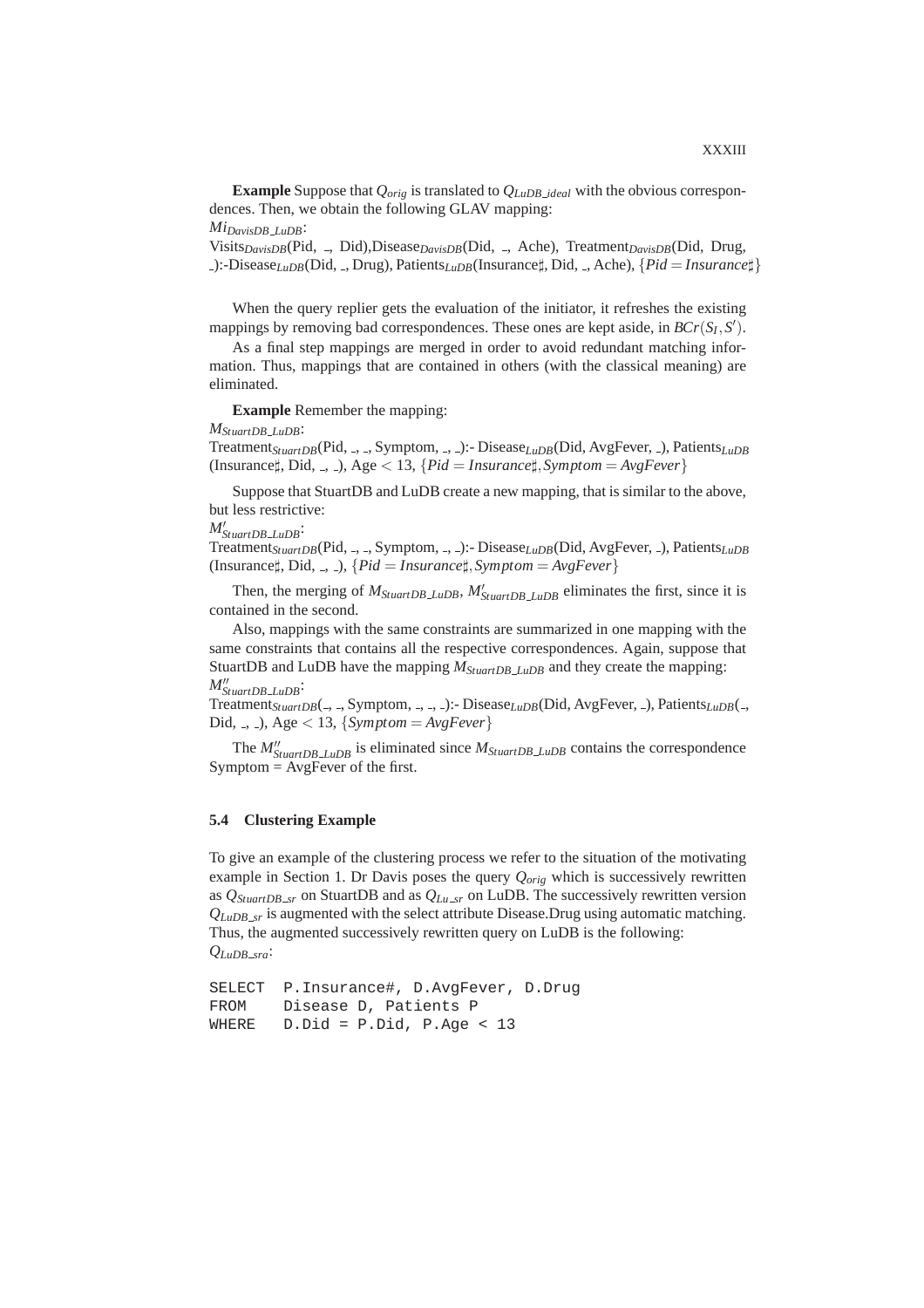#### XXXIV

Also, the peer of Dr Lu uses automatic matching in order to rewrite from scratch the original query *Qorig*. With automatic matching, the concept 'Ache' of *Qorig* is matched to 'Ache' on LuDB rather than 'AvgFever' which was the choice of successive rewriting. However, automatic matching fails to discover that the concepts 'Pid' and 'Insurance¦' both refer to the patients' unique id. The produced query is: *QLuDB ar*:

```
SELECT D.Ache, D.Drug
FROM Disease D, Patients P
WHERE D.Did = P.Did
```
The Dr Lu peer calculates the value for the similarity function represented by equation (6) without weights for the rewritten versions:

 $M_{sim}(Q_{orig}, Q_{LuDB, gra}) = 1-(2+1)/7 = 4/7$ ,  $M_{sim}(Q_{orig}, Q_{LuDB-ar}) = 1 - 3/7 = 4/7$ 

The original query *Qorig* has 5 'select' attributes and 2 conditions. Thus, there are 7 query elements to be rewritten.  $Q_{L \mu DB \text{ }_{\text{}}}$  2 of the 'select' attributes are not rewritten and there is 1 additional condition. In  $Q_{LuDB\_{ar}}$  there are no additional conditions. Yet, 3 of the 'select' attributes of *Qorig* are not rewritten. Note that the combination of the join constraints of  $Q_{orig}$  is rewritten to a single join in  $Q_{L \mu DB\_sra}$  and in  $Q_{L \mu DB\_ar}$ ; thus, all of them are satisfied.

The peer decides to answer the *QLuDB sra* version since it is considered safer than *QLuDB ar* in terms of rewriting. Thus, it sends back to Dr Davis the answer packet:  $Ans_{\text{L}uDB}(Q_{\text{orig}},Q_{\text{L}uDB\_sra},Res(Q_{\text{L}uDB\_sra})),$ 

The query initiator evaluates the received answer with the same *Msim* function (for simplicity we assume that the returned tuples are not taken into account). Thus, Dr Davis decides that the correspondence 'Ache' = 'AvgFever' is not satisfying; however, the rest of the correspondences seem fine. Dr Davis stores the similarity value  $M_{sim}(Q_{orig}, Q_{LuDB\_sra})$  and replies to Dr Lu with the evaluation. Thus, the Dr Lu peer creates the first possible mapping with the peer of Dr Davis:

*MDavisDB LuDB*:

Visits<sub>DavisDB</sub> (Pid, ., Did), Disease<sub>DavisDB</sub> (Did, ., .), Treatment<sub>DavisDB</sub> (Did, Drug, .): Disease<sub>LuDB</sub>(Did, <sub>→</sub>, Drug),Patients<sub>LuDB</sub> (Insurance‡, Did, <sub>→</sub>, <sub>→</sub>), {*Pid* = *Insurance*‡}

Note that the mapping created on LuDB refers to the entire schema of the latter but only to a portion of the schema encapsulated in *Qorig* of the remote peer of Dr Davis. Moreover, Dr Lu keeps 'Ache' = 'AvgFever' as a bad correspondence. Further on, let us assume that Dr Lu receives again the same *Qorig* initiated by Dr Davis through the peer of Dr Stuart. Again the successively rewritten version is the previous  $Q_{L \mu DB \, sr}$ . This time Dr Lu knows that 'Ache' is badly matched with 'AvgFever' and thus removes this correspondence from  $Q_{L \cup DB \rightarrow r}$ . It concludes with the following augmented successively rewritten version:

*Q* ′ *LuDB sra*:

```
SELECT P.Insurance#, D.Ache, D.Drug
FROM Disease D, Patients P
WHERE D.Did = P.Did, P.Age < 13
```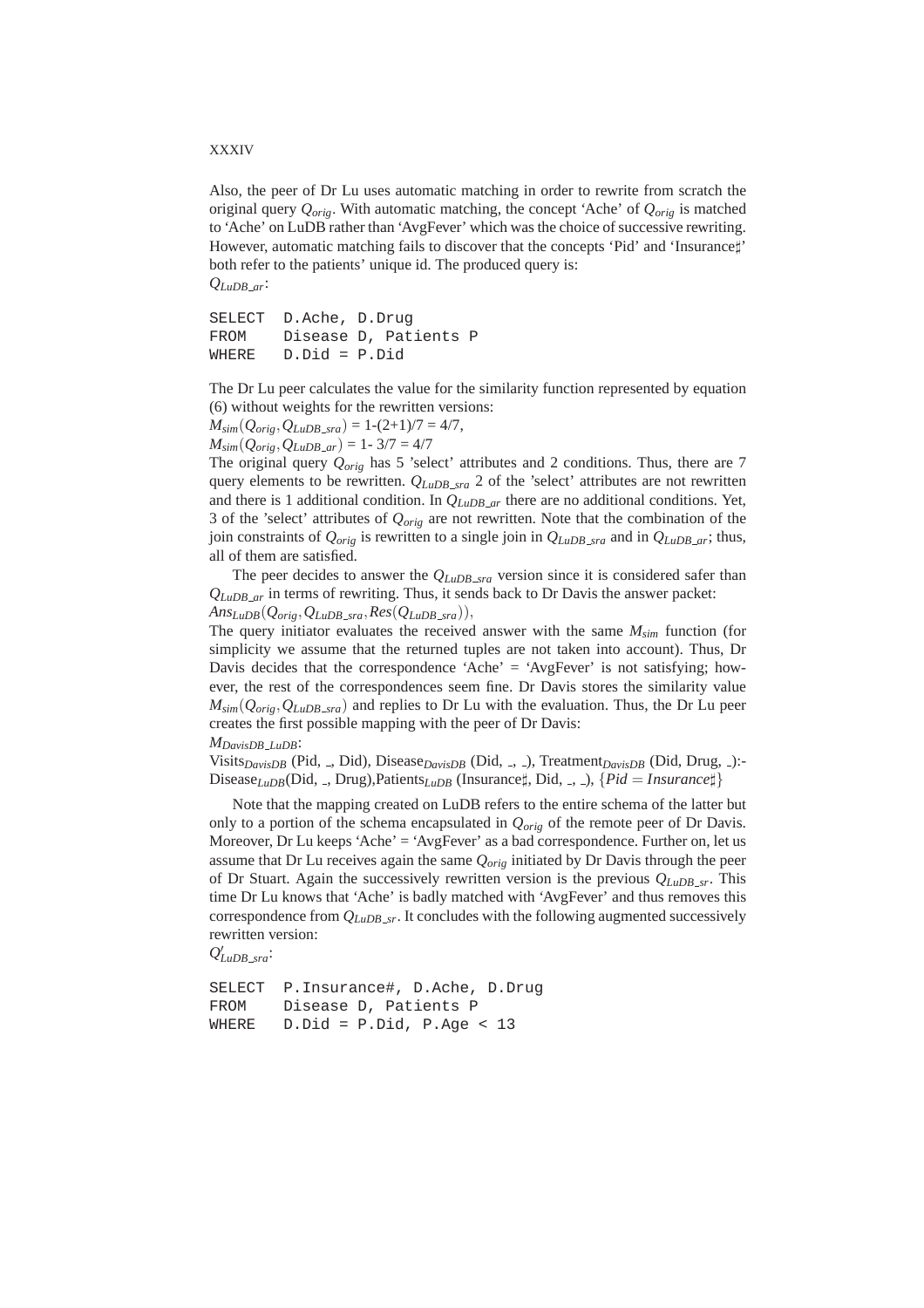Using the new mapping, the peer of Dr Lu rewrites  $Q_{orig}$  automatically as: *Q* ′ *LuDB ar*:

SELECT P.Insurance#, D.Ache, D.Drug FROM Disease D, Patients P WHERE D.Did = P.Did

Note that  $Q'_{\text{L} \mu \text{DB}_{\text{A} \text{or}}}$  is the query  $Q_{\text{L} \mu \text{DB}_{\text{A} \text{of}}}$  described in Section 1 as the ideal translation of *Qorig* on LuDB. The peer of Dr Lu calculates the value for the similarity function (equation (6)) for the rewritten versions:

 $M_{sim}(Q_{orig}, Q'_{LuDB\_sra}) = 4/7, M_{sim}(Q_{orig}, Q'_{LuDB\_ar}) = 5/7$ 

Dr Lu decides to answer the automatically rewritten version. Thus, it sends back to Dr Davis the answer packet:

 $Ans_{\text{L}uDB}(Q_{\text{orig}}, Q'_{\text{L}uDB\_ar}, Res(Q'_{\text{L}uDB\_ar}))$ . Dr Davis replies to Dr Lu that all matchings in the rewritten query are satisfying; Dr Davis decides that the average value of *Msim* of the answers by Dr Lu is enough for asking him to become his acquaintee. Dr Lu forms the mapping  $M'_{DavisDB\_{tubB}}$  of Section 1. The mapping merging procedure eliminates  $M_{DavisDB\_L uDB}$  since  $M'_{DavisDB\_L uDB}$  contains all the correspondences of the first and the two mappings have the same constraints. The two peers already have a mapping to start their acquaintance,  $M'_{DavisDB\_{LuDB}}$ .

## **5.5 Discussion on other** *GrouPeer* **Issues**

In this section we discuss some details about the networking characteristics of *GrouPeer*. Furthermore, we discuss the usage of automatic schema matching in *GrouPeer* and the feasiblity of our approach.

**GrouPeer Protocol Internals** In the following we describe basic algorithm internals, specifically the query routing scheme and the addition/deletion of acquaintances.

*1) Routing:* Our method utilizes informed walks with a TTL parameter in order to propagate queries to nodes in the overlay. The requester deploys *k* walkers, each following independent paths. A node forwards a query to the neighbor(s) whose schemas have the highest similarity value w.r.t. this query.

*2) Adding/dropping acquaintees:* We augment our clustering algorithm by allowing the dropping of existing neighbors in order to gradually improve on the random initial setup: New acquaintees are added whenever the local evaluation average is over  $\theta_{P_I}$  and existing ones are dropped when its value is below  $\theta_{P_lLow}$ , provided we have received at least *T HR* replies from that node. This confidence parameter is important to ensure that the local evaluation is based on an adequate number of queries. We also define a maximum number of connections per peer, MAXDEGREE, which forces a neighbor addition to be preceded by the dropping of the neighbor with the smallest schema similarity if this limit is reached. A link is dropped whenever the local evaluation average is below  $\theta_{PLlow}$ , provided the degrees of both nodes are at least MINDEGREE. This ensures that peers do not get disconnected from the network.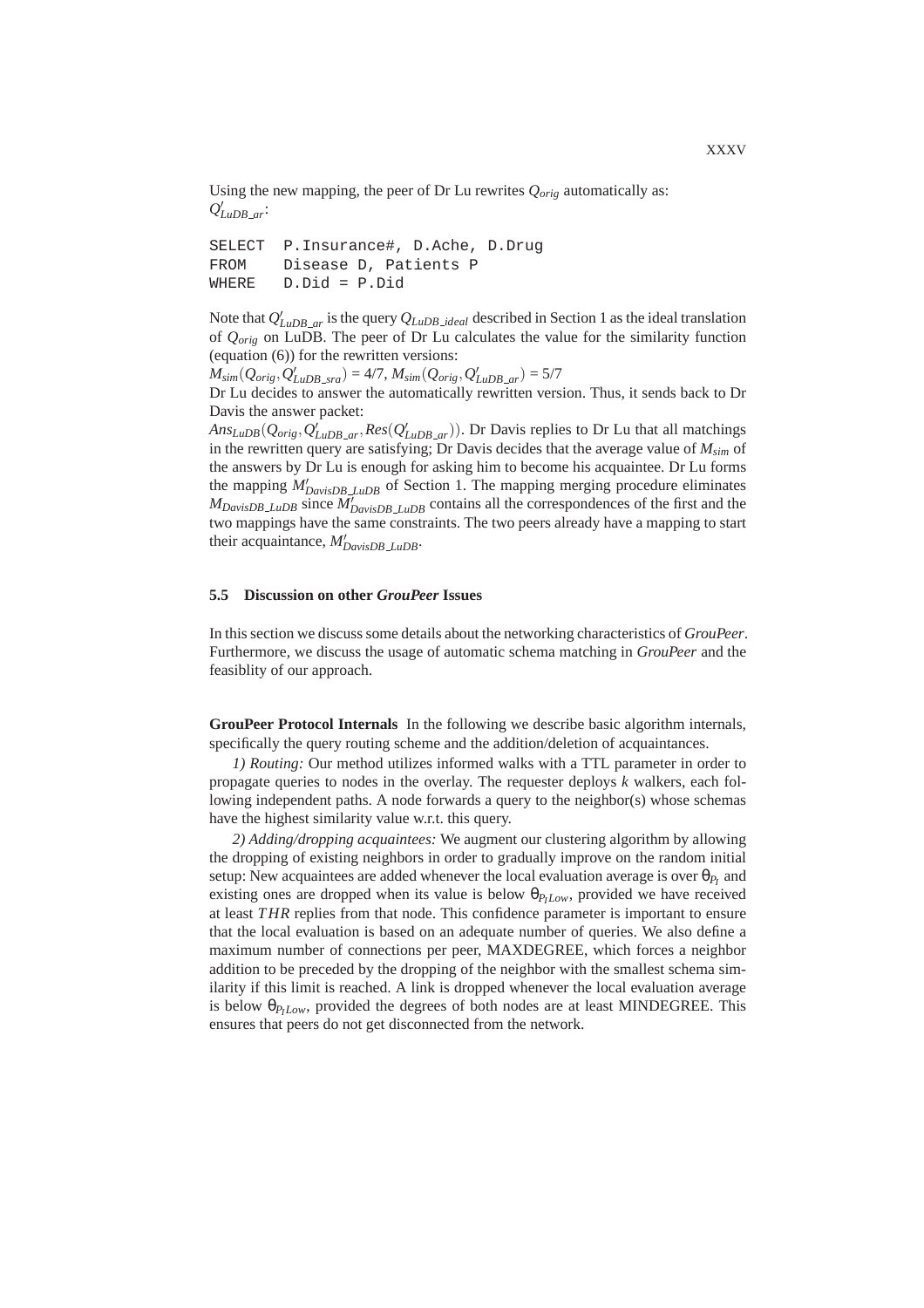### XXXVI

**Automatic Schema Matching** Schema matching is a fundamental issue in the database field, from database integration and warehousing to the newly proposed P2P data management systems. As discussed in [36], most approaches to this problem are semiautomatic, in that they assume human tuning of parameters and final refinement of the results. This is also the case in some recent P2P data management approaches (e.g., [33]).

However, in our context, schema matching assists query reformulation and its performance is boosted with increasing input mappings. Thus, it is feasible to use a tool that produces schema matches without human interference. Specifically, well-known matchers such as [10, 26, 34] and [9] benefit substantially from existing mappings and correspondences and are able to produce good matchings based on the first. In our case, successively rewritten query elements as well as mappings produced with earlier feedback from the query initiator can provide enough aid to the schema matching tool, so that it can discover further matchings. In addition, the fact that we limit our study to simple SPJ queries that do not require complicated rewritings, makes the problem easier to solve, (clearly, considering more complicated queries may even make the use of schema matching tools impossible). In general, our method does not expect automatic schema matching tools to discover more sophisticated relations other than simple correspondences.

Furthermore and in our context, automatic matchers are also used to rewrite queries from scratch, without any input mappings. In this case, we exploit the inherent capability of matchers to discover correspondences between closely semantically related words based on their internal general dictionaries. Accordingly, the role of matchers is to reveal a possible close semantic (and even structural) relation of the two schemas. For example, assume that two remote peers have almost the same schema. Then, an automatic matcher could certainly find out their schema similarity. Similarity between source and target schemas is observed in domain-specific applications. The reason is that: a) they store the same kind of data, b) there are specific policies for designing databases of specific domains and c) there are popular database products used in various fields. In our example, private doctors in general and specialty doctors in particular have to store the same kind of information, which is not of a wide variety: i.e., they care about listing their patients, their medical histories, their patients' visits, their own diagnosis and their own prescriptions for their patients. Moreover, it could be the case that some of these specialists use the same commercial tool to store their information. Obviously, for peer-databases with so similar schemas such as DavisDB and StuartDB, query rewriting can be done easily, even with speculations of the schema mapping.

# **6 Performance Evaluation**

To evaluate the performance of *GrouPeer*, we use a message-level simulator written in C. By default, we randomly choose 100 nodes that play the role of the requesters, each making 100 queries to the system. We present results for 1,000-node random graphs (an adequate number of participants regarding our motivating application) with average node degrees around 4, created by the *BRITE* [27] topology generator. Results are averaged over 20 graphs of the same type and size, with 100 runs in each.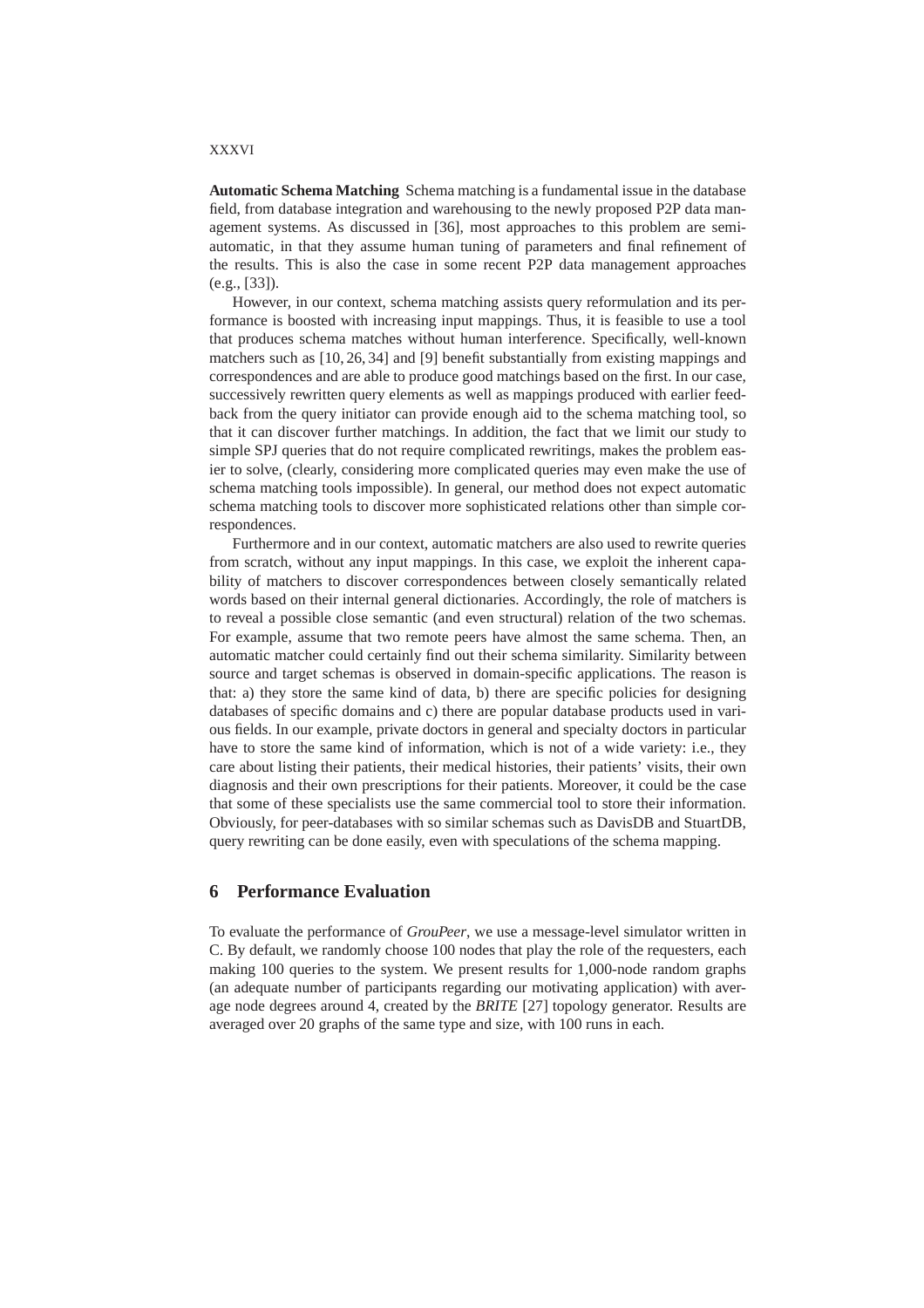For the schemas stored at each node, we use two initial relational schemas, whose tables and attributes are uniformly distributed at nodes. The initial schema comprises 5 tables and 33 attributes. Seven attributes are keys with a total of 11 mappings (correspondences) between them. Each peer stores 10 random table columns (attributes) on average. Queries are generated randomly on the schema of each requester. They are formed on a single or multiple tables if applicable (join queries) by randomly selecting. Thus, peer similarity and schema/query similarity is not controlled. The kind of the initial schemas or the kind of queries that are used do not influence the experimental results. The latter can be influenced by parameters that affect the initial similarity of peer schemas and queries, i.e. the size of the initial schemas, the size of peer schemas and the size of the queries. We experimented with larger schemas (90 attributes over 12 tables) and a flat 100-attribute single table (no mappings between attributes). Because the creation of the individual schemas is computer-generated, an increase in the schema reduces the amount of the default similarity between nodes (unless more attributes are distributed per node). Nevertheless, the important observation is that, in all cases, *GrouPeer* maintains its relative advantages and behaves in a similar fashion.

Our basic performance metrics are the average similarity or *accuracy* of answers to the original queries (i.e., the structural similarity of the answered query over the original one evaluated at the requester), as well as the number of nodes that provide an answer. The accuracy is confined to the structural similarity since it aims at studying the effectiveness of the *GrouPeer* clustering process without human intervention.

**Clustering Results** For the automatic rewriting of the original query, we simulate the possible erroneous outcome by altering the "perfect" rewriting by 50%. This is then gradually ameliorated through our learning process. We set the maximum number of allowed hops per query TTL=6, the number of deployed walkers  $k = 3$ , as well as  $\theta_{P_I} = 0.7$  and  $\theta_{P_I Low} = 0.3$  using a threshold parameter of *THR*=5 replies. Acquaintees can be dropped for nodes who have more than two neighbors. Finally, we assume that the returned tuples do not play any role to the answer evaluation.

In this study we present experiments that focus on parameters that can affect the relative clustering in a non-predictable way. These are: the number of queries per requester, the size of the queries, the number of requesters. Additionally, we check the clustering performance for queries that contain constraints (joins).

Figure 5(a) shows the performance of our algorithm by varying the number of queries posed by each of the 100 randomly selected requesters. Our method manages to return far more accurate results, achieving a similarity of around 85% in the steady state. The accuracy increases fast as more queries are created, since new acquaintees are added and neighbors with no contribution are dropped. We also present in more detail the experimental results for *GrouPeer* by analysing them in the respective values for answering the automatically rewritten  $(Q_{ar}$ <sup>16</sup>) and the augmented rewritten versions of  $(Q<sub>src</sub>)$  the query. Both the automatically and the augmented consecutive

<sup>16</sup> Actually, since we do not assume the existence of an automatic matcher in the simulation other than the straightforward one that can produce id correspondences, the *Qar* is reduced to the original query. Thus, the experimental results show that even for the worst situations of automatic matching, the clustering procedure performs very well.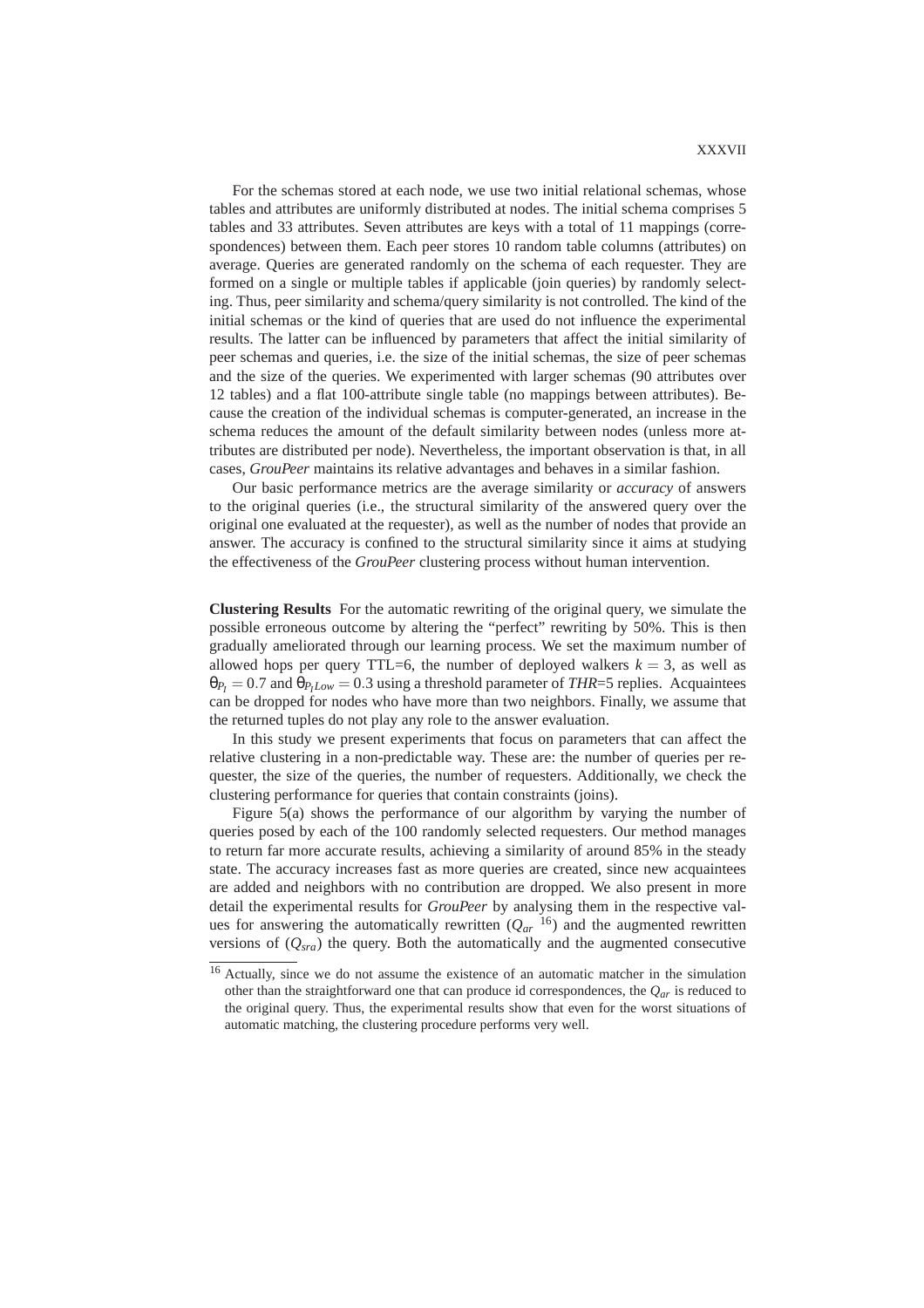### XXXVIII

rewritten queries are answered with more precision. Our method's learning feature allows the automatic rewriting of the original query to improve over time as mappings are built between requester-replier pairs. Our clustering mechanism helps into bringing more information-rich nodes closer to requesters which also increases the accuracy of the consecutive rewritings. Our scheme is compared against *Naive*, which uses the same forwarding scheme as our method but answers only the successively rewritten query version. Our method can never fall below *Naive*'s performance but steadily performs better with more queries. Moreover, note that for 1 query per requester (thus, for an overlay on which no clustering is performed), answering the augmented consecutively rewritten version is still better than answering the plain consecutively rewritten version (*Naive*). Also, answering the original query, without classically rewriting it, gives low quality results without clustering the overlay. Finally, our scheme is almost as bandwidth-efficient as *Naive*, since the few additional messages reported are due to the communication between sources and requesters during the learning mechanism, as well as the message exchange when a new acquaintance is made.





(a) Similarity of answered versions to the original query for *GrouPeer* and *Naive* over variable queries per requester.

(b) Similarity of answered versions of join queries over variable queries per requester





**Fig. 5.** Experiments on the clustering procedure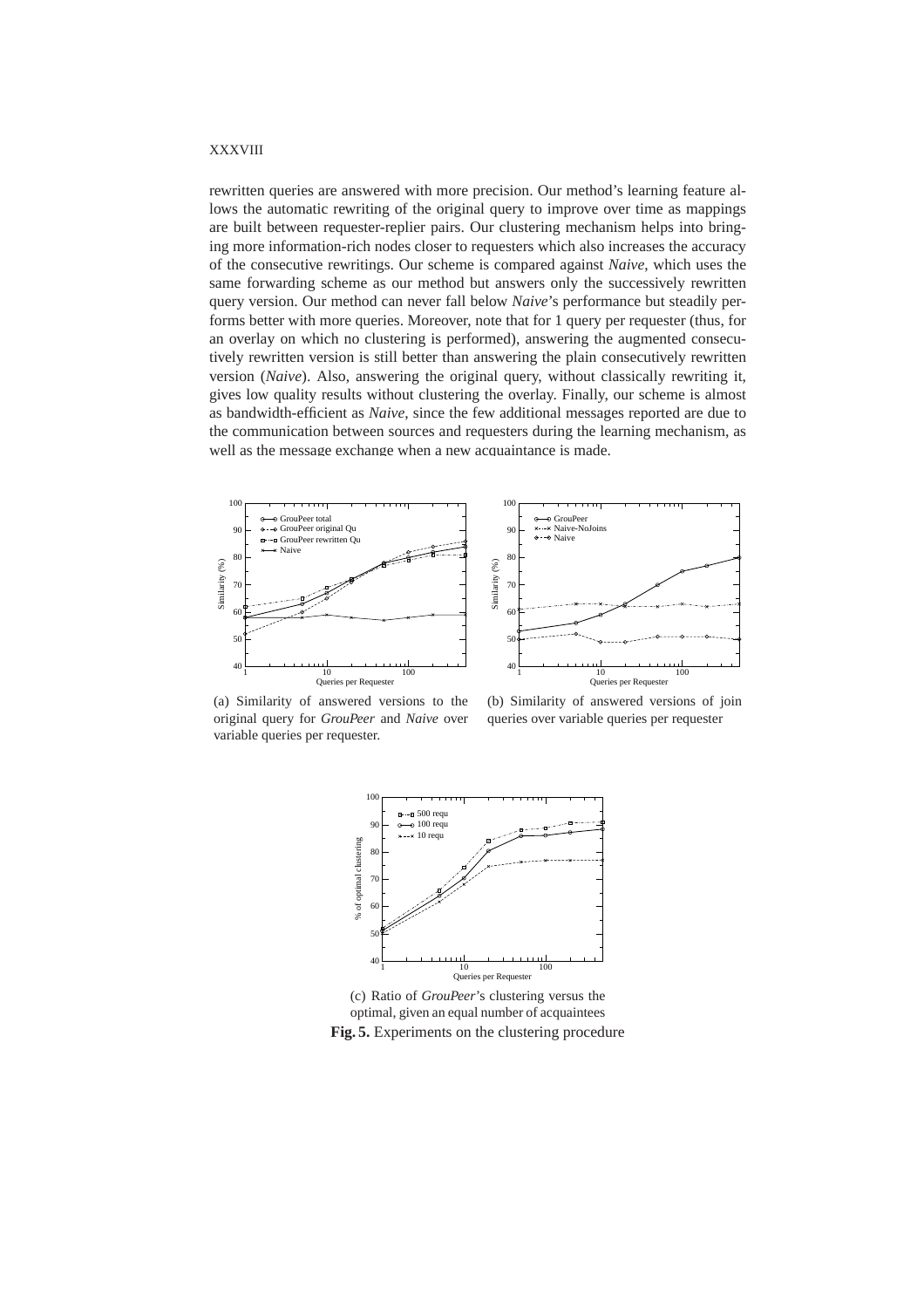**Similarity Clustering**  $attr = 2, queries = 100$  0.87 80.2%  $\textit{attr} = 2, \textit{queries} = 500$  0.89 82.1%  $attr = 4, queries = 100$  0.80 86.1%  $attr = 4, queries = 500 \t 0.84 \t 88.4\%$  $attr = 6, queries = 100$  0.71 83.0%  $\frac{7}{4}$ *attr* = 6, *queries* = 500 0.76 84.5%  $\frac{7}{4}$ *attr* = 8, *queries* = 100 0.67 80.0%  $\frac{attr}{s} = 8, \frac{queries}{s} = 500 \quad 0.71 \quad 81.0\%$ 

**Table 1.** Performance varying the number of query attributes

Next, we monitor *GrouPeer*'s performance by specifically tracking join queries in the same setting as the previous experiment. Figure 5(b) shows the results for our method and two different versions of *Naive*: The regular one we described before (which allows the rewriting of a join query even if the join is not mapped – like *GrouPeer*) and one that returns an empty query if the join(s) are not preserved. As before, we notice that *GrouPeer* performs at least as good as the original naive method and quickly increases in accurate answers as more queries are generated. The more strict naive method returns more similar results for few queries compared to our scheme. This happens as this method favors a complete (and thus more accurate) rewriting. Nevertheless, this comes at a cost of retrieving an answer from about 1/3 of the peers that *GrouPeer* gets answers from.

We also examine the quality of the clustering process as a means of locating nodes with similar schemas. For each requester, we measure the average similarity with its acquaintees at the end of the querying process and compare it with the best possible scenario: Having all top-*m* nodes in the overlay with schemas most similar to the initiator being its acquaintees, where  $m$  is equal to the total number of acquaintees this node has at the end of the querying process. We report the ratio of the actual average similarity to this optimal value in Figure 5(c).

Our methodology achieves clustering that is very close to the best achievable value in the steady state, while its quality quickly reaches that level. As more nodes become active, the process improves, since in *GrouPeer* nodes can take advantage of their neighbors' knowledge/connectivity. The ideal restructuring is hard to be achieved because of the random initial connectivity: The most similar nodes may not all receive queries and thus are not considered by the clustering process. Specifically, nodes may either be outside the query range or be left out of walkers' paths. By having more active nodes, our method effectively reduces the influence of the latter, since query initiators get replies by better nodes, taking advantage of other requesters' clustering. Figure 5(c) shows that in the steady state and with 10, 100 and 500 requesters, *GrouPeer* achieves 77%, 88% and 91% of the optimal clustering respectively. We can identify 88% of the optimal nodes in the entire network by having only 10% active nodes and each of them contacting at most  $k \times TTL = 18$  nodes per query (this amounts to less than 2% of the peers).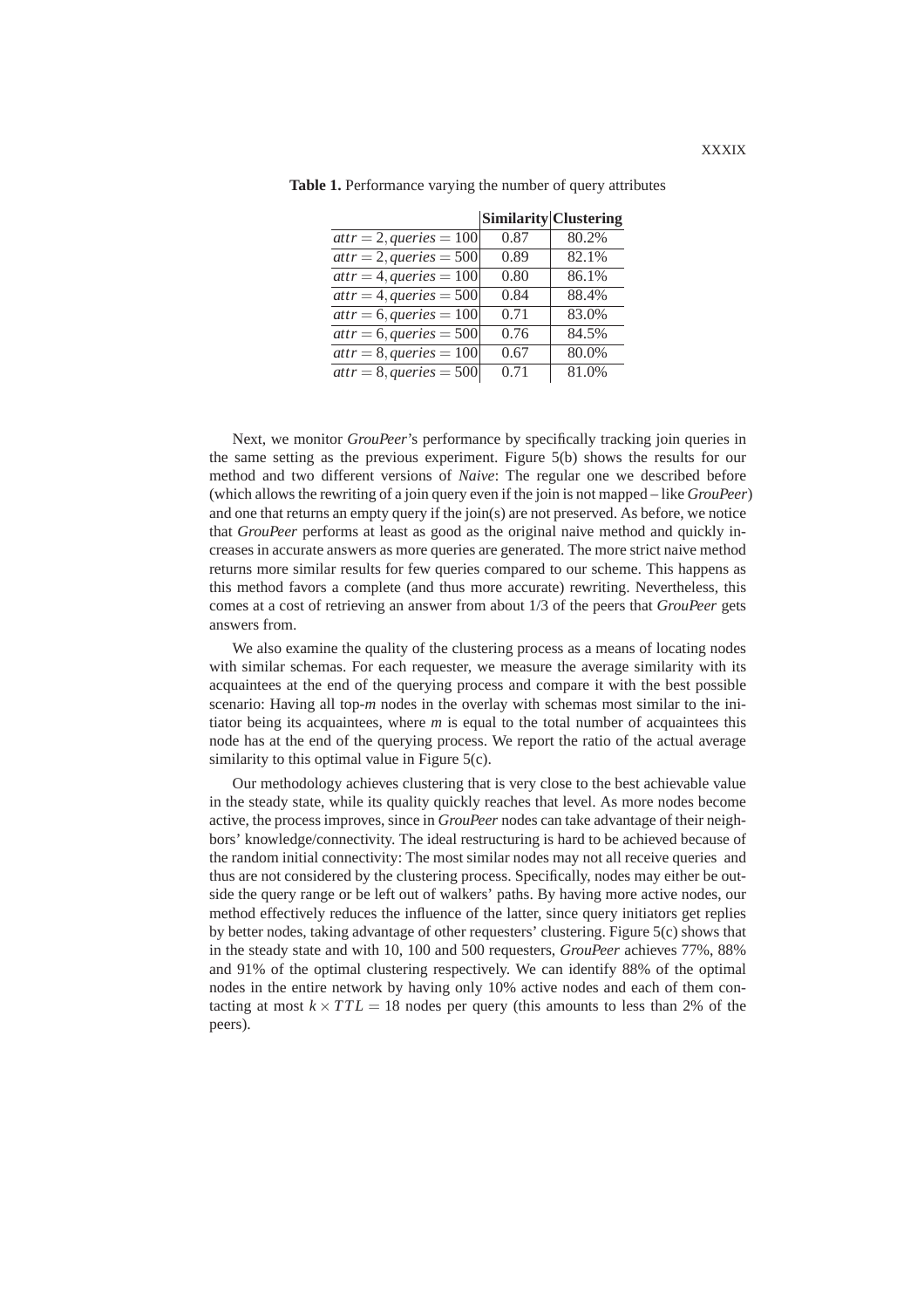Table 1 summarizes the performance of *GrouPeer* with a different number of query attributes (each requester making 100 or 500 queries). As the number or attributes per query increases, the accuracy of the answers slightly drops, since a smaller percentage of attributes has the chance to be satisfied. Note that the quality of the clustering increases up to a point, after which it starts to slightly decrease. This is due to the fact that there are two competing factors that affect the clustering process: The more attributes in a query, the more precise the clustering process becomes, since the initiator learns more information for its schema as a whole; the query similarity (which affects clustering through the  $Ev$  function), on the other hand, decreases with the number of attributes.

We tested our method in graphs of different sizes (from 100 to 4K nodes) and different connectivities (power-law). Results of these runs are qualitatively similar to the presented ones.

## **7 Related Work**

The Chatty Web [1] considers P2P systems that share semi-structured or structured information. The authors are concerned about the gradual degradation, in terms of syntax and semantics, of a query that is propagated along a network path. However, the Chatty Web approach considers peers that own very simple relational schemas and GAV mappings with their acquaintees. Instead, we are interested in more complex peer schemas and we consider GAV, LAV or GLAV mappings.

In [42], the authors propose optimization techniques for query reformulation in P2P data management systems. They focus on minimizing the rewriting of a query and pruning the respective propagation path in order to avoid redundant reformulations. Additionally, it is indicated that pre-computation of the query reformulation path-tree proves to accelerate the reformulation procedure despite the disadvantage of the necessary maintenance of pre-computed mappings. Our approach is specifically designed for large-scale unstructured overlays. First, it evades reformulation at peers poor in queryrelevant information by adaptively choosing the version of the query to be answered. Moreover, while the work in [42] requires central knowledge of the system structure, our scheme enables nodes to operate in a completely decentralized fashion, utilizing the standard lookup operations to refine their local knowledge.

PeerDB [33] facilitates relational data sharing without any schema knowledge. Query matching and rewriting is based on keywords (provided by the users). A two-step process is described: First all nodes within a TTL radius are contacted, returning prospective answer meta-data. Then the user selects the ones that are relevant to the local query and the requester directly contacts the selected sources and asks for the results to the various rewritten versions of the query. Instead, our approach employs an automated technique based on a combination of successive query rewriting and query-schema matching, while it utilizes bandwidth-efficient walks instead of the costly flooding scheme.

The works in [18] and [21] deal with data exchange between peers. Ref. [18] presents a significant approach to the heterogeneity issue in P2P data management and proposes a language for schema mediation between peers. Also, the authors present an algorithm for query reformulation based on local-as-view as well as global-as-view query answering. In [21], the authors describe mechanisms for the declaration of data exchange policies on-the-fly based on ECA rules. They also propose a general architecture for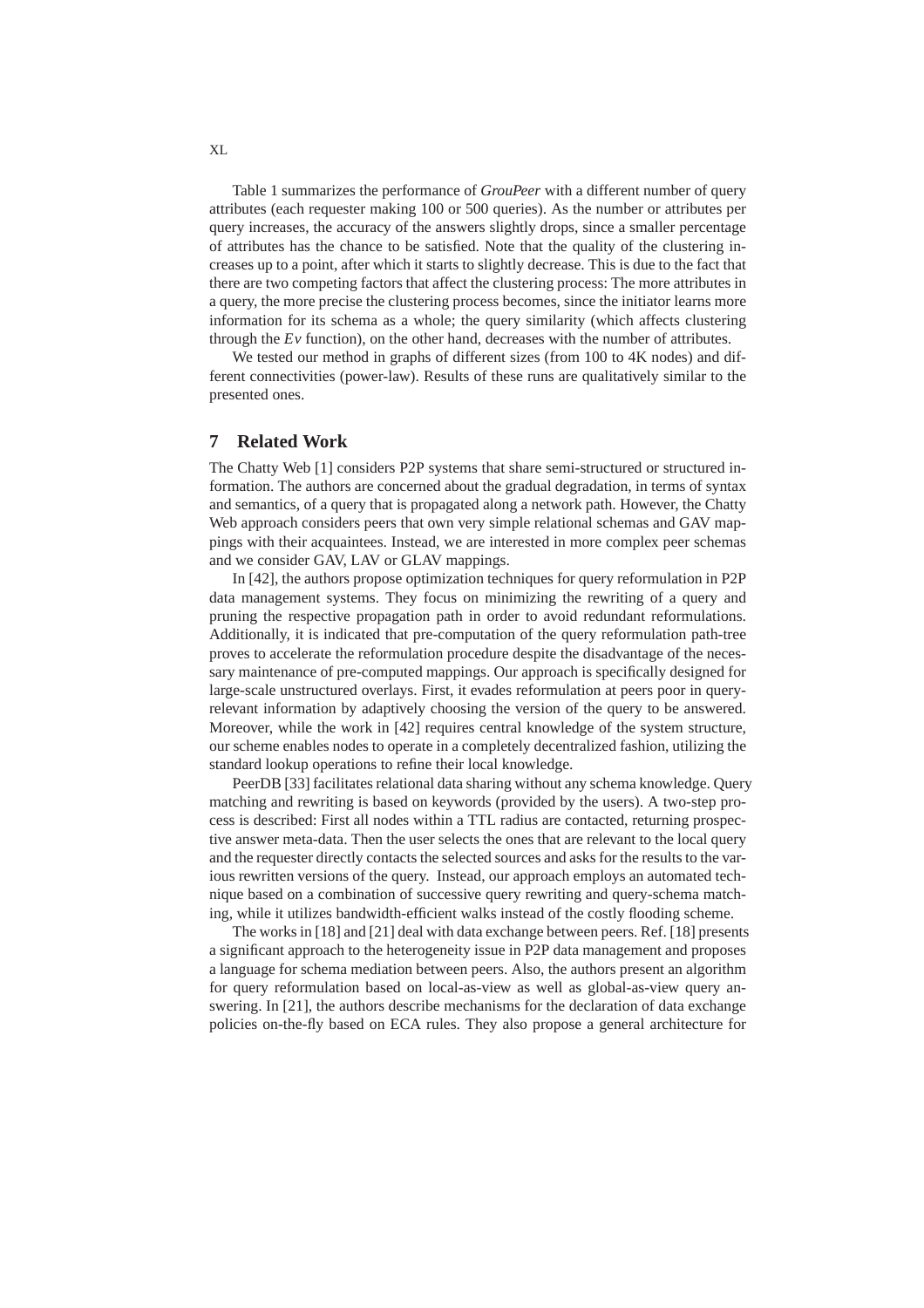peer-databases and elaborate on the establishment and abolishment of acquaintances between peers.

Beyond the above significant works, there are plenty that have talked about semantics and semantic clustering of peers. The work in [8] is one of the first to consider semantics in P2P systems and suggest the construction of semantic overlay networks, i.e. SONs. Later on, other researchers have attempted to go beyond the a priori static formulation of SONs: the work in [39] suggests the dynamic construction of the interestbased shortcuts in order for peers to route queries to nodes that are likely more capable of answering them. Inspired by [39], the authors in [44] but also in [19] exploit implicit approaches for discovering semantic proximity based on the history of query answering and the least recently used nodes. In the same spirit the work in [12] presents preliminary results about the clustering of the workload on the real popular systems e-Donkey and Kazaa.

Some of the well-known projects that have dealt with the data heterogeneity problem in P2P systems are [2, 16, 32, 41]. Edutella [32] is a schema-based network that holds RDF data. Peers have services (e.g. quering, mapping, mediating etc) that they share with other peers. Peers can formulate complex queries that are translated in wrappers to queries on the Edutella Common Data Model. Peers register their services and the kinds of queries they can answer to mediators. The lattter route the incoming queries to peers that are probably able to answer them. Edutella is an interesting effort towards the solution of the heterogeneity problem both of data and services. However, it is not focused on semantic clustering of peers and does not propose sophisticated methods for distributing queries to semantically relevant peers.

GridVine [2] is another project worth of attention. Based on a structured (i.e. implementing a DHT algorithm) P2P overlay network, P-Grid, GridVine achieves the management and mapping of complex data and schemas of meta-data. Specifically, RDF data and schemas are hashed and indexed in peers. P-Grid peers refer to a common underlying tree structure of characters. Each peer is associated with a tree leaf, and thus, with a string. GridVine allows schema inheritance and the creation and index of translation links that map pairs of schemas. Peers query RDF triples. Using the mapping links, queries are iteretively or recursively forwarded to peers that can answer them. Although GridVine is an interesting approach and offers many features related to semantics, the efficiency of the search algorithm is based on the underlying DHT, thus the structured form of the overlay, and not to semantic clustering of peers.

Similarly, pSearch [41] is a project that employs a DHT algorithm to build a solution to the problem of data semantic diversity in peers. Specifically, pSearch creates a semantic overlay by mapping overlay nodes to physical nodes in a CAN [38]. Documents as well as queries of peers are represented as semantic vectors. These are the keys to store, index or search the documents in CAN. The Vector Space Model (VSM) and the Latent Semantic Indexing (LSI) are used to create the semantic vectors. As GridVine, pSearch bases search efficiency on the structured form of the overlay, and, thus, does not solve the semantic diversity problem in an unstructured P2P system. Another disadvantage is that documents of newly-joined peers, with terms that are not encapsulated in the existing vector, cannot be indexed by them.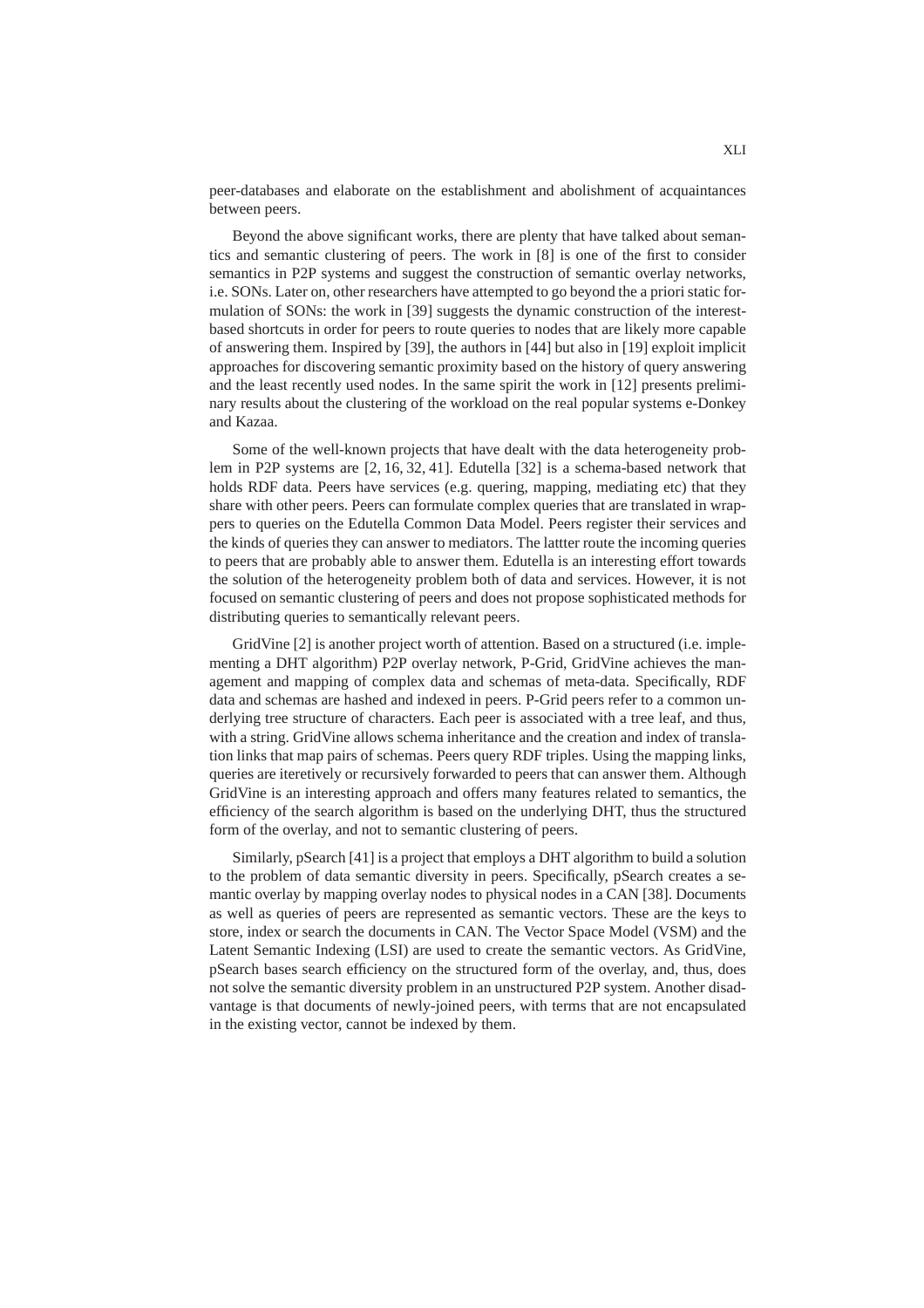Finally, Bibster [16] is a project that exploits ontologies in order to enable P2P sharing of bibliographic data. Ontologies are used for importing data, formulating and routing queries and processing answers. Peers advertise their expertise and learn through ontologies about peers with similar data and interests.

Beyond semantic clustering, the work in [37] looks into the problem of discovering connectivity clusters of nodes in P2P networks, detecting the transmission of the same query multiple times at the same node.

## **8 Summary**

In this paper we described *GrouPeer*, a methodology to solve the query degradation problem in P2P data management systems in the absence of global schema information. The key characteristic of our method is to allow peers to select the appropriate rewritten version of the query to answer. Incorporating efficient feedback between query initiators and content providers, we achieve the discovery of remote peers on query propagation paths that are rich in interesting information but veiled by poor path predecessors.

In effect, with the described procedure we manage to surpass the boundaries of successive query rewriting and reach hidden peers pertinent in requested information. Moreover, we have achieved the gradual training of remote peers in order to ameliorate query rewriting and give more accurate answers. Beyond this, peers develop candidate mappings with remote peers using their feedback about the quality of query answers. These mappings facilitate the possible acquaintance procedure between the respective peers. Nevertheless, all these benefits have been achieved through the sole exploitation of queries posed in the system. Without any additional processes or metadata, peers are enabled to discover remote peers with interesting information.

During this work, we also discussed and proposed techniques to tackle the important issues of query rewriting and query similarity in the context of unstructured P2P database systems.

In*GrouPeer* 'active' peers, in terms of the number of initiated queries and the number of answered ones, are compensated more with information about remote peers, than inactive ones. Consequently, the P2P overlay is progressively clustered in groups of peers with similar interests.

Experimental results show that *GrouPeer* nodes quickly identify the vast majority of best available peers by contacting only a very small number of peers per query. The clustering process effectively increases the quality of the returned results. Actually, clustering according to interests of peers benefits the successively query rewriting procedure, since peers on query paths are steadily ordered according to schema similarity. In addition, successively rewritten queries have the chance to travel longer paths before being totally degraded due to poor peer mappings. The outcome is better quality of peer query answers.

Currently, we extend *GrouPeer* with a 'grouping' technique that can follow the clustering process. Actually, the grouping process intends to create explicit groups from implicit clusters of peers. Specifically, the grouping process will create a schema that is representative of the interests of the peers that belong to each cluster. The groups (and therefore the group schemas) can be used in order to ameliorate even more the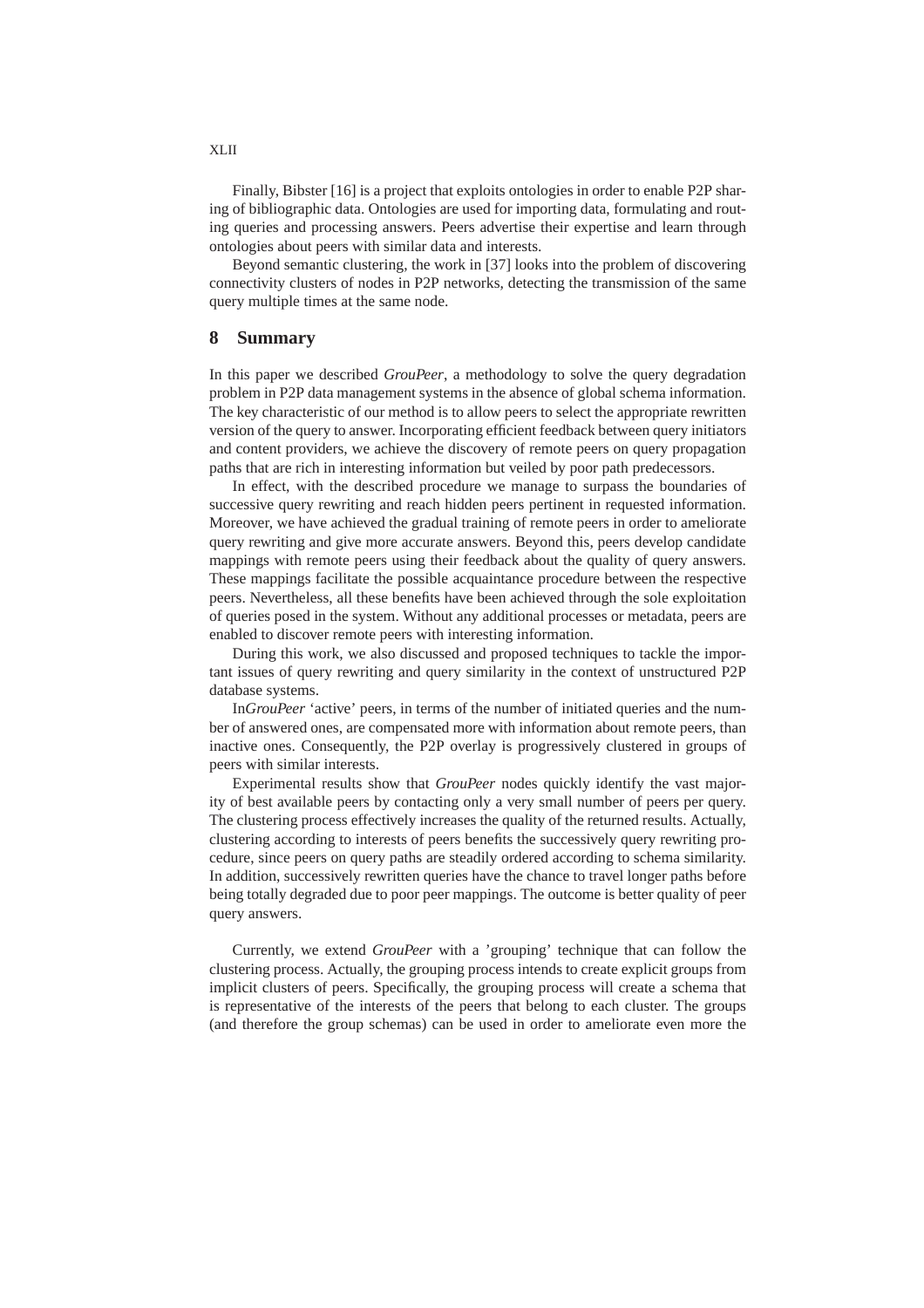the quality of query answering but also facilitate the join of new peers in the groups according to their interests.

In the near future we intend to implement *GrouPeer* as a real system and experiment with the clustering technique as well as with the query similarity and reformulation approaches on real data and situations.

Finally, in the future we intend to apply *GrouPeer* to P2P overlays that handle data other than relational. We will focus on data that conform to models with more expressive power, such as the 'Resource Description Framework' (i.e. *RDF*). We presume that the potential of the *GrouPeer* approach will become more apparent for data with rich semantics.

## **ACKNOWLEDGMENTS**

This research has been partly supported by the European Union - European Social Fund & National Resources under the PENED/EPAN program (Greek Secretariat of Research and Technology)

# **References**

- [1] K. Aberer, P. Cudre-Mauroux, and M. Hauswirth. The Chatty Web: Emergent Semantics Through Gossiping. In *WWW Conference*, 2003.
- [2] K. Aberer, P. Cudre-Mauroux, M. Hauswirth, and T. Van Pelt. Gridvine:Building internet-scale semantic overlay networks. In *International Semantic Web Conference*, 2004.
- [3] F. Afrati, C. Li, and P. Mitra. Answering Queries Using Views with Arithmentic Comparisons. In *21th ACM PODS*, 2002.
- [4] S. Agrawal, S. Chaudhuri, and G. Das. DBXplorer: A System for Keyword-Based Search over Relational Databases. In *ICDE*, 2002.
- [5] S. Agrawal, S. Chaudhuri, G. Das, and A. Gionis. Automated Ranking of Database Query Results. In *CIDR*, 2003.
- [6] W. W. Chu and G. Zhang. Associative Query Answering via Query Feature Similarity. In *IIS*, 1997.
- [7] W. Cohen. Integration of Heterogeneous Databases Without Common Domains Using Queries Based on Textual Similarity. In *SIGMOD*, 1998.
- [8] A. Crespo and H. Garcia-Molina. Semantic Overlay Networks for P2P Systems. In *Technical Report*, 2003.
- [9] R. Dhamankar, Y. Lee, A. Doan, A. Halevy, and P. Domingos. iMAP: Discovering Complex Semantic Matches between Database Schemas. In *ACM SIGMOD*, 2004.
- [10] H. Do and E. Rahm. Coma A System for Flexible Combination of Schema Matching Approaches. In *VLDB*, 2002.
- [11] A. Doan, J. Madhavan, R. Dhamankar, P. Domingos, and A. Halevy. Learning to Match Ontologies on the Semantic Web. In *VLDB Journal*, 2003.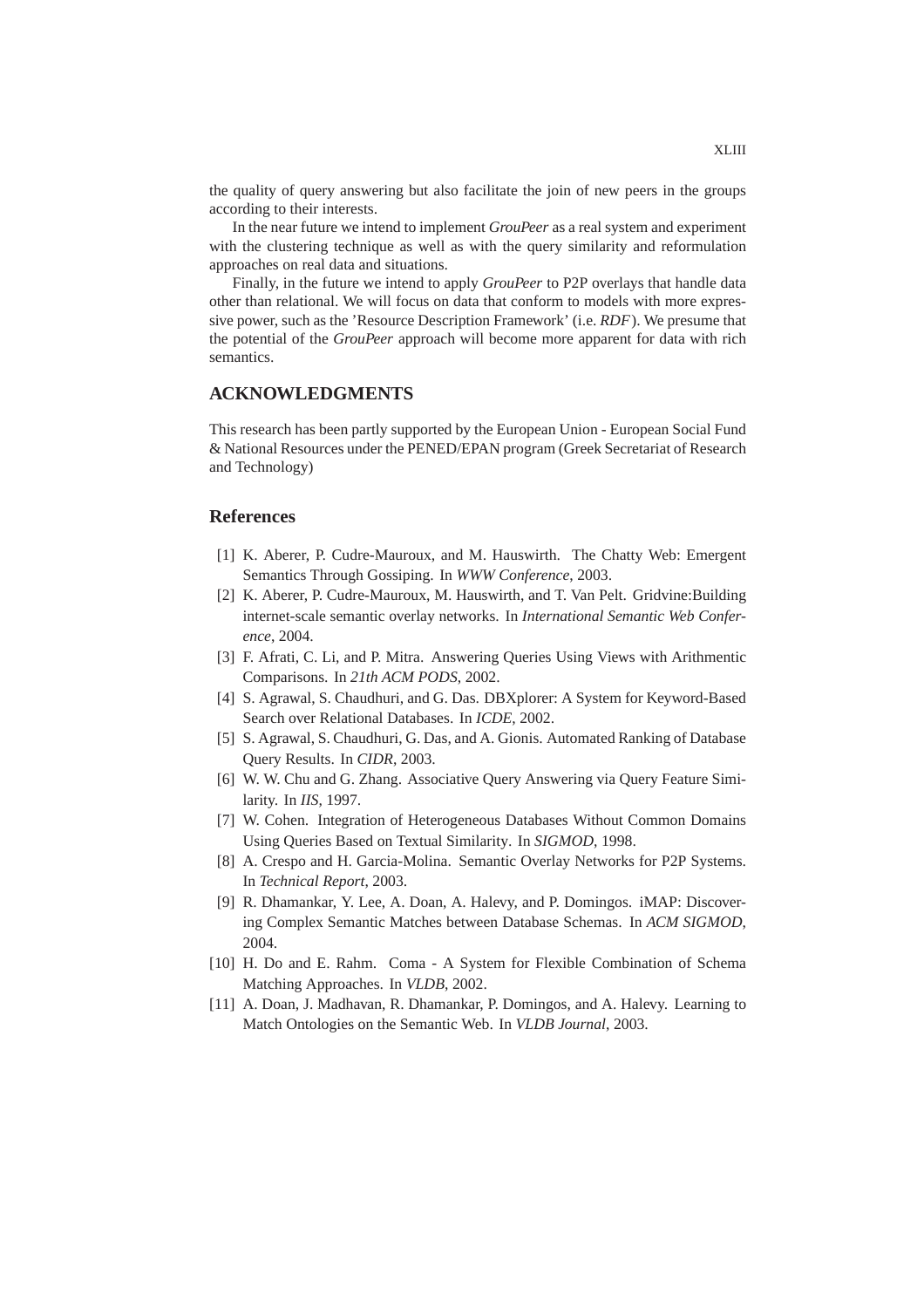- [12] F. Le Fessant, S. Handurukande, A.-M. Kermarrec, and L. Massoulie. Clustering in Peer-to-Peer File Sharing WorkLoads. In *IPTPS*, 2004.
- [13] M. Friedman, A. Y. Levy, and T. D. Millstein. Navigational Plans for Data Integration. In *VLDB*, 2002.
- [14] N. Fuhr. A Probabilistic Framework for Vague Queries and Imprecise Information in Databases. In *VLDB*, 1990.
- [15] A. Ghosh, J. Parikh, V. S. Sengar, and J. R. Haritsa. Plan Selection based on Query Clustering. In *Intelligent Information Integration*, 1999.
- [16] P. Haase, B. Schnizler, J. Broekstra, M. Ehrig, F. van Harmelen, M. Menken, P. Mika, M. Plechawski, P. Pyszlak, R. Siebes, S. Staab, and C. Tempich. Bibster - a semantics-based bibliographic peer-to-peer system. In *Journal of Web Semantics*, 2005.
- [17] A. Halevy, Z. Ives, J. Madhavan, P. Mork, D. Suciu, and I. Tatarinov. The Piazza Peer Data Management System. In *IEEE Transactions on Knowledge and Data Engineering*, 2003.
- [18] A. Halevy, Z. Ives, D. Suciu, and I. Tatarinov. Schema Mediation in Peer Data Management Systems. In *ICDE*, 2003.
- [19] S. Handurukande, A.-M. Kermarrec, F. Le Fessant, and L. Massoulie. Exploiting Semantic Clustering in the eDonkey P2P Network. In *ACM SIGOPS*, 2004.
- [20] R. Hull. Relative Information Capacity of Simple Relational Database Schemata. In *SIAM Journal of Computing*, 1986.
- [21] V. Kantere, I. Kiringa, J. Mylopoulos, A. Kementsientidis, and M. Arenas. Coordinating P2P Databases Using ECA Rules. In *DBISP2P*, 2003.
- [22] W. Kießling and G. Kostner. Preference SQL Design, Implementation, Experiences . In *VLDB*, 2002.
- [23] M. Lenzerini. Data Integration: A Theoretical Perspective. In *21th ACM PODS*, 2002.
- [24] A. Y. Levy. Answering Queries Using Views: A Survey. In *VLDB Journal*, 2001.
- [25] A. Y. Levy, A. Rajaraman, and J. O. Ordille. Query-answering Algorithms for Information Agents. In *13th International Conference on Artificila Intelligence*, 1996.
- [26] J. Madhavan, P.Bernstein, and E. Rahm. Generic Schema Matching with Cupid. In *VLDB*, 2001.
- [27] A. Medina, A. Lakhina, I. Matta, and J. Byers. BRITE: An Approach to Universal Topology Generation. In *MASCOTS*, 2001.
- [28] S. Melnik, H. Garcia-Molina, and E. Rahm. Similarity Flooding: A versatile Graph Matching Algorithm and its Application to Schema Mathcing. In *ICDE*, 2002.
- [29] J. Miller, Y. E. Ioannidis, and R. Ramakrishnan. The Use of Information Capacity in Schema Integration and Translation. In *VLDB*, 1993.

XLIV